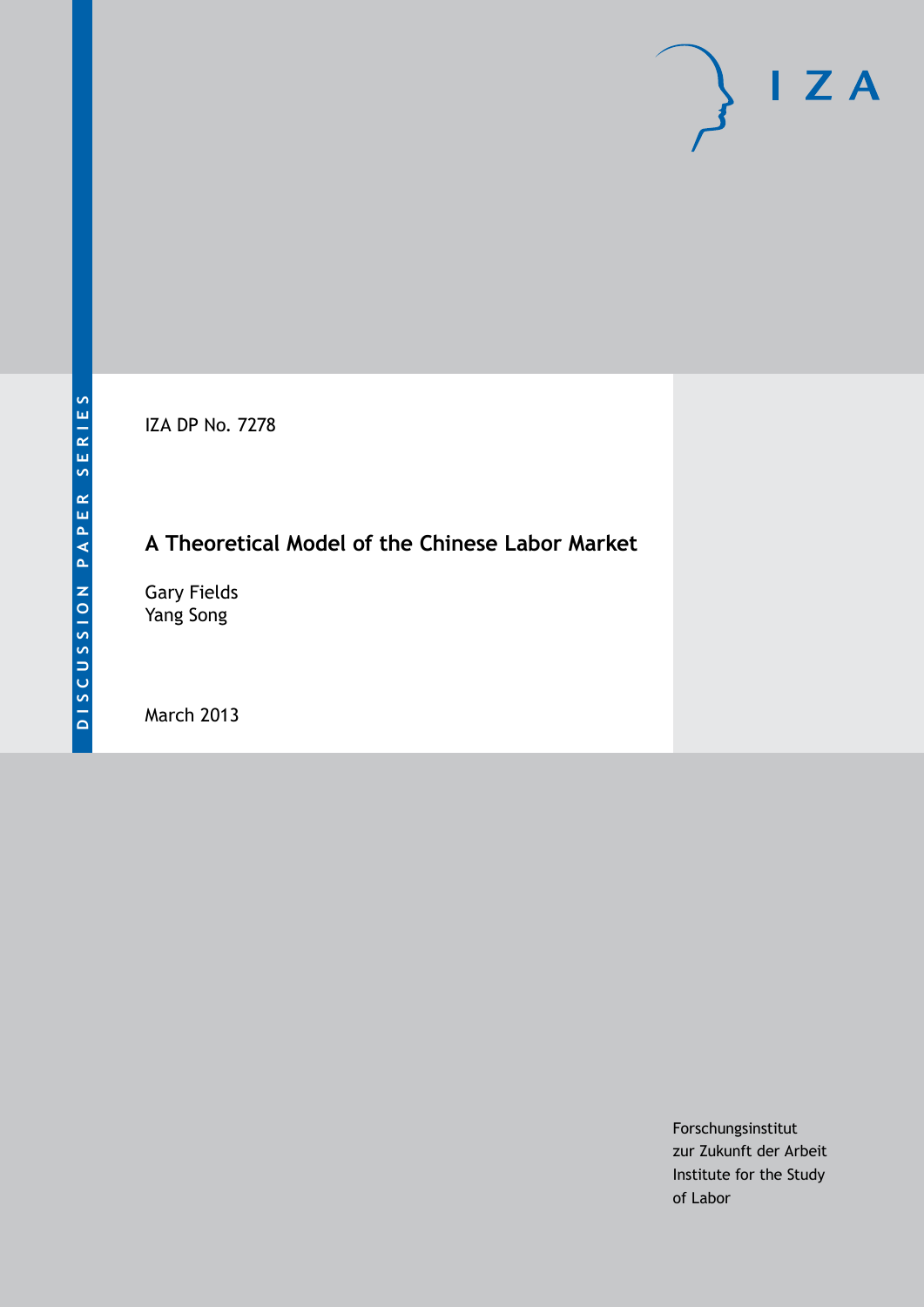# **A Theoretical Model of the Chinese Labor Market**

## **Gary Fields**

*Cornell University and IZA*

## **Yang Song**

*Renmin University of China*

Discussion Paper No. 7278 March 2013

IZA

P.O. Box 7240 53072 Bonn Germany

Phone: +49-228-3894-0 Fax: +49-228-3894-180 E-mail: [iza@iza.org](mailto:iza@iza.org)

Any opinions expressed here are those of the author(s) and not those of IZA. Research published in this series may include views on policy, but the institute itself takes no institutional policy positions. The IZA research network is committed to the IZA Guiding Principles of Research Integrity.

The Institute for the Study of Labor (IZA) in Bonn is a local and virtual international research center and a place of communication between science, politics and business. IZA is an independent nonprofit organization supported by Deutsche Post Foundation. The center is associated with the University of Bonn and offers a stimulating research environment through its international network, workshops and conferences, data service, project support, research visits and doctoral program. IZA engages in (i) original and internationally competitive research in all fields of labor economics, (ii) development of policy concepts, and (iii) dissemination of research results and concepts to the interested public.

IZA Discussion Papers often represent preliminary work and are circulated to encourage discussion. Citation of such a paper should account for its provisional character. A revised version may be available directly from the author.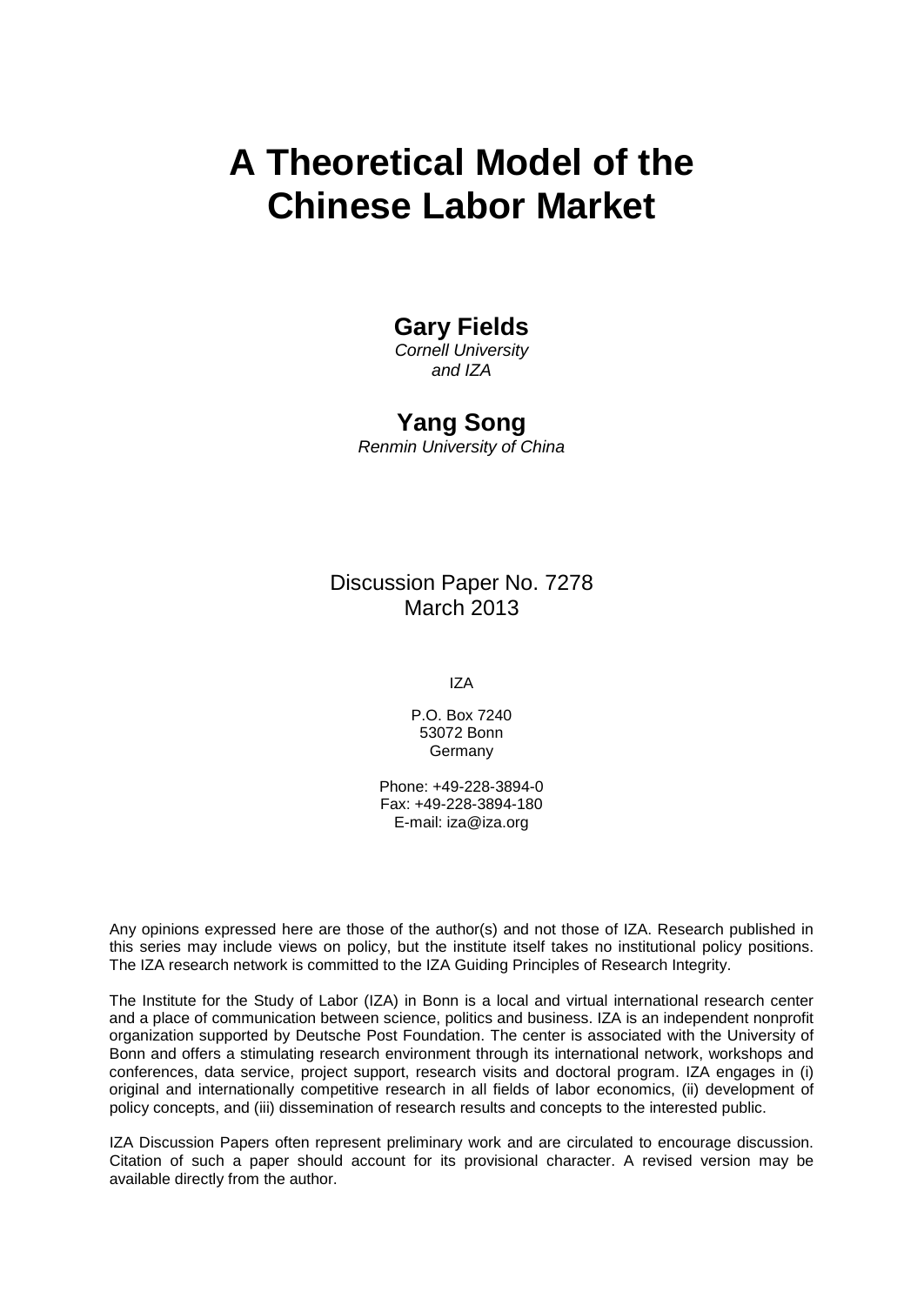IZA Discussion Paper No. 7278 March 2013

## **ABSTRACT**

## **A Theoretical Model of the Chinese Labor Market**

This paper constructs a theoretical labor market model for China, and utilizes the model to examine the effects of various labor market policies on economic well-being. Two key features of the model are a segmented labor market involving three sectors – state-owned enterprises, private enterprises, and agriculture – and China's unique household registration system (hukou). The major existing theoretical models of employment and development – the Lewis model, the integrated labor market model, the Harris-Todaro model, and various segmented labor market models – stylize different developing countries' labor markets in other ways but do not include these two key features. The paper first formulates the equations of the model, then obtains a closed form solution given initial conditions, and then deduces the labor market and welfare consequences of several policy interventions, which include promoting rural development, reducing the cost-of-living in urban areas for rural hukou holders, and offering some rural workers the chance to convert from rural to urban hukou status. These policy interventions are analyzed using two alternative welfare criteria: first-order stochastic dominance and an abbreviated social welfare function. Using both social welfare criteria, it is shown that the rural development policy is unambiguously welfareimproving, while the other two policies have ambiguous effects on social welfare. None of these policies is unambiguously welfare-decreasing.

JEL Classification: I3, J2, O1, O53

Keywords: labor markets, employment, welfare economics, China, hukou

Corresponding author:

Yang Song School of Economics Renmin University of China 59 Zhongguancun Avenue Beijing, 100872 China E-mail: [ys337@cornell.edu](mailto:ys337@cornell.edu)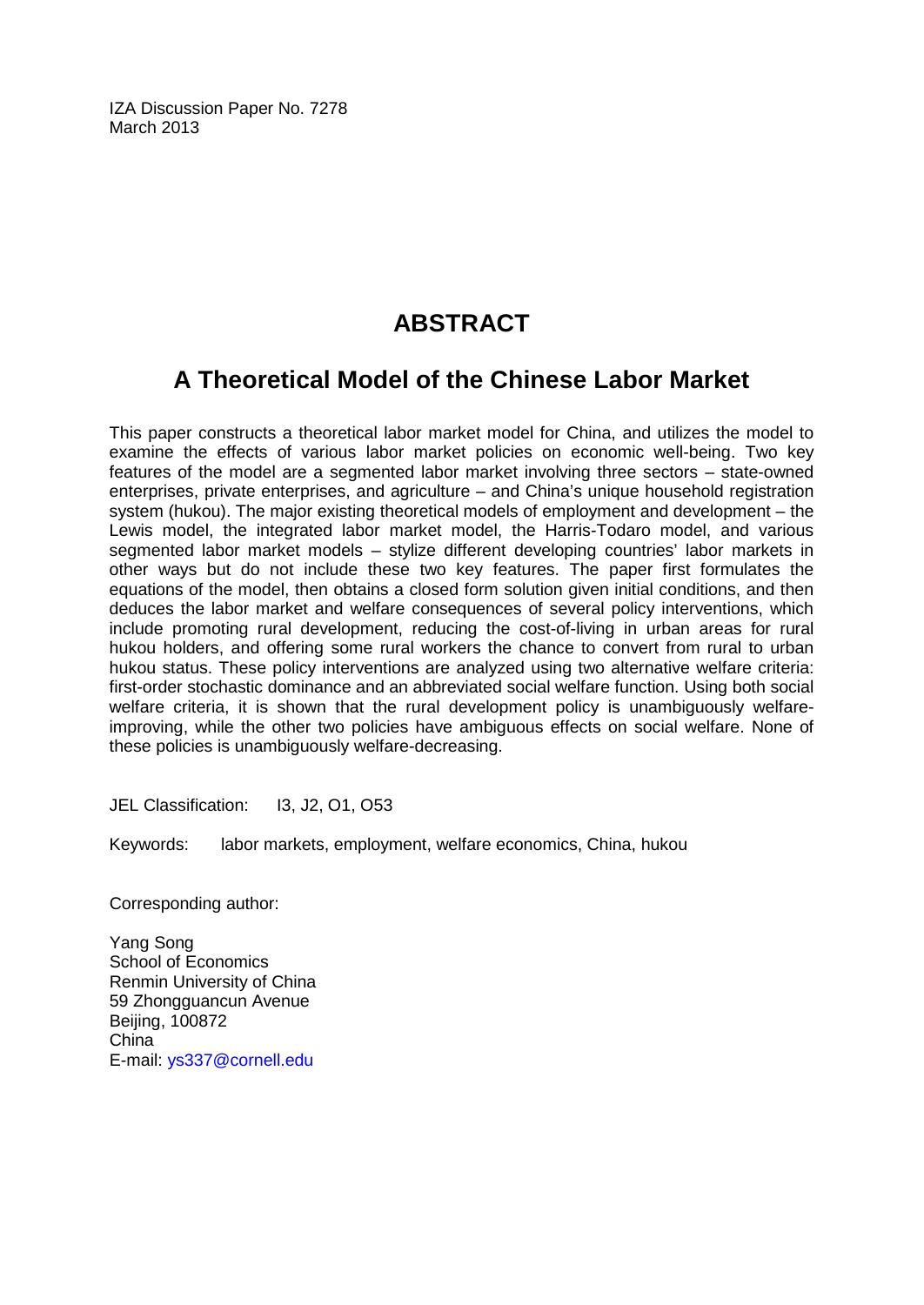## **1. Introduction**

China's labor market was freed up greatly beginning in 1978 as part of the larger economic reforms introduced at that time. Previously, there had been no labor market; all workers had been assigned to jobs by local governments, schools, or communities. Since the 1990s, workers have been largely free to search for better jobs, and employers have been largely free to hire and fire workers as desired. Moreover, the past twenty years witnessed also a steady urbanization process in China featuring an increasing flow of labor from rural areas to cities as regulations on rural-urban migration have been slowly relaxed.

However, the current Chinese labor market has two main features that are not only different from other countries' labor markets, but also different from what it used to be two decades ago. First, the Chinese labor market is segmented, involving state-owned enterprises (SOE), private enterprises, and agriculture sector. The three employment sectors pay different wages to comparable workers, with the SOE sector on top, private sector in middle, and agriculture sector at bottom. Furthermore, high-wage jobs are rationed meaning that there are qualified individuals who would like to find a high-wage job but cannot find a job there due to the lack of good jobs in this sector.

The second core feature of the current Chinese labor market is the household registration system (hukou). The hukou system requires that each person born in China be assigned either rural hukou or urban hukou in a given location. Up until the 1990s, rural hukou holders had not been allowed to migrate to cities and work there. These restrictions on labor mobility within China regulated by the hukou system have been relaxed significantly in the past two decades. Chinese workers are now free to move and work in any place within China. Although the hukou system no longer prohibits Chinese workers from migrating to places different from where they were born, it still plays a large role in the current Chinese labor market. Workers with urban and rural hukou are treated differently in the urban labor market,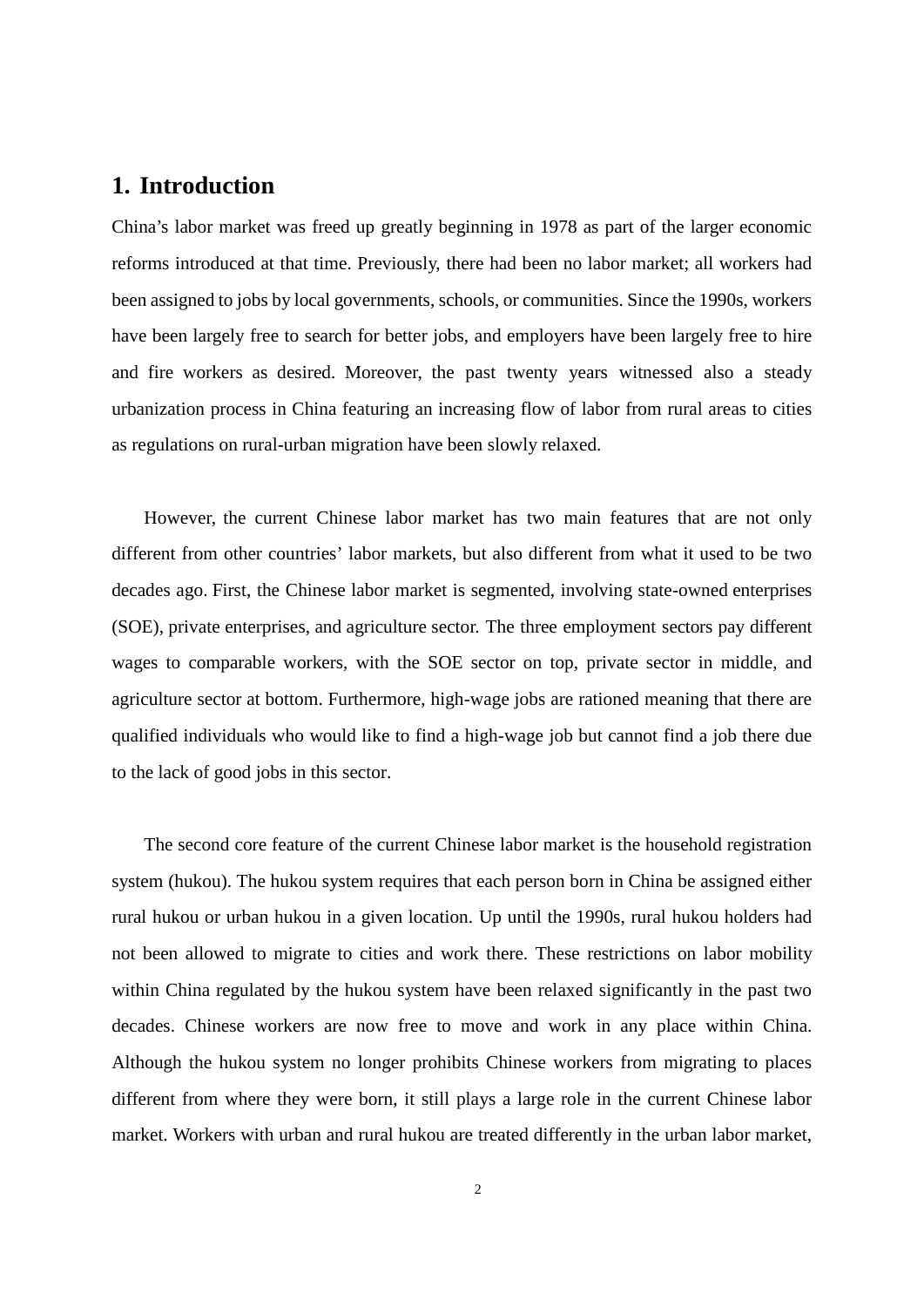face different costs of living in cities, and have different access to government-provided public service in the urban area.

Based on a segmented labor market and China's unique hukou system, the present paper constructs a theoretical labor market model for China and utilizes the model to examine the effects of various labor market policies on social welfare by two alternative welfare criteria: the first-order stochastic dominance approach and the abbreviated social welfare function approach. As Fields (2007) pointed out, good policy work requires sound theoretical foundations. Without developing a theoretical model of the current Chinese labor market, we may not be able to evaluate how a proposed policy would affect people's economic well-being, since a policy implemented in one sector or targeted on one group may generate unexpected outcomes on another economic sector or other groups.

Building on empirical features of the Chinese labor market detailed in Song (2013), the theoretical model constructed in this paper has two geographically distinct areas (urban and rural), three economic sectors (SOE, private, and agriculture), and two types of workers distinguished by the hukou status (urban and rural hukou). The three sectors' labor markets operate in three different ways. The SOE sector pays the highest wage, hiring is restricted to a subset of the available labor force, and SOEs practice both wage and hiring discrimination against rural hukou holders. The private sector labor market pays a market-clearing wage which is lower than the wage in the SOE labor market; private sector employers exhibit no labor market discrimination. The agriculture sector located in the rural area pays an even lower wage; this sector employs all workers who supply their labor there.

In comparison with previous theoretical models of the Chinese labor market, our model has more sectors, incorporates the role of the current hukou system, has more fully-specified labor markets and inter-market linkages, obtains a closed form solution before modeling any policy interventions, and works out the welfare consequences of the various possible policy interventions more fully.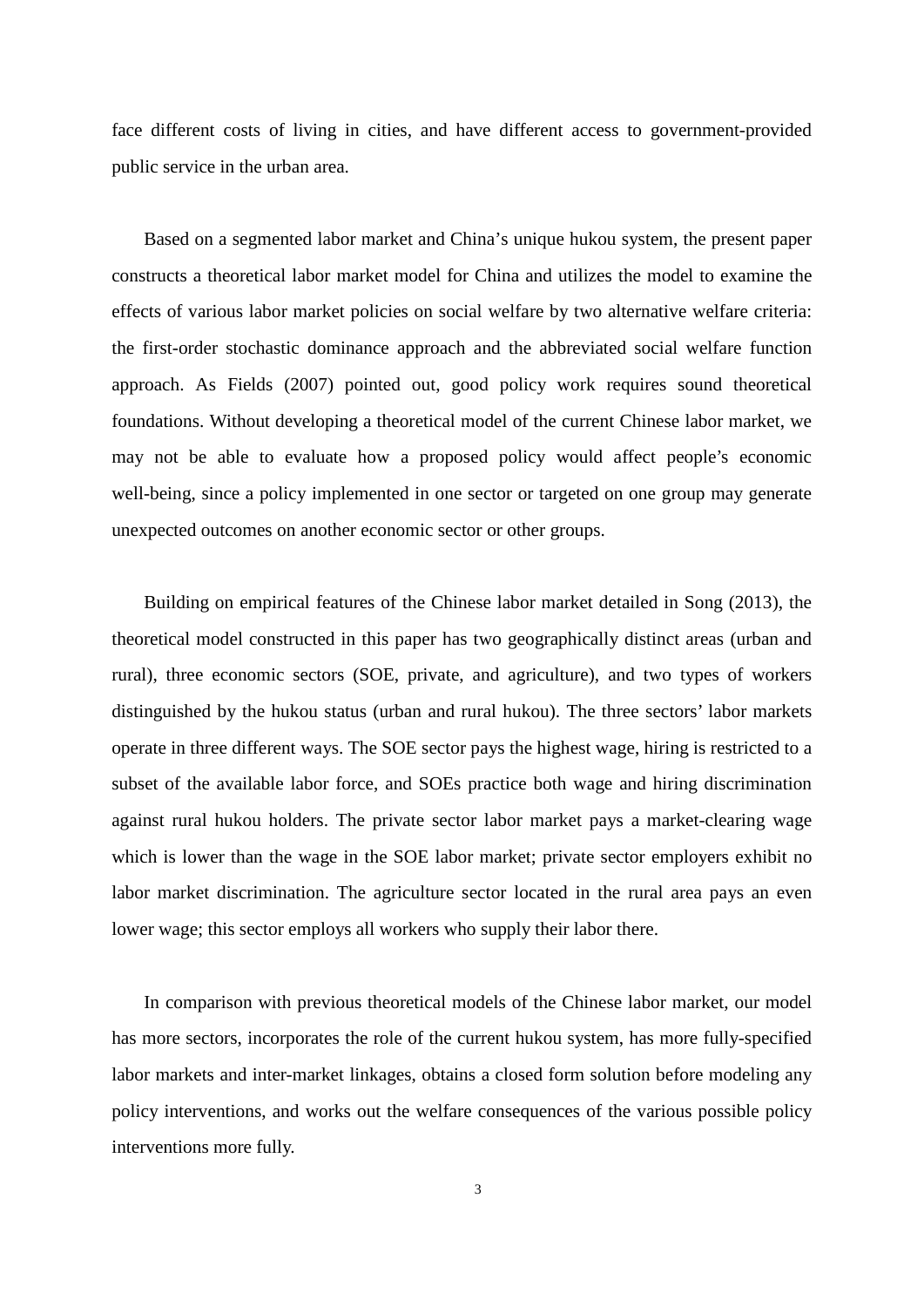Specifically, we conduct three policy experiments using the model, including promoting rural development, reducing the cost-of-living in urban areas for rural hukou holders, and offering some rural workers the chance to convert from rural to urban hukou status. The main policy results are that the rural development policy is unambiguously welfare-improving, while the other two policies have ambiguous effects on social welfare using either welfare criterion. No policy among the three alternatives unambiguously reduces economic well-being.

The remainder of the paper proceeds as follows. Section 2 provides a brief review of existing labor market models and demonstrates the contributions of this paper to the literature. Section 3 elaborates the features of our theoretical model based on previous empirical research. Our theoretical model is presented in Section 4. Section 5 conducts three policy experiments and examines their effects on income distribution using two alternative policy evaluation criteria including first-order welfare dominance approach and abbreviated social welfare function. Section 6 provides concluding remarks and future research directions.

### **2. Our contributions to the literature**

The majority of previous research on analyzing the Chinese labor market was based on the Nobel Prize-winning dualistic labor market model formulated by Lewis (1954). The Lewis model contains two economic sectors - including the high-wage capitalist sector and the low-wage subsistence sector - and no unemployment. There are two phases in the Lewis model. In Phase 1, the capitalist sector faces an unlimited supply of labor due to the wage gap between it and the subsistence sector, so employers in the capitalist sector do not need to raise wages to attract additional labor. Thus, the wage in the capitalist sector remains constant in the first stage. Finally, a turning point is reached once the supply of labor to the capitalist sector is no longer unlimited in the sense that capitalist sector employers must raise wages in order to attract additional workers. In this second phase, wages would increase in the two sectors at the same rate as economic growth proceeds. In summary, the first phase of the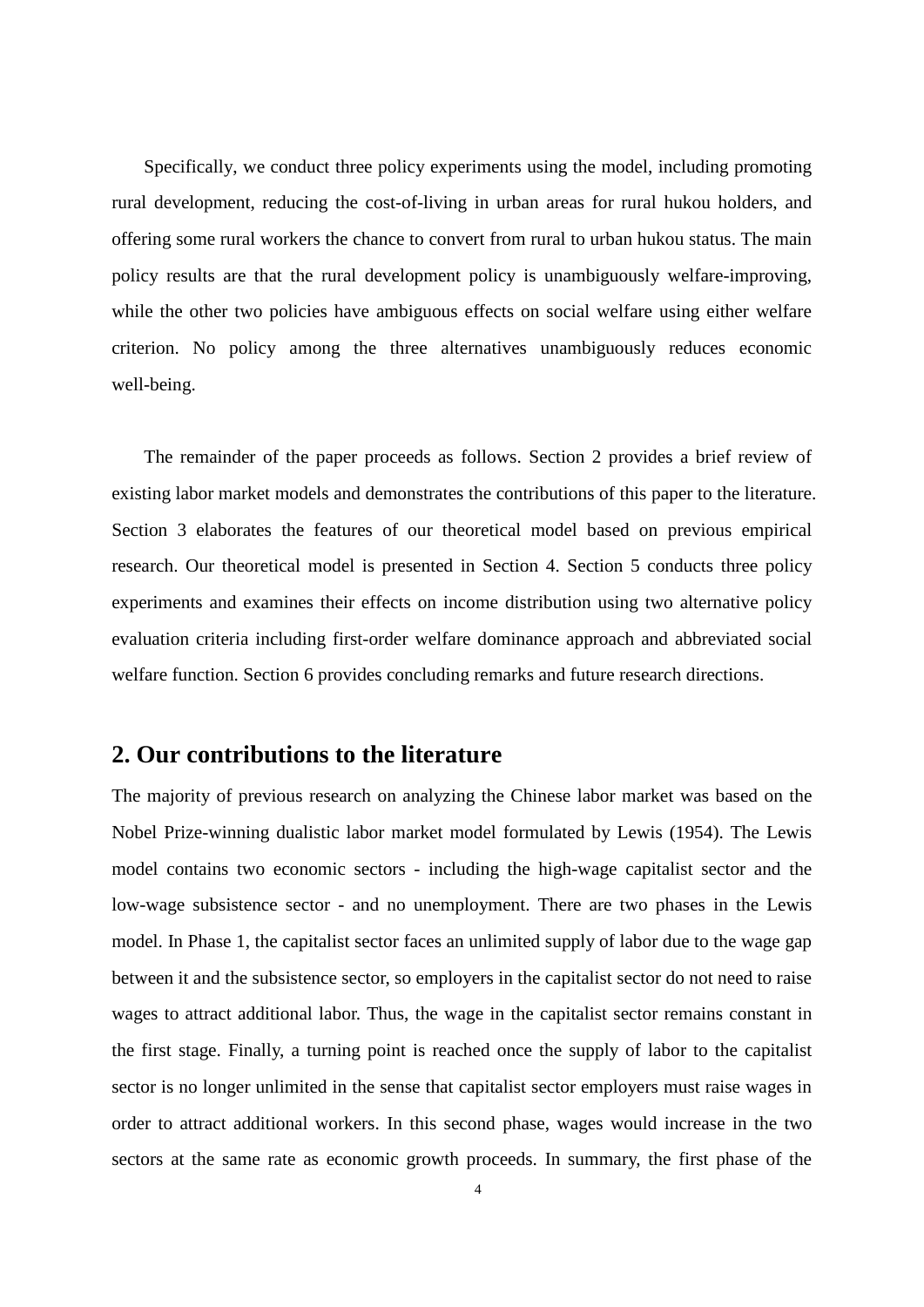Lewis model features a constant wage in the capitalist sector and rising wage in the subsistence sector, while the second phase is characterized by wage increases in the two sectors at the same rate.

Although there are numerous studies on the debate about whether China has passed the Lewis turning point (Knight et al., 2011; Cai, 2010; Song and Zhang, 2010; Lu and Jiang, 2008), we claim that the Lewis model doesn't fit China because the Chinese reality does not hold either in Phase 1 or in Phase 2 of the Lewis model. Like other researchers on China, we use urban areas and rural areas as proxies for Lewis's capitalist sector and subsistence sector respectively. Empirically, China has experienced neither a period in which the urban wage remains constant while the rural wage rises (Phase 1 of the Lewis model), nor a period in which rural and urban wages are equal and increase at the same rate (Phase 2 of the Lewis model). In China, urban and rural wages have both been increasing, but urban wages have grown much faster than rural wages. Accordingly, the whole discussion about whether China has passed or not passed the Lewis turning point is not well specified.

Another seminal segmented labor market model is the Harris-Todaro model (Harris and Todaro, 1970). The model again has two sectors but allows for open unemployment. The two sectors of the economy are an urban sector and an agricultural sector. In their model, the urban sector wage is set institutionally above the market-clearing wage and is assumed to be above the agriculture wage. The above-market-clearing wage in urban areas results in urban unemployment. Migration in this model is driven by the difference in the expected wages between urban and rural sectors. Equilibrium between urban and rural areas is achieved when the expected wages between rural and urban search strategies are equal to each other. This model can explain the phenomenon of open unemployment in the urban area, and has been employed to analyze the effects of various public policies, such as urban employment creation and rural development. The main problems with applying the Harris-Todaro model to contemporary China are that it lacks a sufficient number of sectors and it posits unemployment in urban but not rural areas, which does not fit the Chinese reality.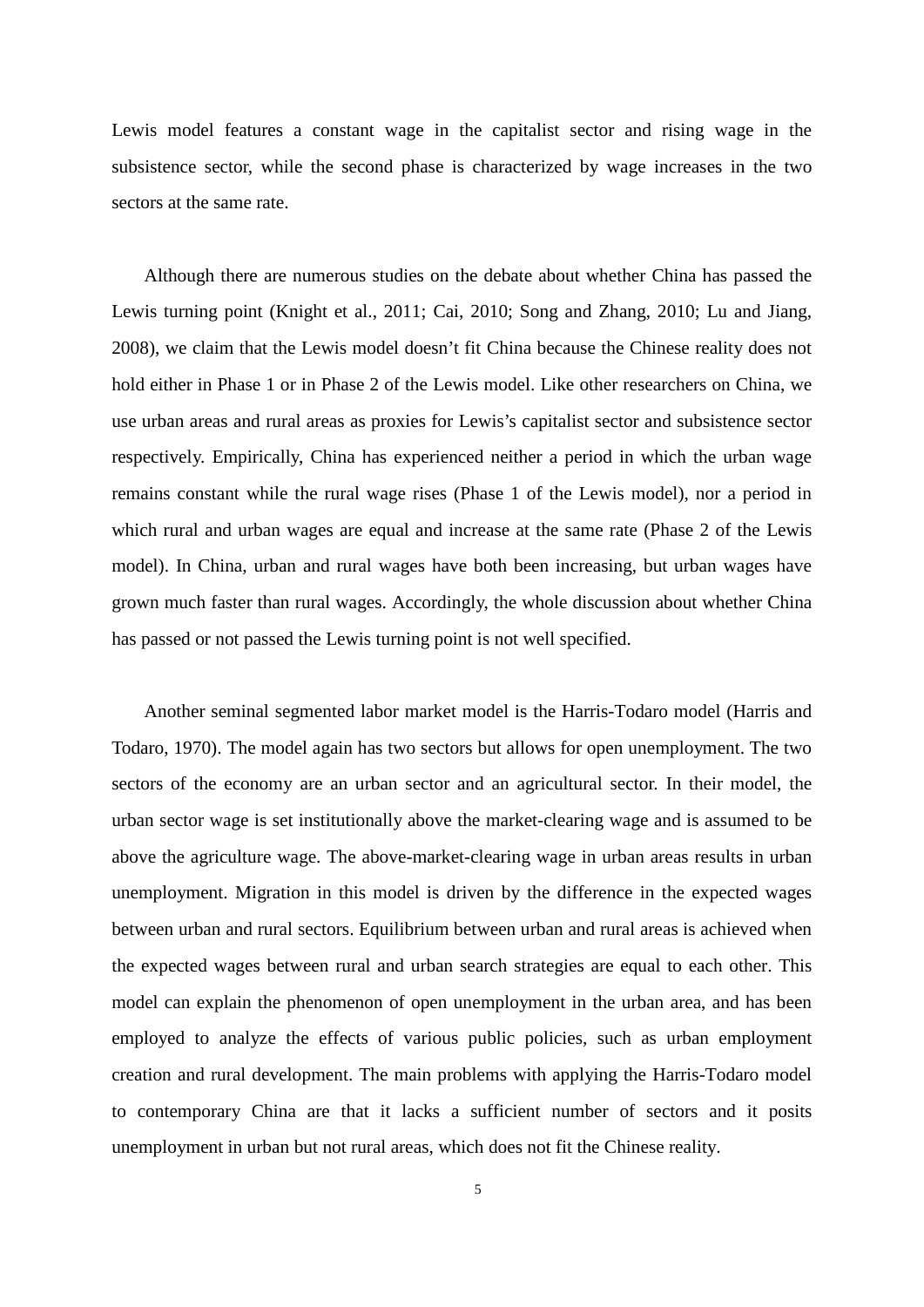To date, only a few researchers have attempted to construct models particularly for the Chinese labor market. Among these, the most full-specified model was that of Meng (2000). She developed a three-sector segmented labor market model with features of the hukou system. The three sectors include an agricultural sector, an urban high-wage sector, and an urban low-wage sector. The model assumes that urban hukou holders only take jobs in the urban high-wage sector, and low-wage jobs in urban areas are filled exclusively by rural hukou holders. That is, the urban labor market is fully segregated in that urban hukou holders only work in the high-wage sector, while migrants with rural hukou in the city only work in the low-wage sector. This assumption was valid in the 1990s when city governments implemented discriminatory policies to prohibit rural migrants in the city from working in the high-wage sector or taking high-wage jobs. However, the current Chinese reality is different, since governmental regulations against rural migrants working in certain industries and occupations in cities were eliminated in 2004 (Song, 2013). In summary, although Meng's model was an accurate stylization of China's labor market in the 1990s, it does not characterize the current workings of China's segmented labor market.

Moving beyond Meng's model and other segmented labor market models, the present paper establishes a rigorous theoretical model of the current Chinese labor market. Our model makes three contributions to the literature.

First, the model contains three economic sectors, provides more realistic stylizations of the workings of the labor markets in each sector, and contains more reasonable specifications of the linkages between sectors. For instance, the model reflects the current feature that both urban and rural hukou holders are working in each of the two urban sectors, which was not allowed in Meng's model.

Second, the model constructed in this paper specifies the workings of the current hukou system in China's labor market. Based on some very recent empirical papers on the Chinese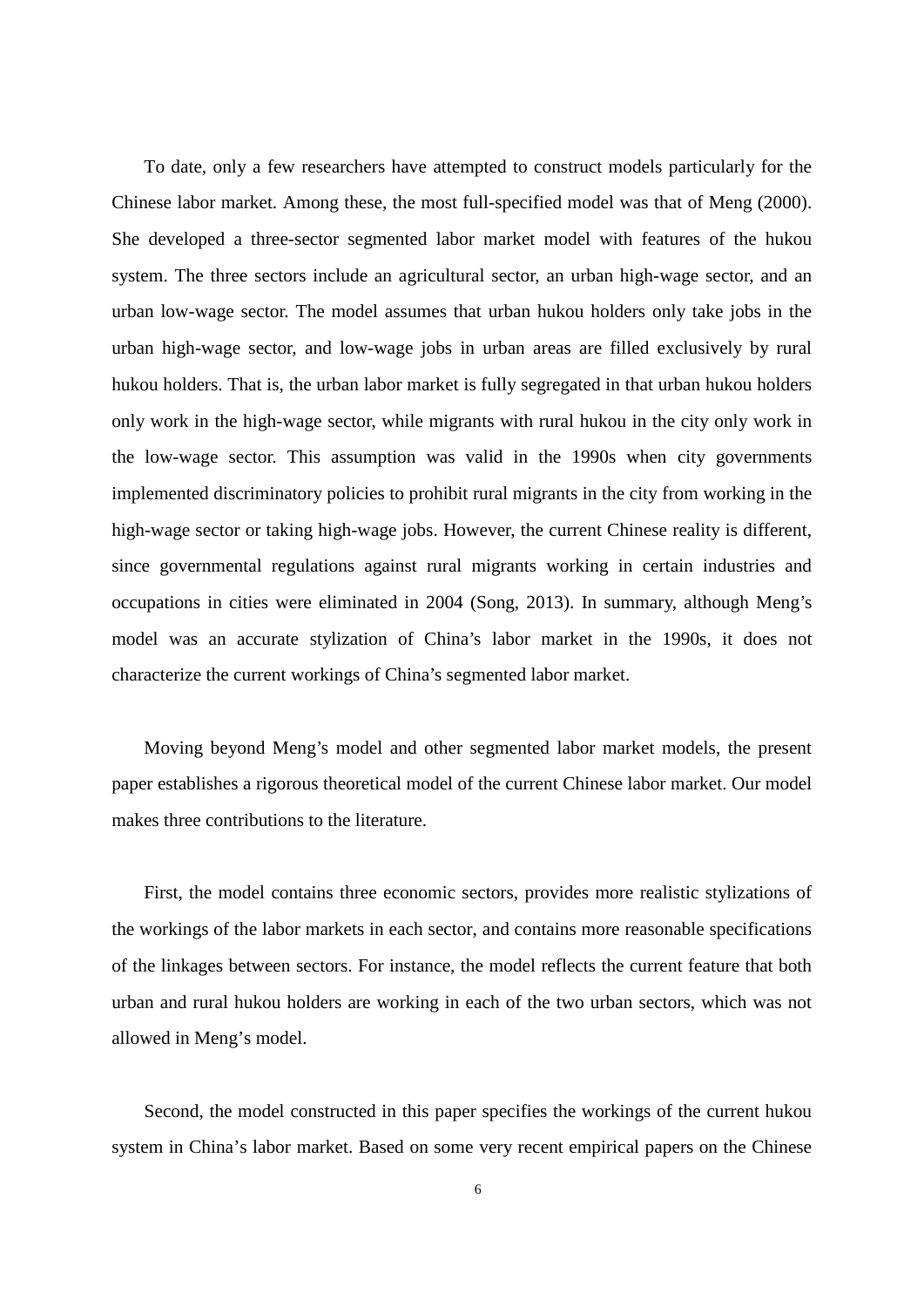hukou system, the model captures the stylized fact that workers with different hukou are treated differently in the urban labor market, face different costs of living in cities, and have different access to government-provided public service in the urban area. Almost all of the previous literature on modeling the Chinese labor market only claimed that the hukou system is a major institutional restriction on labor mobility, but did not analyze how it actually works. The hukou system was similar to a black box which previous researchers had never explored for the purpose of modeling the Chinese labor market.

Third, this paper utilizes the model to analyze the welfare consequences of various labor market policies using two well-specified welfare evaluation criteria: first-order stochastic dominance approach and an abbreviated social welfare function. Some researchers have tried to conduct policy analysis on the Chinese labor market (Hertal and Zhai, 2006; Ito, 2008). However, these studies either explicitly or implicitly use the magnitude of rural-to-urban migration as a policy evaluation criterion. They essentially hold the opinion that policies which would promote rural-to-urban migration are desirable and welfare-improving. We claim that this criterion is not appropriate because there is no economic or moral reason to simply judge whether migration is good or not for people's economic well-being in a country. In contrast, this present paper employs well-defined welfare criteria to analyze the effects of labor market policies. The unprecedented result of this paper will give Chinese policy makers crucial guidance about how to design labor market policy in order to improve social welfare.

To recapitulate, in comparison with the previous literature, we construct a theoretical labor market model for current China containing more fully-specified labor markets and inter-market linkages and incorporating the role of the current hukou system, obtain a closed form solution under existing conditions, model a number of policy interventions, and work out the welfare consequences of the various possible policy interventions.

7

### **3. Features of the model**

## **3.1 Two locations: urban and rural area**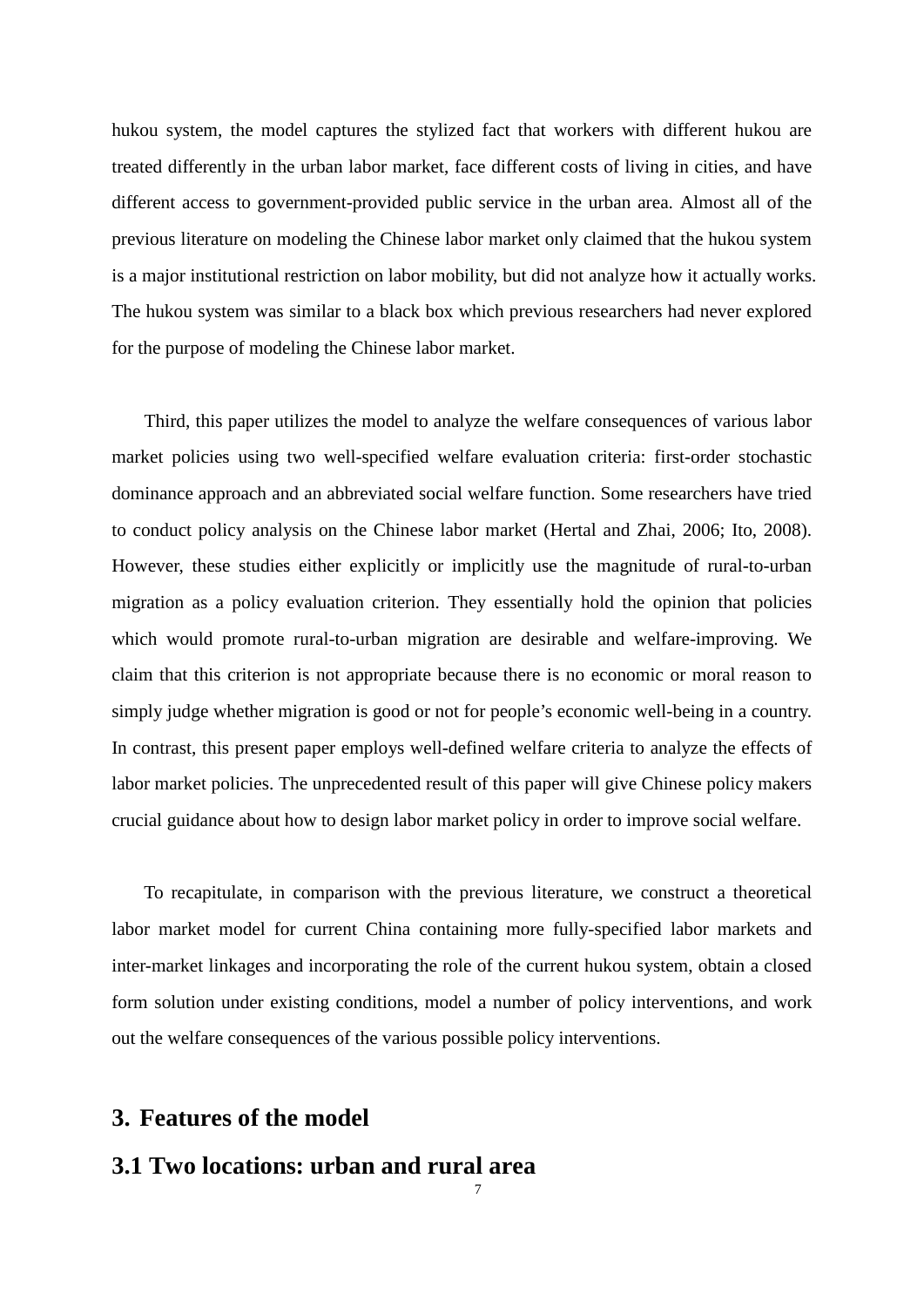The model has two locations: an urban area and a rural area. The urban area can be thought of as a city in coastal China such as Shanghai or Beijing and the rural area as inland China. As is known, the coastal part of China is richer than inland China. In fact, the majority of rural-to-urban migrants are located in coastal cities to pursue higher income compared to central and western China. Thus, the model reflects the most typical migration pattern in current China, from inland rural area to coastal urban area. In the model, there is no differentiation within urban and rural areas.

### **3.2 Three segmented employment sectors**

There are three sectors in total in the whole economy, including state-owned enterprises (SOEs), private firms, and the agricultural sector. The SOE and private sectors are located in the urban area, and the agricultural sector is in the rural area. In current China, nearly 50% of the total labor force is working in urban areas and 50% in rural areas. Within rural areas, more than half of the labor force is still working in the agricultural sector, and the rest is working in the rural non-agricultural sector. Within the urban labor force, more than three quarters are working in the private sector (Song, 2013).

The various sectors differ from one another in two major respects: wages and job search opportunities. It is documented in the empirical literature that for comparable workers, the SOE sector pays the highest wages, with the private sector in the middle and agriculture at the bottom (Song and Li, 2010).

We turn now to detailed specifications of the various sectors' labor markets.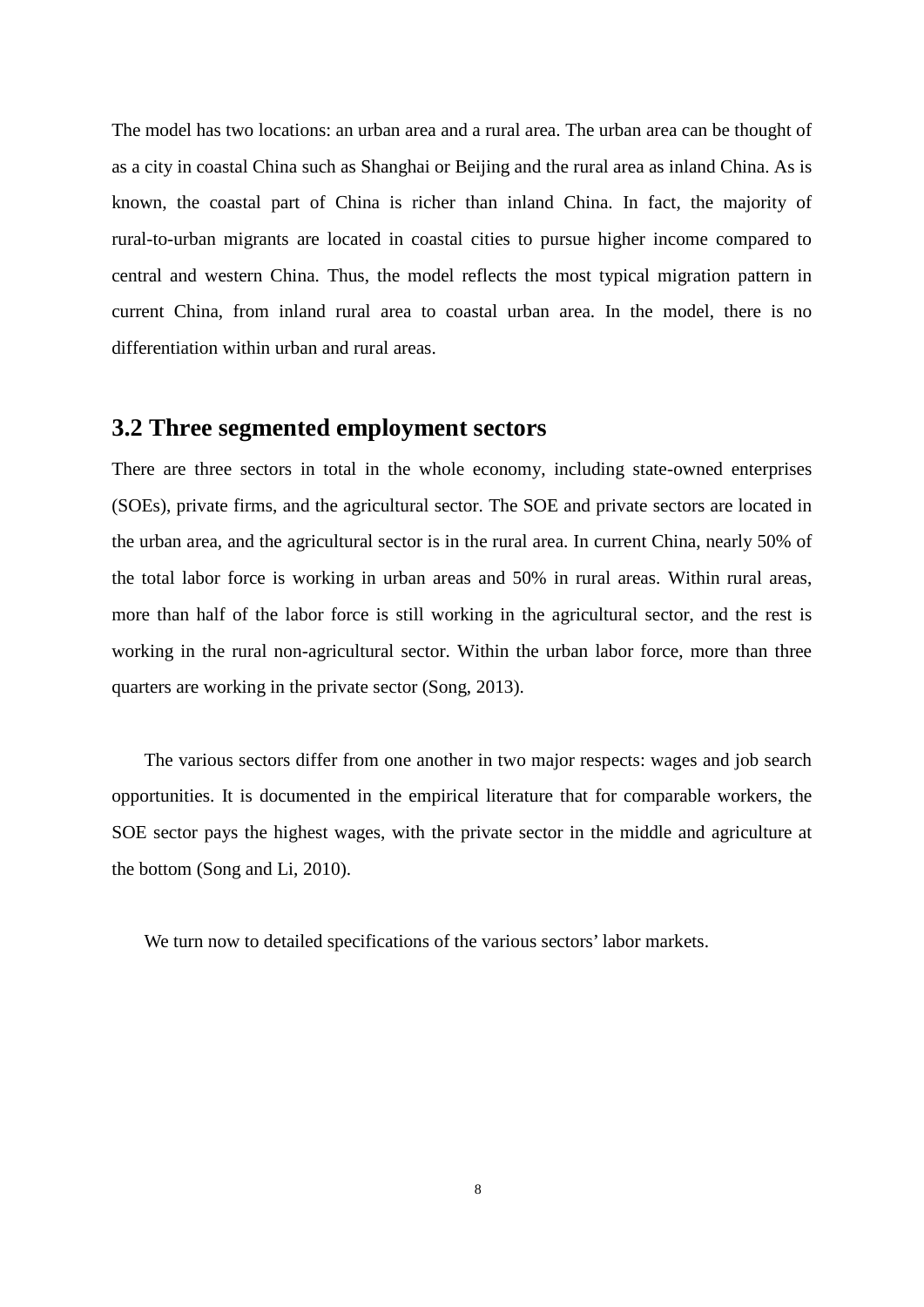#### **3.2.1 SOE sector labor market**

The wages paid to workers with each hukou in the SOE sector are set exogenously by the government for political reasons and higher than the market-clearing levels as well as wages in any other sectors. As a result, all workers want to have a job in the SOE sector, because it pays higher wages than any place else. However, since the SOE sector labor market does not clear, it does not hire all of the people who want to work there.

SOE sector employers discriminate against rural hukou holders. This discrimination takes the form of both wage and hiring discrimination. Song (2013) showed that for observationally-equivalent workers, urban hukou holders earn about 50% more than rural hukou holders in the SOE sector ("wage discrimination"). In addition, comparable workers with urban hukou are 35 percentage points more likely to be hired in the SOE sector than are rural hukou holders ("hiring discrimination"). Since the SOE sector is commonly thought of as part of government, the political power helps the SOE sector afford the discrimination against workers with rural hukou.

Foreign-owned enterprises are excluded from the model. It has been shown that the wage level in foreign-invested enterprises is similar to that in the state-owned enterprises and also higher than the market-clearing wage (Chen et al., 2005). Therefore, our model can be understood as including foreign-invested enterprises as part of the SOE sector.

### **3.2.2 Private sector labor market**

The urban private sector labor market clears for both rural and urban hukou holders, and therefore all the labor supplied to that sector is demanded. Several authors have claimed that the private sector wage in China is largely market-determined, and institutional interventions such as minimum wage or labor unions play a small role in wage-setting mechanism (e.g., Dong and Xu, 2009).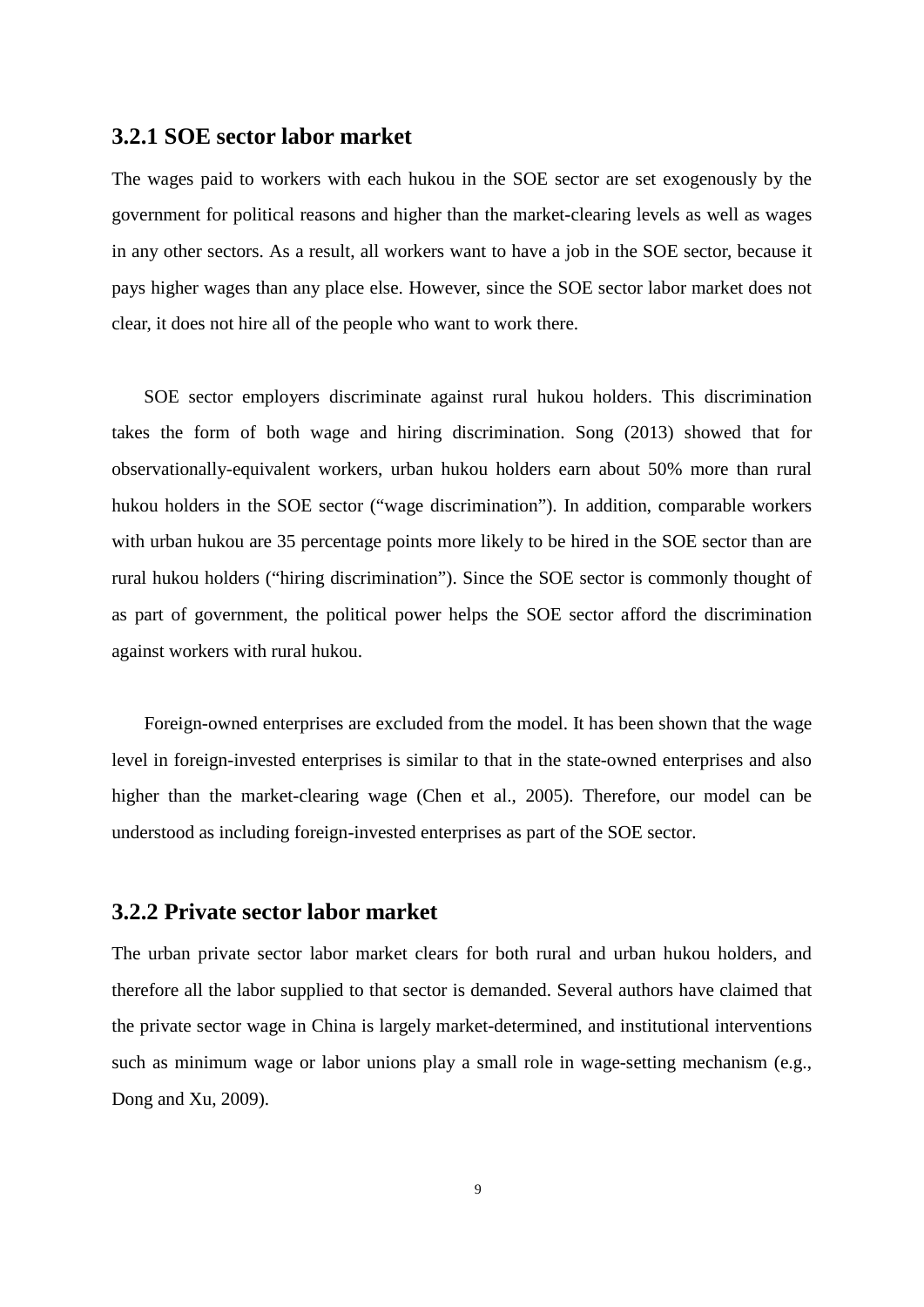In our model, all workers located in the urban area who do not get employed in the SOE sector supply their labor to the private sector. Because the private sector pays a market-clearing wage, anybody who does not get a SOE job is able to obtain a job in the private sector and work there, regardless of this person's hukou status. Thus, there is no open unemployment in the urban area.

Private sector employers are assumed not to be discriminatory. The average wage differential between urban and rural hukou holders is very small in private firms, and furthermore, a large proportion of the wage differential can be explained by different human capital between the two groups of workers (Song, 2013).

The model does not have an urban self-employment sector for the following two reasons. One is that self-employment in urban China only accounts for a small proportion of the total urban labor force. About 20 percent of rural hukou holders and 10 percent of urban hukou holders in cities are self-employed (Giulietti et al., 2012). Second, the wage differential between workers in private firms and the self-employed is very small after controlling for characteristics (Giulietti et al., 2012). Therefore, self-employment can be thought as part of the private sector in the model.

#### **3.2.3 Agricultural sector labor market**

The agricultural labor market is characterized by self-employment. In rural China, a person located in the rural area is automatically allocated a piece of land. Farmers cultivate crops on their own land and sell the products. Feng (2008) said that the land rental market is still in its infancy. Thus, self-employment is still dominant in poor rural areas. Furthermore, we assume that all agricultural sector workers earn the same self-employment wage as each other.

In addition, following the assumption by Fields (1975) and Stiglitz (1982), our model assumes that the wage in the rural agriculture sector is invariant with respect to the agricultural labor force. This assumption makes some sense because in the context of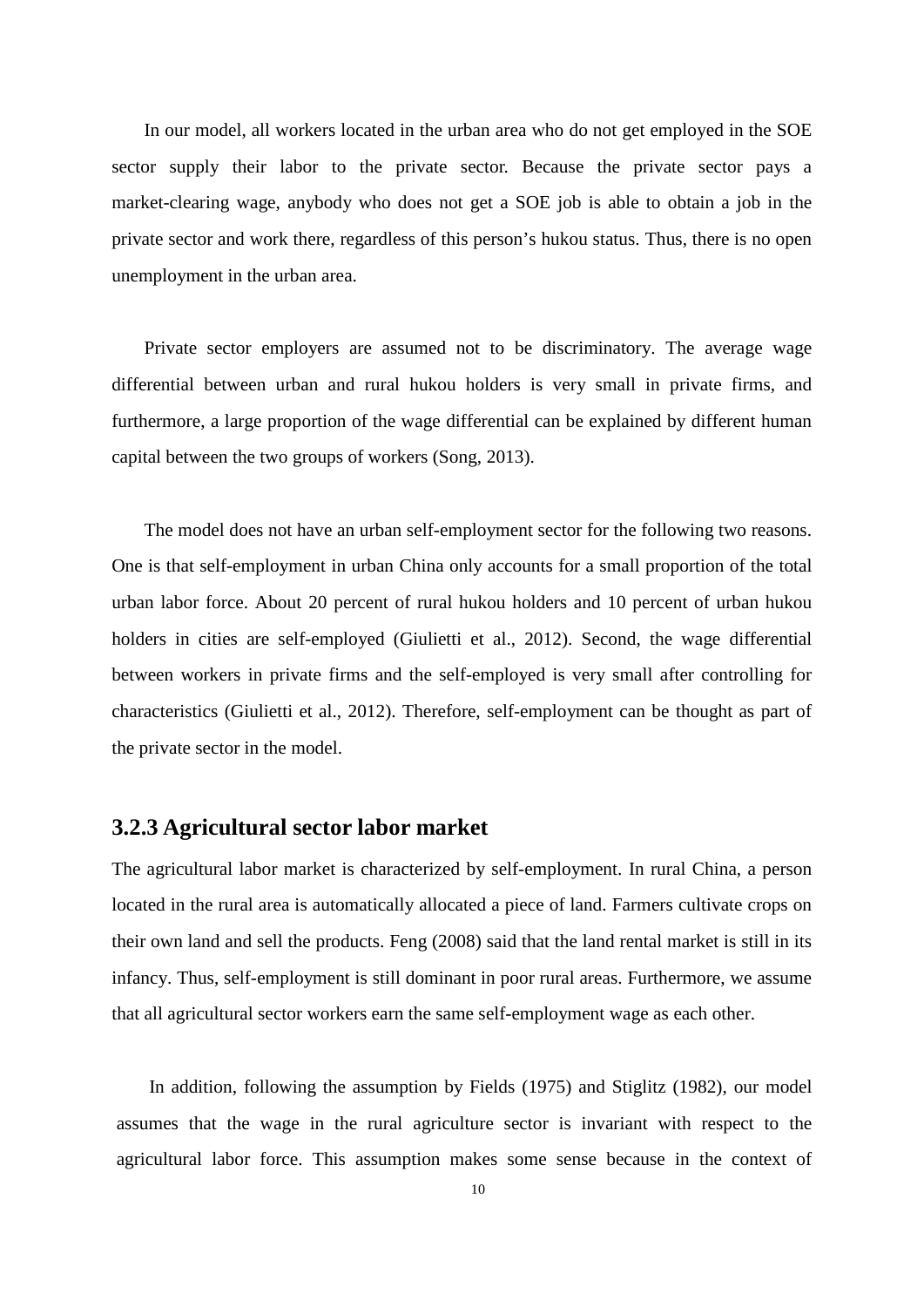self-employment, the marginal agricultural worker can produce essentially the same amount of additional product as can agricultural workers already there.

We exclude the rural non-agricultural sector from this model, since such rural non-agricultural enterprises as exist are mainly concentrated in rural areas of coastal China (Ash, 2010). Again, the model only consists of a single rural area in inland region, and a single urban area in coastal region of China.

#### **3.3 Inter-market linkages**

Any worker in this economy has two possible search strategies, either going to the urban area and searching for jobs there or going to the rural area and accepting the agricultural wage. Workers with urban hukou have one pair of payoffs for urban versus rural search, and workers with rural hukou have a different pair of payoffs for urban versus rural search.

This model does not allow for on-the-job search, as was modeled by Fields (1975). That is, following Harris and Todaro (1970), any person who wants to work in the city has to be physically located in the urban area and search for urban jobs. People who adopt the rural search strategy can only accept the agricultural wage and have no chance of being hired for an urban job.

Workers allocate themselves among two search strategies in order to maximize expected discretionary income by choice of search strategy. The assumption of expected wage equalization in the equilibrium was made by most of previous seminal models (Harris and Todaro, 1970; Fields, 1975). The terminology of expected "discretionary income" differs from expected wage in that it takes into account other benefits and costs associated with each search strategy. The benefit may include various government-provided welfare benefits, and the cost refers to the cost of living in the destination. In the equilibrium, workers have equal expected discretionary income among different search strategies.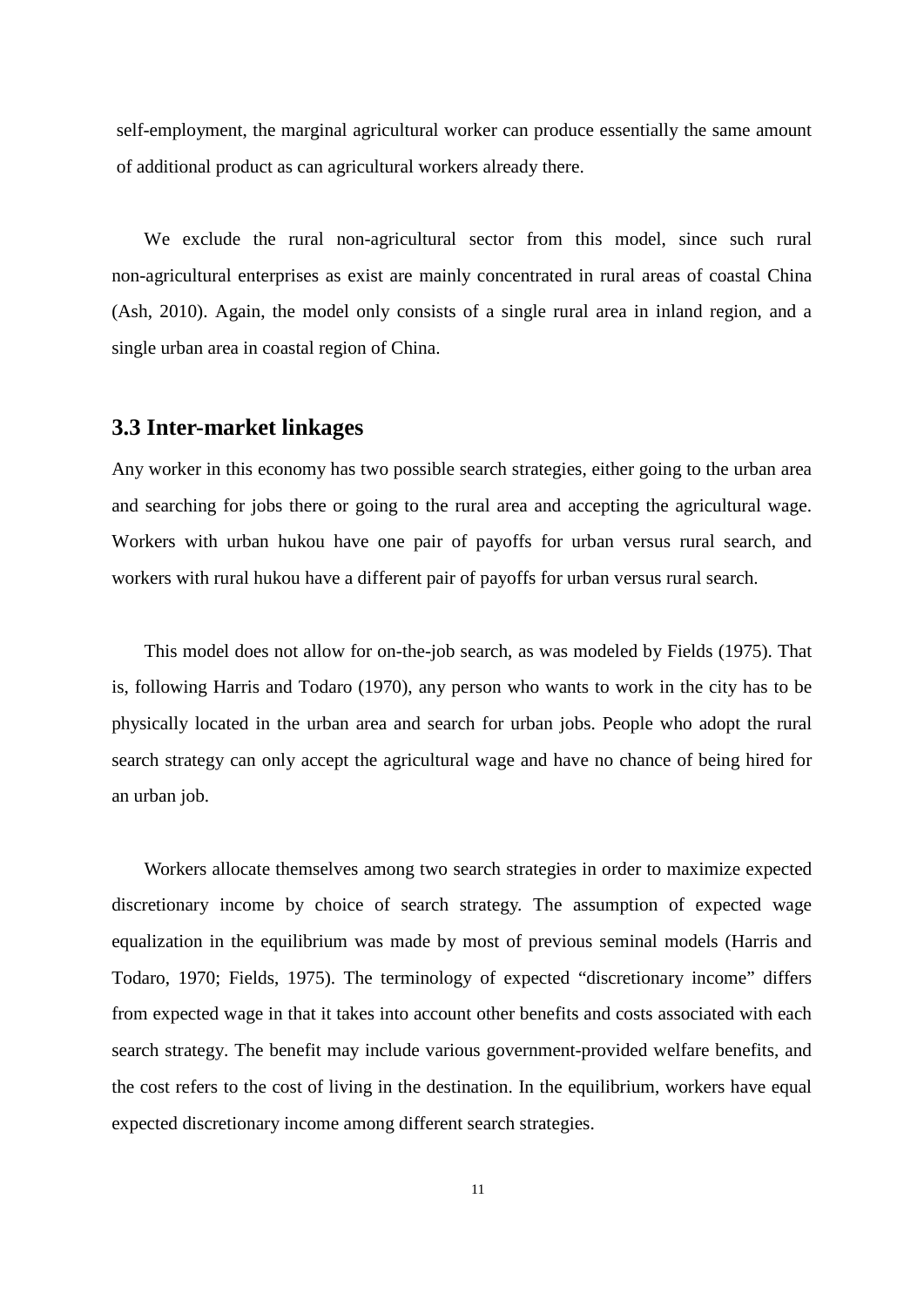### **3.4 The role of hukou in the labor market**

All workers in this model have either urban or rural hukou, with which they are endowed and cannot change. Currently, the most important determinant of a person's hukou type is the hukou type of the parents when the person was born (Chan, 2010). One's hukou status remains unchanged no matter where the individual is physically located, unless he or she goes through a formal process of hukou conversion. However, many large cities in coastal China, which are the main destinations of rural-to-urban migrants, put up the most stringent conditions for granting local urban hukou. The present hukou conversion policy in big cities is almost totally geared towards the super rich and the highly educated and is irrelevant to most rural-to-urban migrants. The strict requirements of hukou conversion are clearly beyond their reach. Therefore, in this paper, we assume that people cannot change their hukou status unless the government permits some of them to.

Although people are free to move between urban and rural areas within China, rural hukou holders face two major disadvantages in the cities. First, they have limited access to public services and welfare benefits provided by city governments. Compared to urban hukou holders, workers with rural hukou in urban areas have much less access to a variety of public service and welfare programs such as medicare, housing subsidies, social security coverage, and so on. In current China, most of public service and welfare benefits are attached to a person's hukou status rather than physical location. Rural hukou holders can physically move to a new place but still be permanently barred from access to local services and welfare programs. Second, even when rural hukou holders do have access to urban services and programs, they have to pay a higher cost of living in the city than urban hukou holders do. For instance, the children of rural migrants have to pay a very high fee to attend public schools in the destination city (Chen and Yang, 2010). These differences in access and costs, coupled with wage differentials, are what in this paper we term "differences in discretionary income."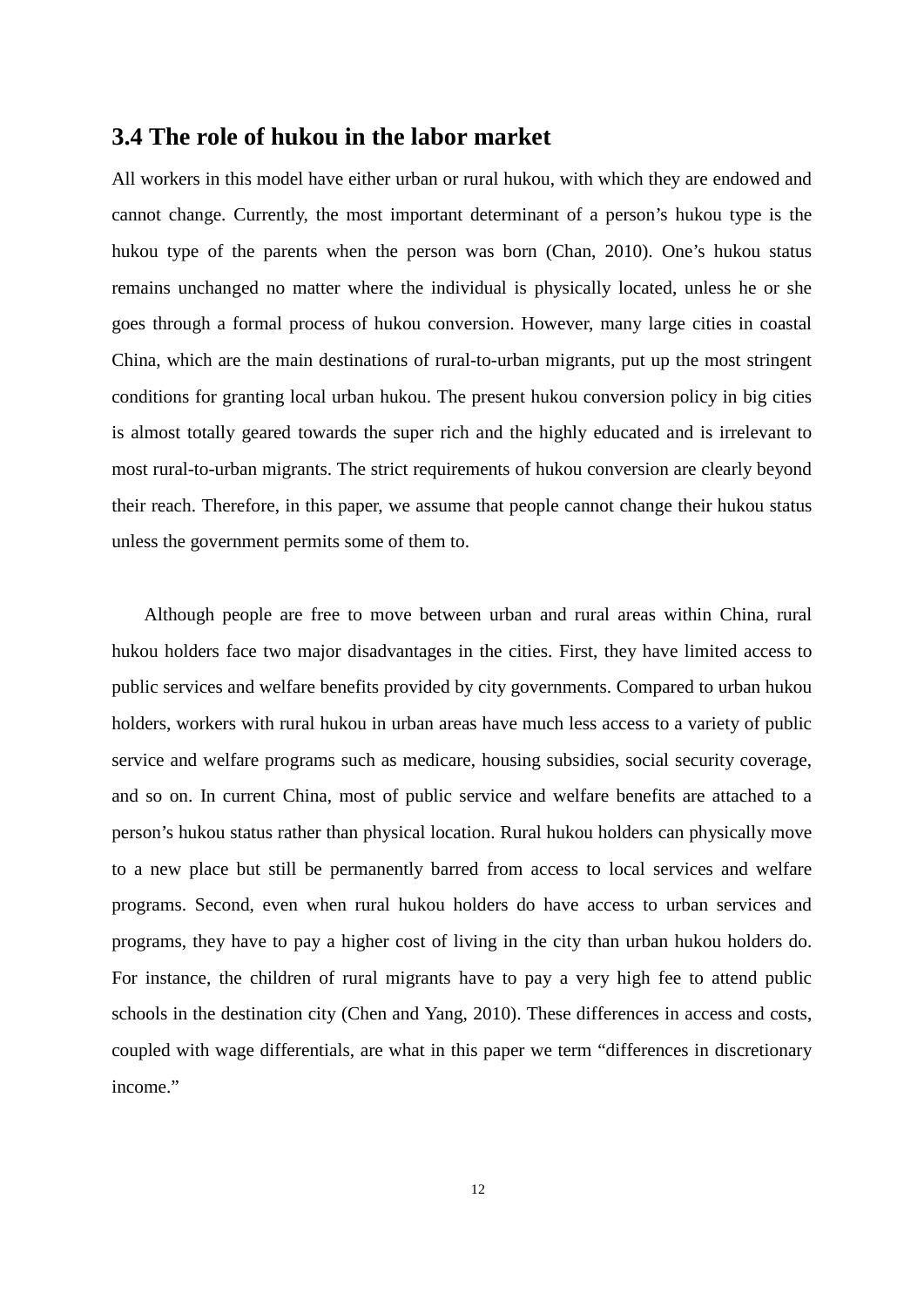Additionally, our model assumes that workers with urban hukou are inherently more productive than rural hukou holders for urban jobs, because urban hukou holders on average have more human capital than urban hukou holders do. The rationale of this feature is that people in rural China receive less and relatively poorer-quality education than do people in urban areas (Song, 2012). We model these productivity differences as differences in efficiency units of labor, whereby a given rural hukou holder possesses fewer efficiency units than a given urban hukou holder.

Finally, as discussed previously, rural hukou holders face wage and hiring discrimination in the urban SOE sector. The wage discrimination implies that rural hukou holders' efficiency units of labor are rewarded less than equally productive efficiency units of labor for urban hukou holders. Besides, rural hukou holders also face hiring discrimination in the urban SOE sector meaning that they get hired with reduced probability compared to urban hukou holders.

## **3.5 No unemployment**

There is no unemployment in the whole economy of the model. In rural China, the *Household Responsibility System* (HRS) guarantees that everybody has his or her share of land, so it is a reasonable assumption that rural unemployment is as low as negligible since workers can easily obtain a piece of land to work. In slack agricultural seasons, many workers choose part-time job in urban areas. Even for people staying in rural areas during the slack seasons, if they are not actively searching for jobs, they would not be counted as unemployed. The only effect of non-working in slack seasons is a reduction in labor force participation rate, but not an increase in rural unemployment. Thus, it makes sense to claim that rural unemployment does not exist.

On the other hand, as observed in the empirical literature, urban areas in coastal China are facing a labor shortage, rather than a Harris-Todaro-type labor surplus (Chan, 2010). Therefore, in our model, there is no urban unemployment either.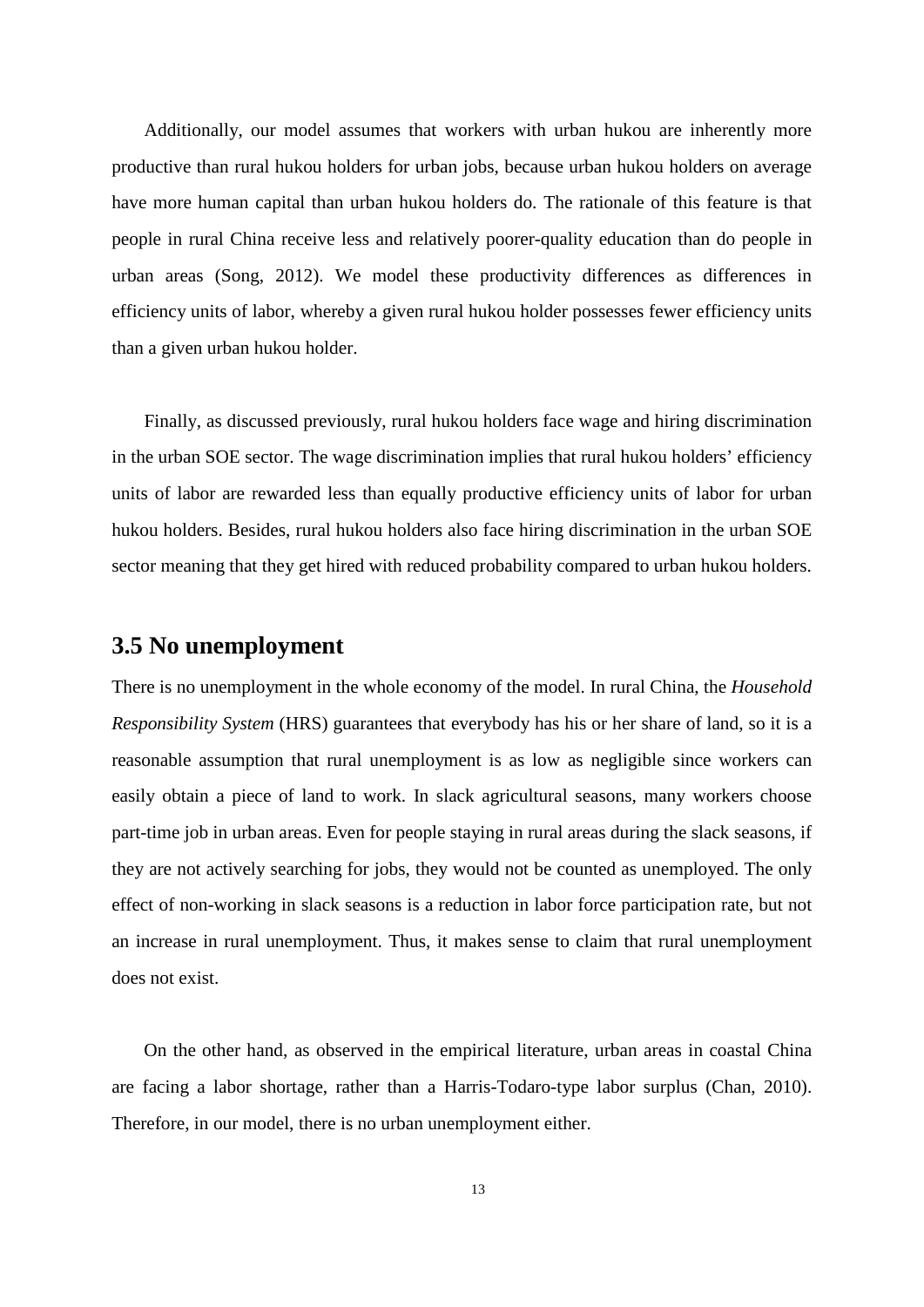## **4. Model specification**

The previous section summarized the main features of our model. In this section, we provide the specific mathematical equations incorporating these features and obtain closed form solutions for each of the employment and wage levels.

The economy in this model consists of a large number of risk-neutral individuals and three economic sectors. There are two sectors in the urban area, the SOE and private sector, and only one sector in the rural area, which is the agricultural sector. Firms within each sector are identical and have the same production functions.

Any person in this economy has one of the two hukou statuses, either rural or urban hukou. Let *L* be the total number of workers in this economy. Among these workers, there are  $L^U$ workers with urban hukou, and  $L^R$  workers with rural hukou. These two numbers are set exogenously by the government and will keep unchanged in the following model. The labor endowment equation is specified in equation (1):

$$
(1) \t\t\t L^U + L^R = L.
$$

As discussed above, workers with urban hukou have more human capital and thus are inherently more productive than rural hukou holders for urban jobs. Following the convention from previous literature, we use efficiency units of labor to reflect this productivity differential (Saint-Paul, 1994; Razin and Sadka, 1995). Assume that a worker with urban hukou is endowed with one efficiency unit of labor, regardless of whether this person works in the city or in the rural area. In contrast, a rural hukou holder can provide only  $\beta$ <1 efficiency units of labor if he works in the city, and one efficiency unit of labor if he works in the rural area for agricultural work. That is, workers with different hukou are inherently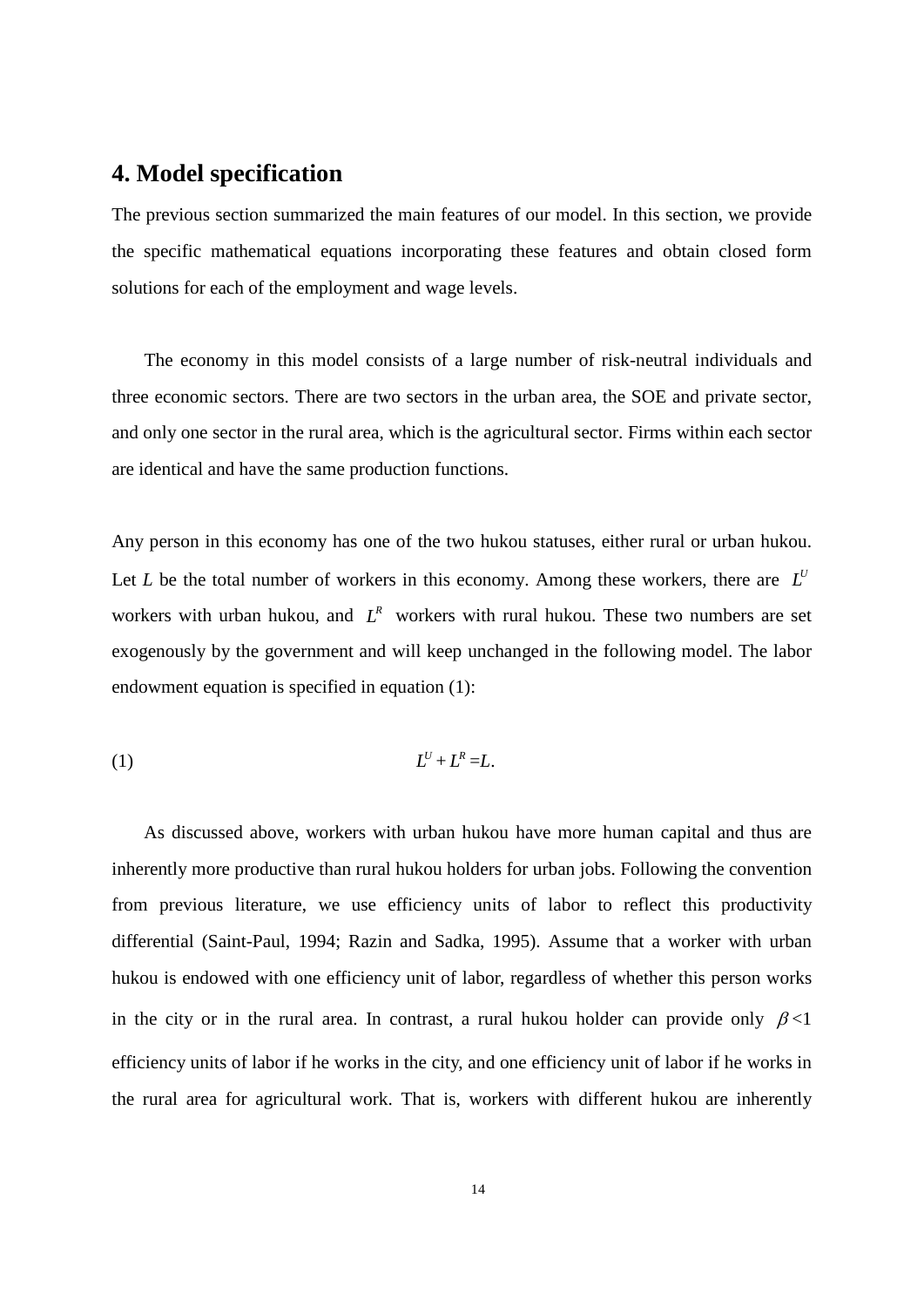equally productive for agriculture work in the rural area, but have different productivity for urban jobs. $\frac{1}{1}$  Efficiency units of labor are the only factor of production in each sector.

### **4.1 SOE sector labor market**

The wages paid to workers with each hukou in the SOE sector are set exogenously by the government for political reasons and higher than the market-clearing wages. Let  $W_s^U$  and  $W_s^R$  stand for the wages for urban and rural hukou holders in the SOE sector, respectively. The superscript denotes the hukou type, and the subscript refers to the economic sector. Accordingly, the wages per worker with each hukou type in the SOE sector are exogenously determined as follows.

$$
(2) \t W_S^U = \overline{W}_S^U.
$$

$$
(3) \t W_S^R = \overline{W}_S^R.
$$

Taking wages of each type of workers as given, firms in the SOE sector decide how many workers with each hukou status to hire. Firms in the SOE sector discriminate against rural hukou holders, practicing both wage and hiring discrimination. Specifically, wage discrimination refers to the fact that the SOE sector pays higher wages to each efficiency unit of labor with urban hukou than each efficiency unit of labor with rural hukou. Since each urban hukou holder has one efficiency unit of labor for the job in the SOE sector, and a rural hukou holder has only  $\beta$  <1 efficiency units of labor, wage discrimination against rural hukou holders implies:

<span id="page-16-0"></span>
$$
(4) \t W_S^U > \frac{W_S^R}{\beta}.
$$

 $\ddot{ }$ 

 $<sup>1</sup>$  A more reasonable assumption would be that rural hukou holders are more productive than urban hukou holders for</sup> rural agriculture jobs. However, this assumption would not affect the results of this paper.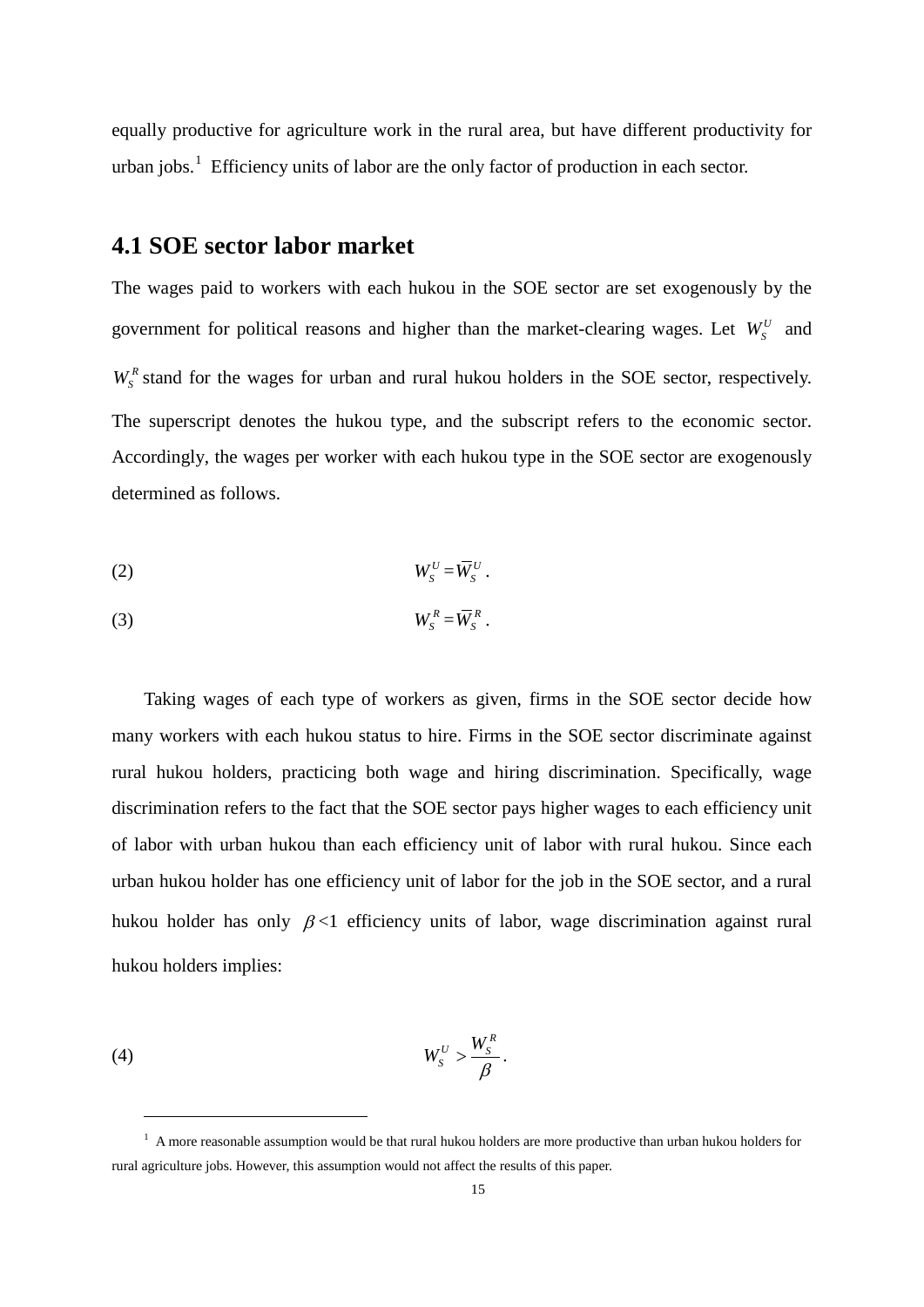The left hand side of the equation above denotes the wage for one efficiency unit of labor with urban hukou, while the right hand side is equal to the wage for one efficiency unit of labor with rural hukou. Equation (4) implies that the wage differential between workers with urban and rural hukou in the SOE sector is not only caused by the productivity differential, but also by the different treatment to the equally productive efficiency units of urban and rural labor in the SOE sector.

Moreover, rural hukou holders also face hiring discrimination in state-owned enterprises in that SOE sector employers maximize utility, which is a function of profits and also disutility of hiring rural hukou holders. This specification is similar to the framework proposed by Becker's (1971) model of employer discrimination. In Becker's original model, the disutility is linear in the number of discriminated workers. However, several papers have argued that this linear specification can either lead to full segregation or indeterminacy of the demand functions (Prieto-Rodriguez et al., 2008; Hellerstein et al., 2002; Neumark, 1988). They claimed that a more reasonable assumption is that the total disutility is a convex function in the number of discriminated workers.

We follow the convention in the literature and assume that the marginal disutility is increasing as more and more rural hukou holders enter the SOE sector. For analytical convenience, we employ a simple quadratic form for the disutility of hiring rural hukou holders. Let  $E_s^U$  and  $E_s^R$  denote the total number of workers with urban and rural hukou demanded by firms in the SOE sector, respectively. Firms in the SOE sector have the same discrimination coefficients denoted by *d*, and maximize the utility function as follows by choosing how many workers of each hukou type to hire.

(5) Max 
$$
U=f_S(E_S^U+\beta E_S^R)-W_S^U E_S^U-W_S^R E_S^R-d(E_S^R)^2
$$
.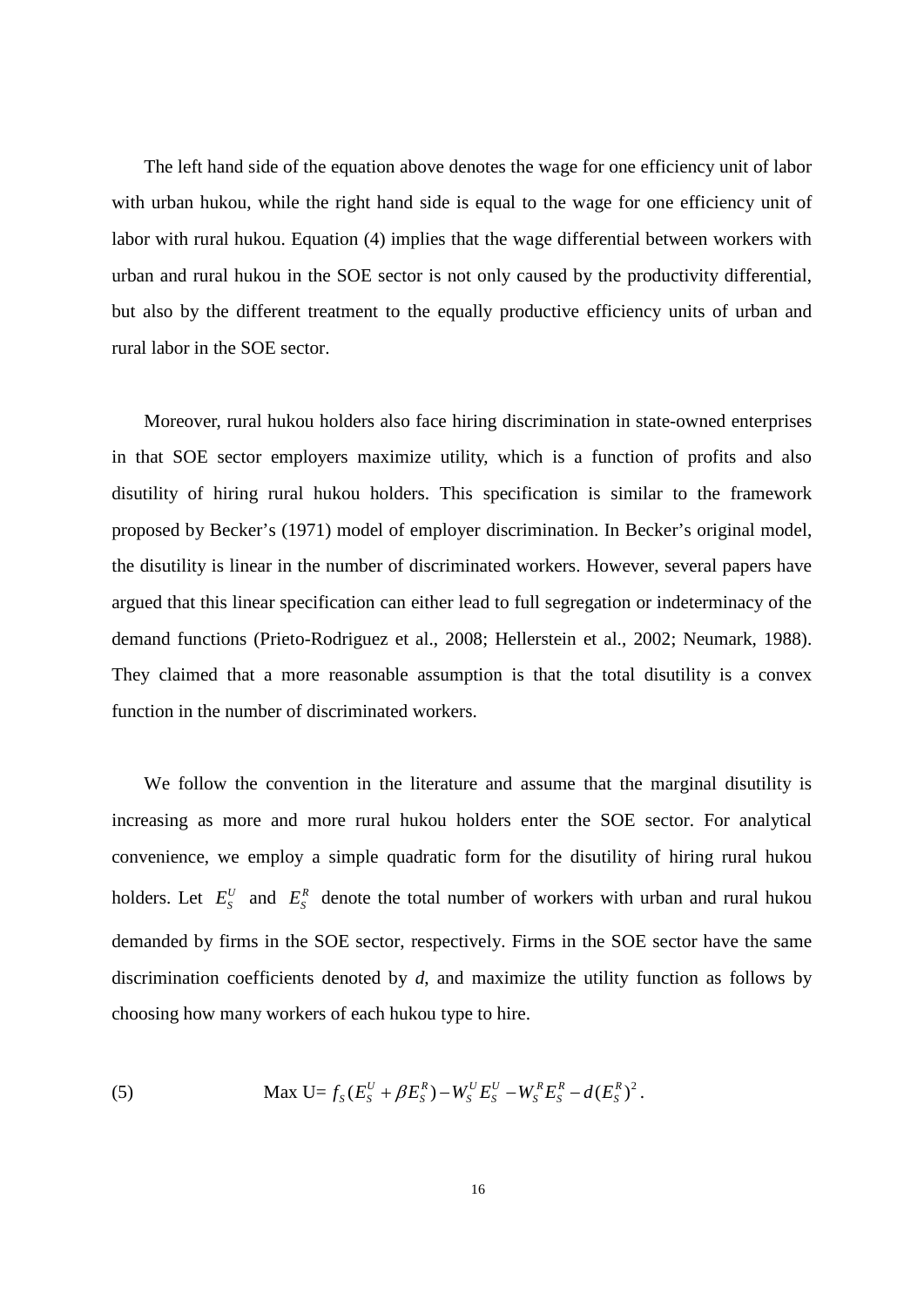The price of the output in the SOE sector is normalized to 1.  $f(.)$  is a typical production function, with f'>0, and f''<0. In order to obtain closed form solutions to the maximization problem above, we need to specify the production function in the SOE sector. For mathematical tractability, we choose a left half parabola as the functional form for the production function. For our purposes, the quadratic specification on the production function has at least two advantages. First, it is a strictly increasing and concave function, which satisfies the conditions for a typical neo-classical production function. Second, it is sufficiently simple to allow for the derivation of closed form solutions. Thus, we have

$$
(6) \t\t\t\t ES = ESU + \beta ESR.
$$

(7) 
$$
f_{S} = -(E_{S} - a)^{2} + b, \text{ a} > E_{S}^{MAX} > 0.
$$

 $E<sub>s</sub>$  denotes the number of efficiency units of labor demanded by the SOE sector, and consists of two terms as shown above. Given this production function, with *a* and *b* being positive parameters, we can solve for the utility maximization problem specified in equation (5). The following two equations stand for the solutions to the number of rural and urban hukou holders demanded in the SOE sector, respectively.

$$
E_S^{R^*} = \frac{\beta \overline{W}_S^U - \overline{W}_S^R}{2d},
$$

(9) 
$$
E_S^{U^*} = a - \frac{1}{2} \,\overline{W}_S^U - \beta \, \frac{\beta \overline{W}_S^U - \overline{W}_S^R}{2d}.
$$

### **4.2 Private sector labor market**

Private sector employers are not discriminatory, so each efficiency unit of labor is rewarded the same in the private sector regardless of the holder's hukou status. Let the wage per efficiency unit of labor in the private sector be equal to  $W_{NS}$ . We use "NS" (non-SOE) to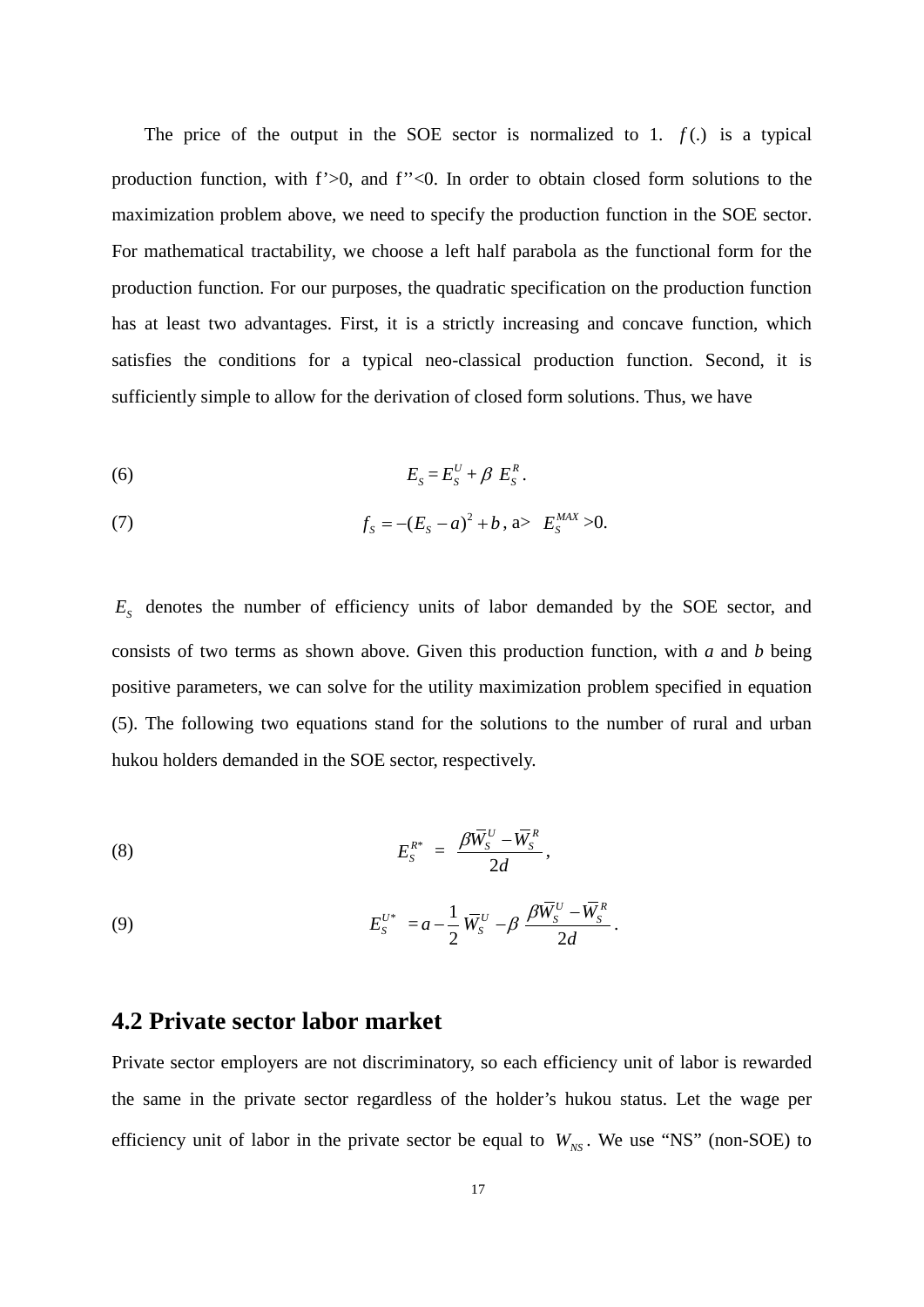denote the private sector from now on, reserving "P" for probabilities in later sections. Since efficiency units of labor are the only factor of production in the model, private sector employers as wage takers will merely determine how many efficiency units of labor to employ. Let  $E_{NS}$  denote the number of efficiency units of labor demanded and therefore employed by the private sector. Accordingly, firms in this sector with production function *g*(.)maximize the following profit function:

(10) 
$$
\Pi_{NS} = g(E_{NS}) - W_{NS} E_{NS}.
$$

$$
(11) \t\t\t\t ENS = ENSU + \beta ENSR.
$$

Again, the product price is normalized to 1.  $g(.)$  is an increasing, concave production function, with g'>0, and g''<0.  $E_{NS}^U$  and  $E_{NS}^R$  denote the total number of workers with urban and rural hukou demanded by firms in the private sector, respectively. In order to obtain closed form solutions analytically, we assume that the production function in the private sector takes the natural log form with parameter *A* as follows.

(12) 
$$
g_{_{NS}} = A \ln(E_{_{NS}}), A > 0.
$$

Given this production function, we can get the demand function for labor in the private sector as follows by solving for the profit-maximizing level of employment:

$$
E_{NS}^* = \frac{A}{W_{NS}}.
$$

By assumption, all workers located in the urban area who do not get employed in the SOE sector supply their labor to the private sector. The private sector labor market clears for both rural and urban hukou holders, and therefore all labor supplied to that sector is employed.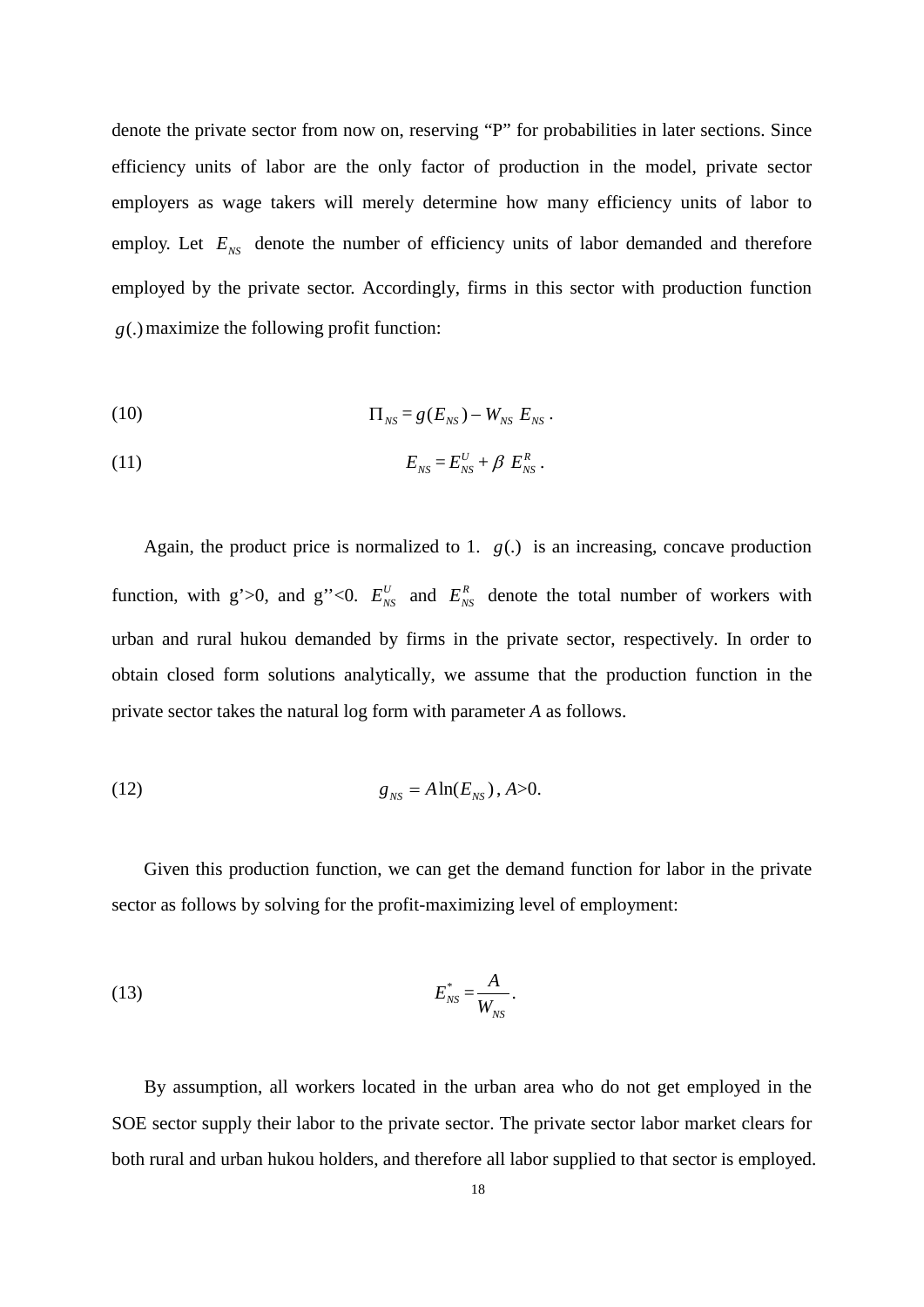The market-clearing conditions in the private sector for workers with each hukou status are specified as follows in equations (14) and (15).  $L^U$  denotes the total number of urban hukou holders in the economy, and  $L_U^R$  stands for the number of job seekers in the urban area with rural hukou. The superscript refers to the hukou status, and the subscript is the job location.

$$
(14) \t\t\t\t LU - ESU = ENSU.
$$

(15) *<sup>R</sup> LU <sup>R</sup>* −*ES* = *<sup>R</sup> ENS* .

Since an urban hukou holder provides one efficiency unit of labor for any urban job, the wage for a worker with urban hukou in the private sector is equal to  $W_{NS}$ . A rural hukou holder is endowed with only  $\beta$  efficiency units of labor, and so the wage for a worker with rural hukou in the private sector is equal to  $β$  times the wage per efficiency unit of labor in the private sector. Hence, the wages for urban and rural hukou holders in the private sector are determined as follows such that the market-clearing conditions in equations (14) and (15) are satisfied, respectively.

$$
(16) \t\t W_{NS}^U = W_{NS}^*.
$$

$$
(17) \t\t\t W_{NS}^R = \beta W_{NS}^*.
$$

## **4.3 Agricultural sector labor market**

As discussed previously, the wage in agricultural sector is invariant with respect to the size of the agricultural sector labor force, and anyone who wishes to enter the agricultural sector can take up self-employment and earn a wage  $W_A$  regardless of hukou status. Because any person has one efficiency unit of labor for agriculture work, people with different hukou earn the same wage equal to  $W_A$ .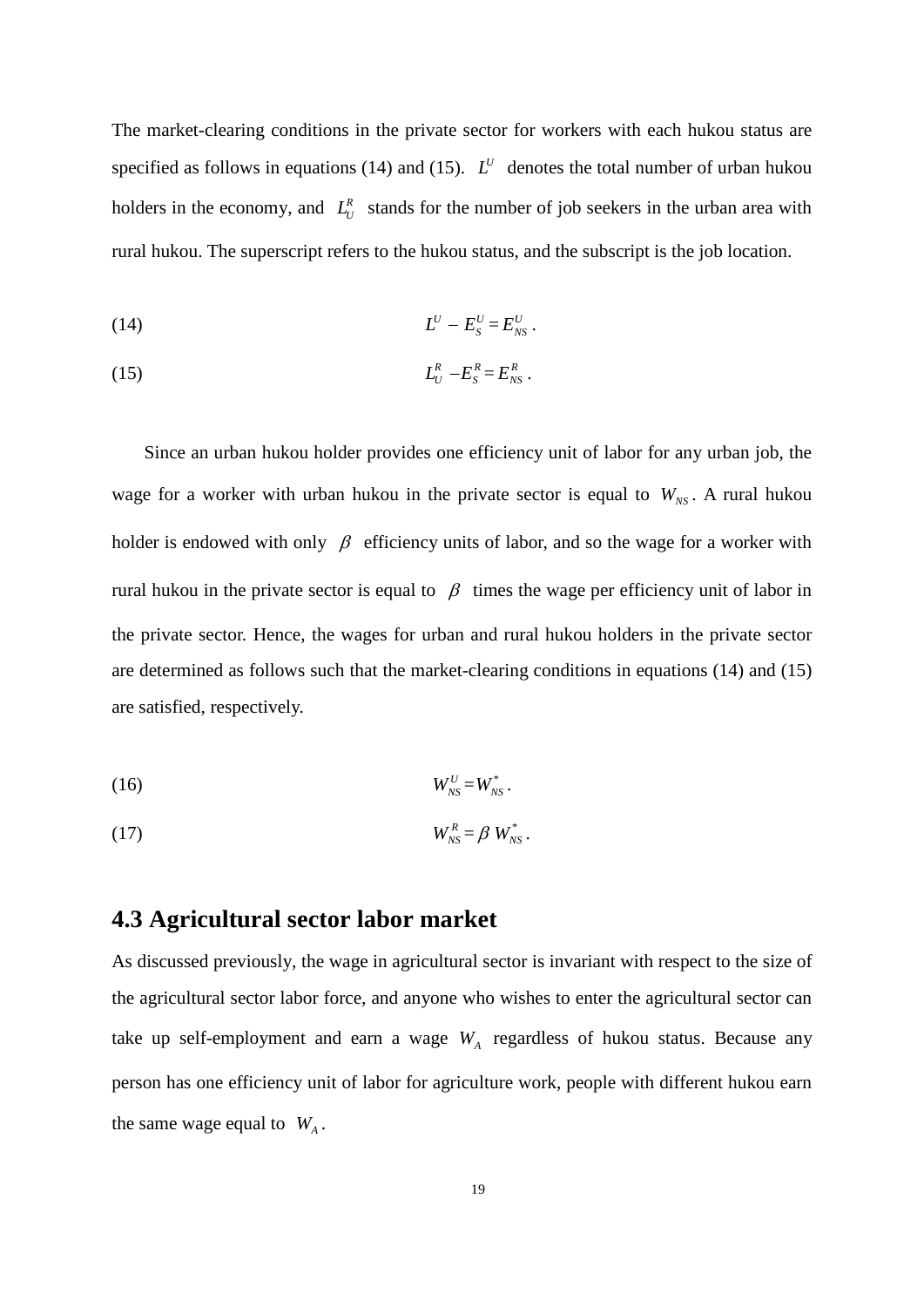## **4.4 Inter-market linkages**

#### **4.4.1 Search strategies**

Any worker in this economy has two possible search strategies, either going to the urban area and searching for jobs there or going to the rural area and accepting the agricultural wage. Denote  $L_U^U$  as the number of job seekers in the urban area with urban hukou. The superscript refers to the hukou status, whereas the subscript stands for the geographical location where people are looking for jobs. Similarly,  $L_{U}^{R}$ ,  $L_{R}^{U}$ , and  $L_{R}^{R}$  follow the same notation, and the two equations below reflect the labor endowment for urban and rural hukou holders, respectively.

$$
(18) \t\t\t\t L^U = L^U + L^U_R.
$$

(19) *<sup>R</sup> L* = *<sup>R</sup> LU* + *<sup>R</sup> LR* .

#### **(1)Search strategies for workers with urban hukou**

For urban hukou holders, two search strategies are possible. The first strategy is to stay in cities and search for urban jobs, and the second one is go to rural areas and earn the agricultural wage. Denote the probability of a given urban hukou holder being employed in the SOE sector by  $P_S^U$ . This probability is endogenous and will be discussed in more detail later. If a person fails to obtain a job in the SOE sector, he or she will immediately go to the private sector and work there. The market-clearing condition in the private sector guarantees that any person who wants to work in the private sector will be able to find a job in this sector. Therefore, the expected wage of the first search strategy for a worker with urban hukou  $E(W_U^U)$  satisfies the following equation (20):

(20) 
$$
E(W_U^U) = W_S^U P_S^U + W_{NS}^U (1 - P_S^U).
$$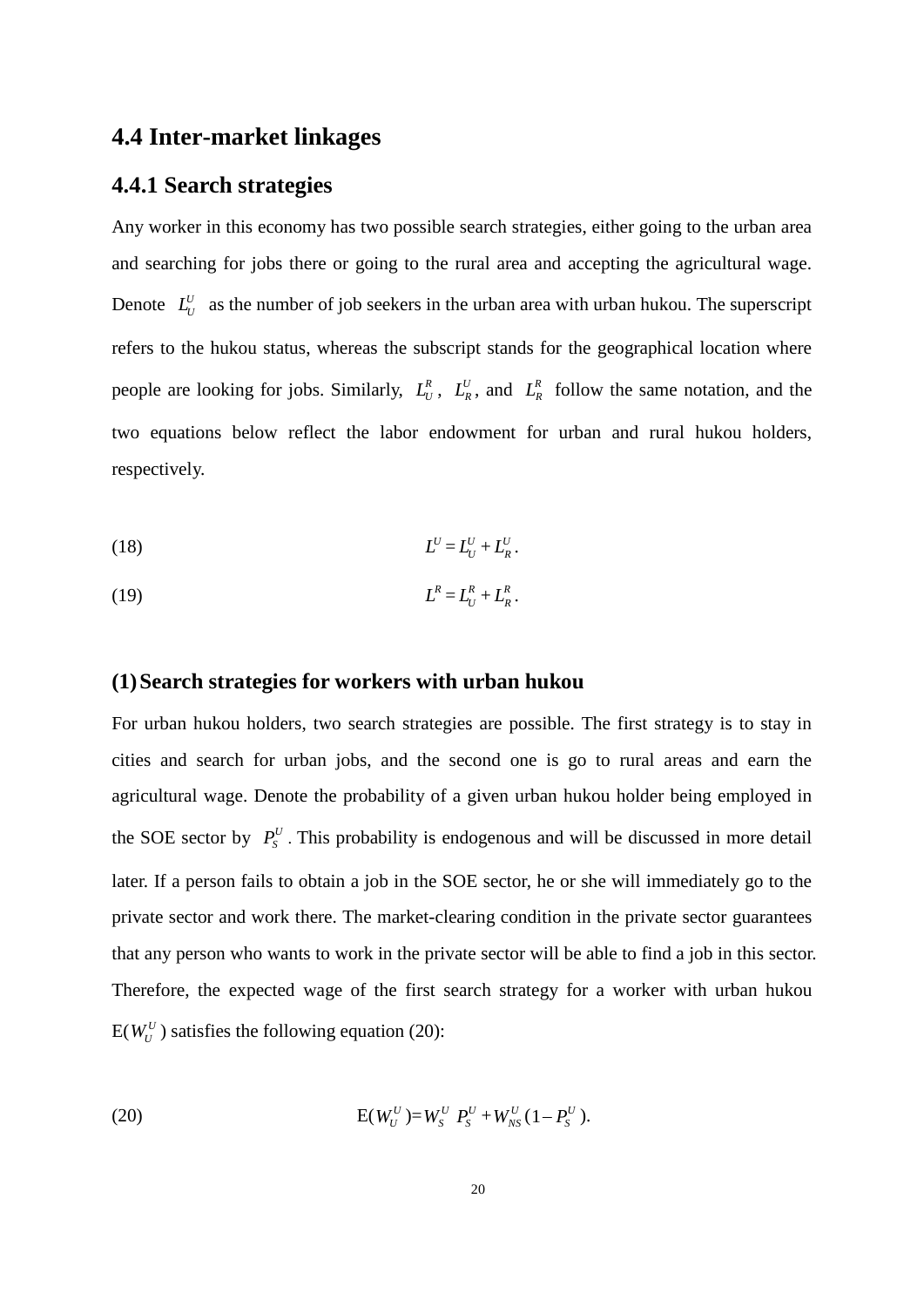Again, the superscript refers to the hukou status, and the subscript stands for the job location. The first term on the right hand side of (20) is the expected wage from the SOE sector, and the second term equals the expected wage from the private sector conditional on failing to get a job in the SOE sector.

Since we assume there is no unemployment in rural areas either, any urban resident who chooses the second search strategy will earn  $W_A$ .

#### **(2)Search strategies for workers with rural hukou**

Similarly, workers with rural hukou also have two search strategies. The first strategy is to migrate to cities and search for urban jobs, and the second is to stay in rural areas and earn the agricultural wage. Denote the probability of a rural migrant becoming employed in the SOE sector by  $P_s^R$ . Consequently, the expected wage of the first search strategy for a worker with rural hukou  $E(W_U^R)$  consists of two terms, the first term equal to the wage in the SOE sector for a rural hukou holder multiplied by the probability of being hired in the SOE sector for a worker with rural hukou, and the second term equaling the wage in the private sector times the probability of working in this sector. The expected wage associated with migrating to the urban area for a rural hukou holder can thus be described in the following equation.

(21) 
$$
E(W_U^R) = W_S^R \t P_S^R + W_{NS}^R (1 - P_S^R).
$$

On the other hand, any rural hukou holder who chooses the second search strategy will earn  $W_A$ , so the expected wage of the second strategy is  $W_A$ .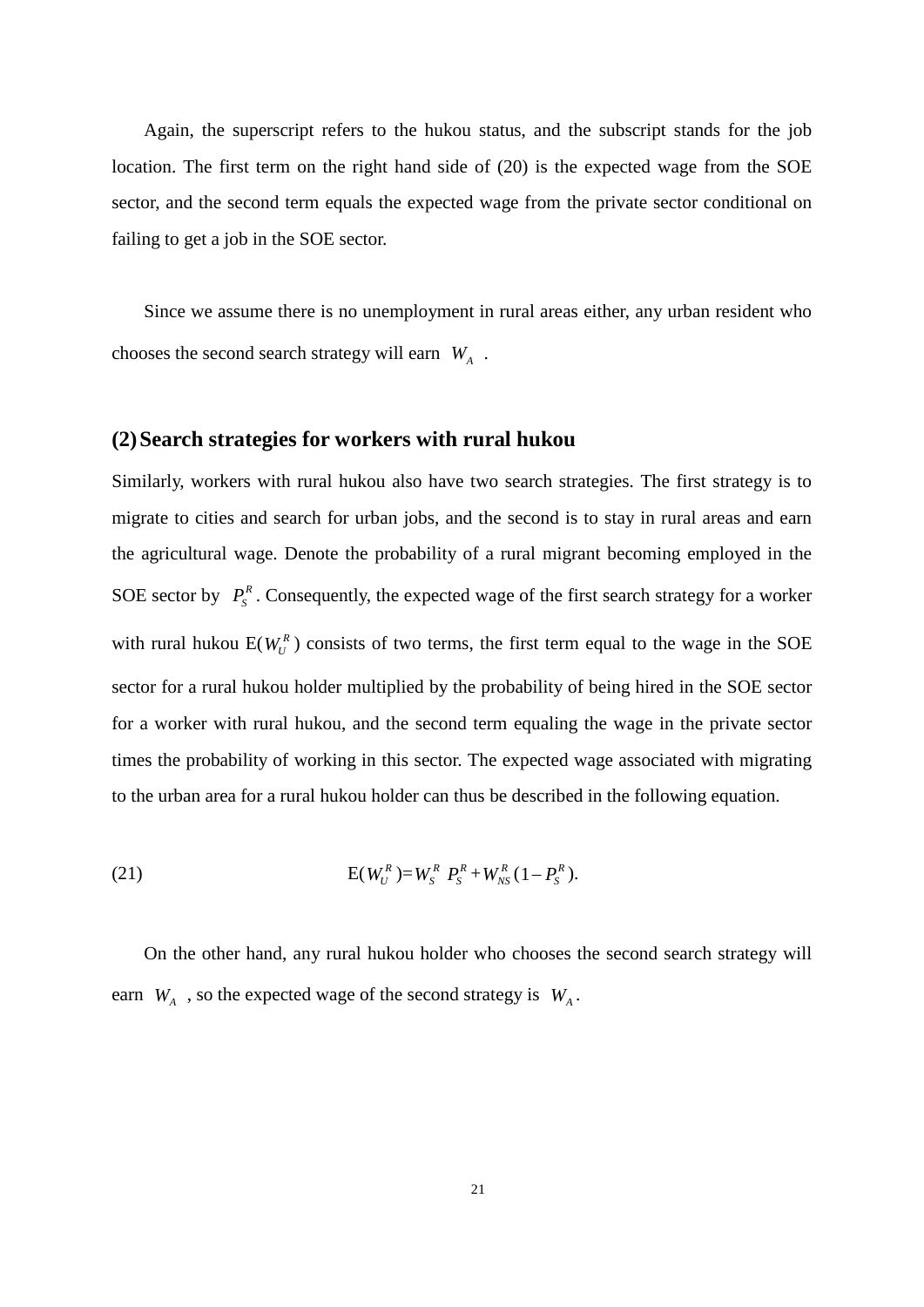#### **(3)Probabilities of employment**

We turn our attention now to the probabilities of employment in the SOE sector for workers with different hukou statuses. The probability of a given worker being hired in the SOE sector is calculated as the ratio of jobs in the SOE sector available to this type of worker divided by the number of job seekers with that hukou type in the SOE sector. Specifically, the probability of a worker with urban hukou becoming employed in the SOE sector,  $P_s^U$ , is equal to the total number of jobs available to urban hukou holders in the SOE sector divided by job seekers with urban hukou:

$$
(22) \t\t\t PSU = \frac{ESU}{LUU}.
$$

The corresponding probability for workers with rural hukou is calculated in the same way:

$$
(23) \t\t\t P_S^R = \frac{E_S^R}{L_U^R}.
$$

#### **4.4.2 Expected discretionary income**

Workers allocate themselves among search strategies in order to maximize expected discretionary income by choice of search strategy. As said earlier, the terminology of the expected discretionary income differs from expected wage in that it takes account of other benefits and costs associated with each search strategy. Specifically, the costs of working in the city for rural hukou holders should include both the cost of moving to the city and the cost of living in the city. In fact, the transportation cost of moving to cities is very low in current China, and so we ignore it. Therefore, we refer here only to the cost of living in the city, which is a one dimensional variable measured by its value in monetary terms. In order to capture the big difference in cost of living in the city between workers with rural and urban hukou, without loss of generality, we assume that the cost of being in the city for urban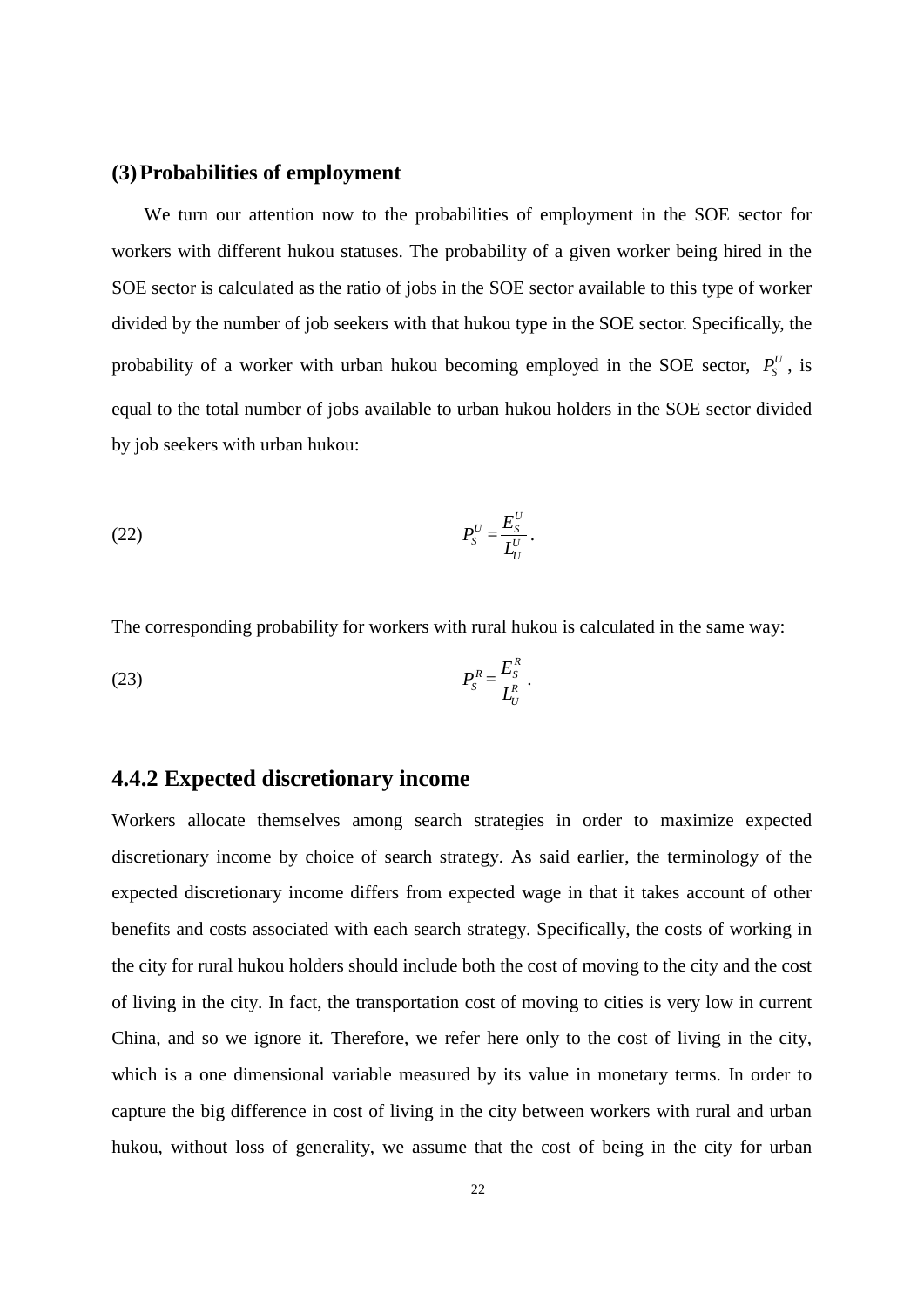hukou holders is equal to zero while  $C<sup>R</sup>$  denotes the extra cost of living in the city for a rural hukou holder. This cost is exogenously determined and the same for all rural hukou holders in the city. $<sup>2</sup>$  $<sup>2</sup>$  $<sup>2</sup>$ </sup>

On the other hand, the current hukou system is related to the access to a variety of public service and welfare programs. Let  $S^U$  and  $S^R$  denote the values of government-provided benefits associated with urban and rural hukou, respectively, including housing subsidies, social security programs, and so forth. These benefits do not have subscripts because they are not linked to the physical location but are only based on hukou status. In China, the benefits associated with urban hukou are much larger than those associated with rural hukou. That is,  $S^U > S^R$ . For analytical convenience, we normalize these benefits so that  $S^R = 0$ .<sup>[3](#page-24-0)</sup>

Now we can write down the expressions of expected discretionary income associated with each search strategy for workers with different hukou. For an urban hukou holder, the expected discretionary income associated with staying in the urban area is equal to the expected wage plus the government-provided benefits related to urban hukou. Since this benefit will remain the same even if the urban hukou holder migrates to the rural area, the expected discretionary income associated with migrating to the rural area is equal to this benefit plus the expected wage in the rural area. Equations (24) and (25) give us the expressions for these expected discretionary incomes for workers with urban hukou.  $DI_{U}^{U}$ and  $DI_R^U$  stand for the discretionary incomes for an urban hukou holder in the urban and rural area, respectively.

 $\ddot{ }$ 

<span id="page-24-1"></span><sup>&</sup>lt;sup>2</sup> In reality, this cost can vary among rural hukou holders. For example, workers with children have to bear the education cost, but workers without children need not pay this cost. Indeed, the difference of this cost may partly explain why more young people choose to migrate while older people tend to stay in the rural area. The model developed here can be easily extended to incorporate this feature.

<span id="page-24-0"></span><sup>&</sup>lt;sup>3</sup> For policy interventions in later sections, a reduction in  $C<sup>R</sup>$  is indeed equivalent to an increase in  $S<sup>R</sup>$ . So the reduced cost policy can also be thought as increased benefit policy.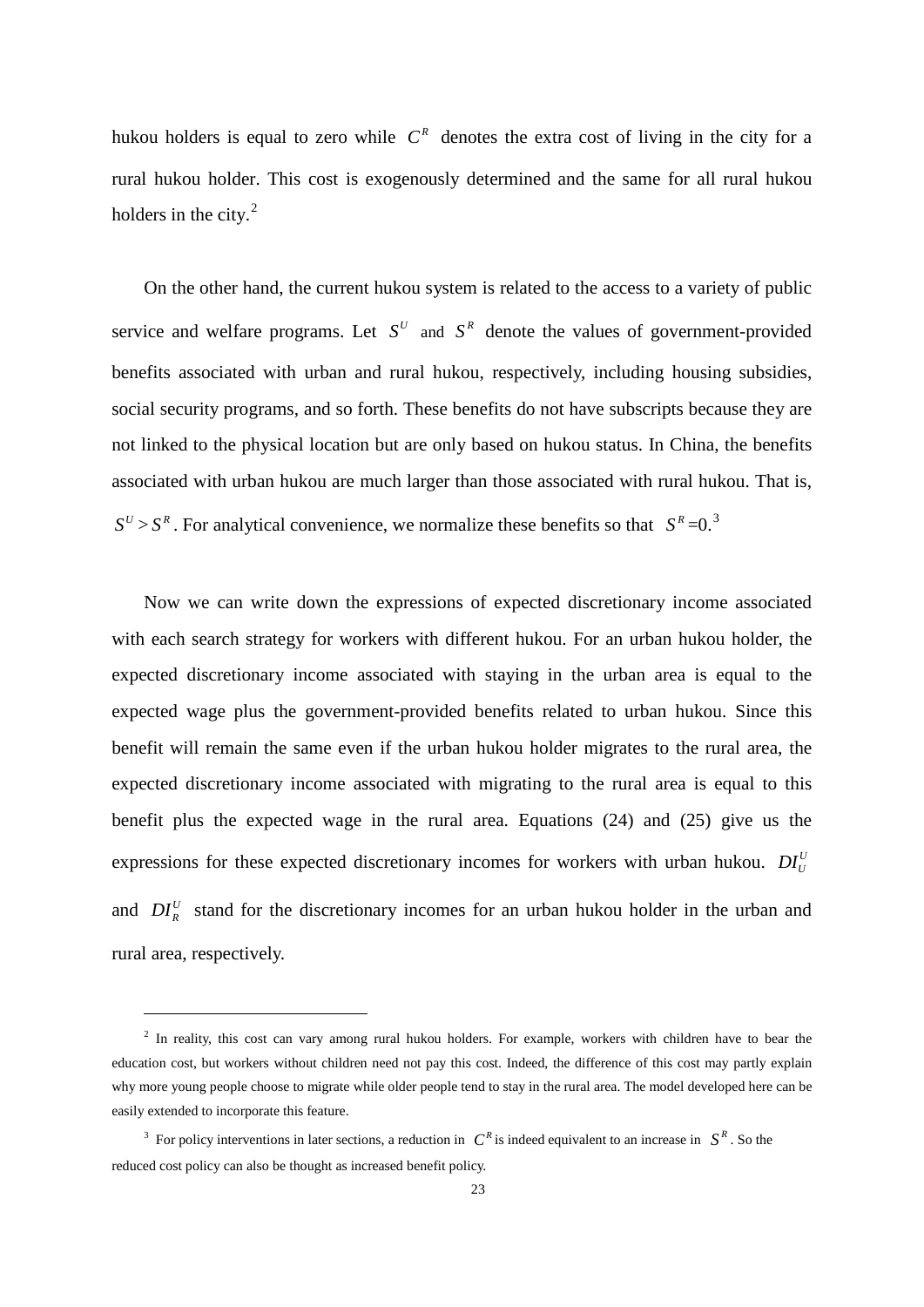(24) 
$$
E(DI_U^U)=E(W_U^U)+S^U,
$$

(25) 
$$
E(DI_R^U)=E(W_R^U)+S^U.
$$

Similarly, the expected discretionary incomes associated with each search strategy for workers with rural hukou are specified in the following.

(26) 
$$
E(DI_U^R) = E(W_U^R) - C^R,
$$

$$
E(DI_R^R)=E(W_R^R).
$$

## **4.5 Model solutions in equilibrium**

We claim that in equilibrium, rural hukou holders have the same expected discretionary income associated with two search strategies. The reason for this claim is the empirical fact that large numbers of rural hukou holders are working in the city and large numbers stay in rural areas. In other words, some rural hukou holders choose the first search strategy and others choose the second one, so neither strategy is dominant. The equilibrium condition for rural hukou holders is thus characterized by equalization of expected discretionary incomes, as in the following equation:

$$
\text{E}(DI_U^R) = \text{E}(DI_R^R).
$$

Given that the solution to the equilibrium for rural hukou holders is interior, we can prove that urban hukou holders have a corner solution in the equilibrium in that the expected discretionary income associated with staying in the city is unambiguously larger than that associated with migrating to the rural area. Specifically, we have the following result, the detailed proof of which can be found in Song (2013):

$$
\text{E}(DI_U^U) > \text{E}(DI_R^U).
$$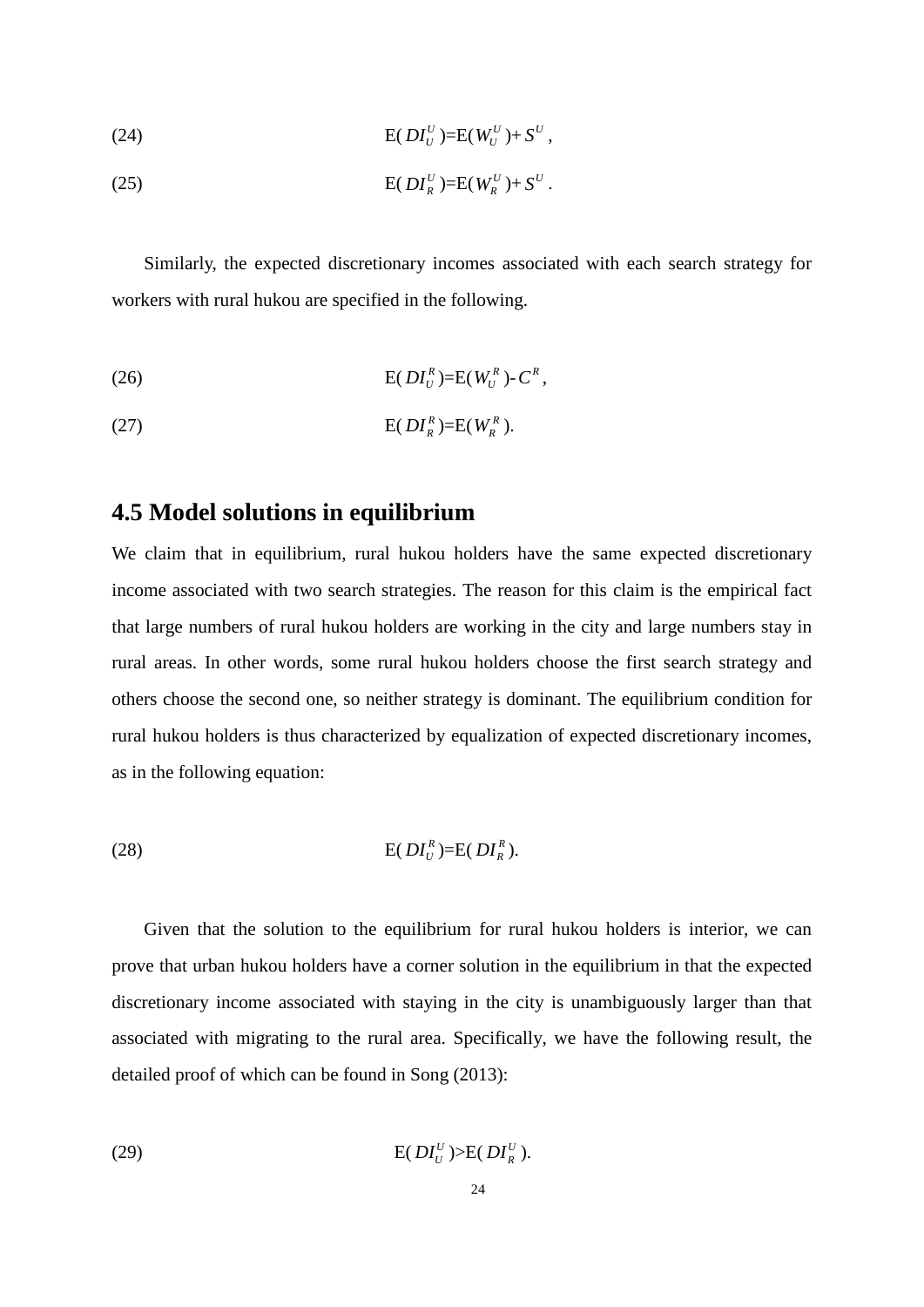That is, all urban hukou holders choose to stay in the city and take urban jobs. This is quite consistent with the empirical reality that very few urban hukou workers actually choose to move to rural areas due to the availability to better-paying urban jobs (Gagnon et al., 2012). Accordingly, we can derive the following equilibrium results for urban and rural hukou holders, respectively:

$$
(30) \t\t\t L_R^{U^*}=0.
$$

(31) 
$$
W_{A} = W_{S}^{R} \frac{E_{S}^{R}}{L_{U}^{R}} + W_{NS}^{R} (1 - \frac{E_{S}^{R}}{L_{U}^{R}}) - C^{R}.
$$

The model specified in equations (1) through (31) can be analytically solved. Given the exogenously determined wages in the SOE and rural sector ( $\overline{W}_s^U$ ,  $\overline{W}_s^R$ ,  $W_A$ ), labor endowment with each hukou status, and the cost of being in the city for rural migrants  $C<sup>R</sup>$ , we can solve the equilibrium employment and wages in different sectors for different hukou holders.

We have solved for some of wages and employment levels. Let us show the solutions to the remaining wages and employment levels to close the model. The solved wages in the private sector for urban and rural hukou holders are presented in equations (32) and (33), and employment levels in the urban private sector and rural agriculture sector are demonstrated in equations (34) to (36), respectively. The values of  $E_{NS}^{R*}$  and  $L_U^{R*}$  in equations (32) through (36) are expressed in equations (37) and (38).

(32) 
$$
W_{NS}^{U^*} = \frac{A}{L^U + \beta L_U^{R^*} - E_S^*}.
$$

(33) 
$$
W_{NS}^{R^*} = \beta \frac{A}{L^U + \beta L_U^{R^*} - E_S^*}.
$$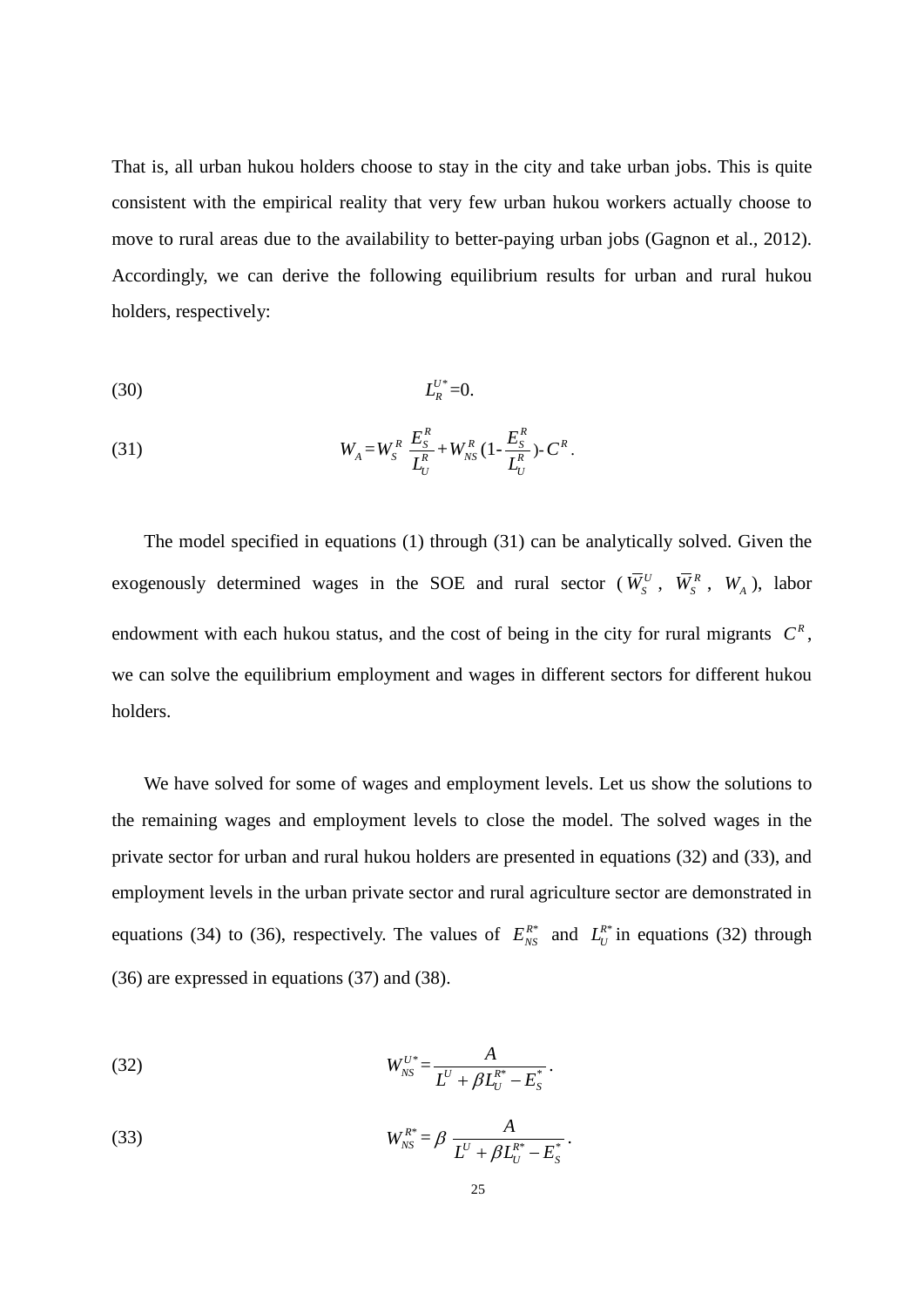(34) 
$$
E_{NS}^{U^*} = L^U - (a - \frac{1}{2} \overline{W}_S^U - \beta \frac{\beta \overline{W}_S^U - \overline{W}_S^R}{2d}).
$$

(35) 
$$
E_{NS}^{R^*} = L_U^{R^*} - \frac{\beta \overline{W}_S^U - \overline{W}_S^R}{2d}.
$$

(36) 
$$
E_R^{R^*} = L_R^{R^*} = L^R - L_U^{R^*}.
$$

(37) 
$$
E_{s}^{*} = a - \frac{1}{2} \,\overline{W}_{s}^{U}.
$$

(38)

$$
\mathit{L}^{R^*}_U =
$$

$$
\frac{\left[\beta E_{S}^{R*}\overline{W}_{S}^{R} + \beta A - (W_{A} + C^{R})(L^{U} - E_{S}^{*})\right] + \sqrt{\left[\beta E_{S}^{R*}\overline{W}_{S}^{R} + \beta A - (W_{A} + C^{R})(L^{U} - E_{S}^{*})\right]^{2} + 4\beta(W_{A} + C^{R})E_{S}^{R}[(L^{U} - E_{S}^{*})\overline{W}_{S}^{R} - \beta A]}{2\beta(W_{A} + C^{R})}
$$

The derivations of these solutions are available in an unpublished appendix available from the authors.

## **5. Welfare analysis of labor market policies**

This section utilizes the model developed above to conduct several policy experiments to examine how labor market policies that might be carried out by the Chinese government could affect social welfare in China.

Two alternative welfare evaluation criteria are adopted: first-order stochastic dominance approach and abbreviated social welfare function.

The first order welfare dominance approach compares absolute incomes in ranked (ordered) positions in the income distribution and is thus also referred to as "rank dominance". One distribution X first-order-dominates (FOD) another distribution Y for the class of anonymous, increasing social welfare functions if and only if the income of the person in each rank in X is at least as great as the income of the person with the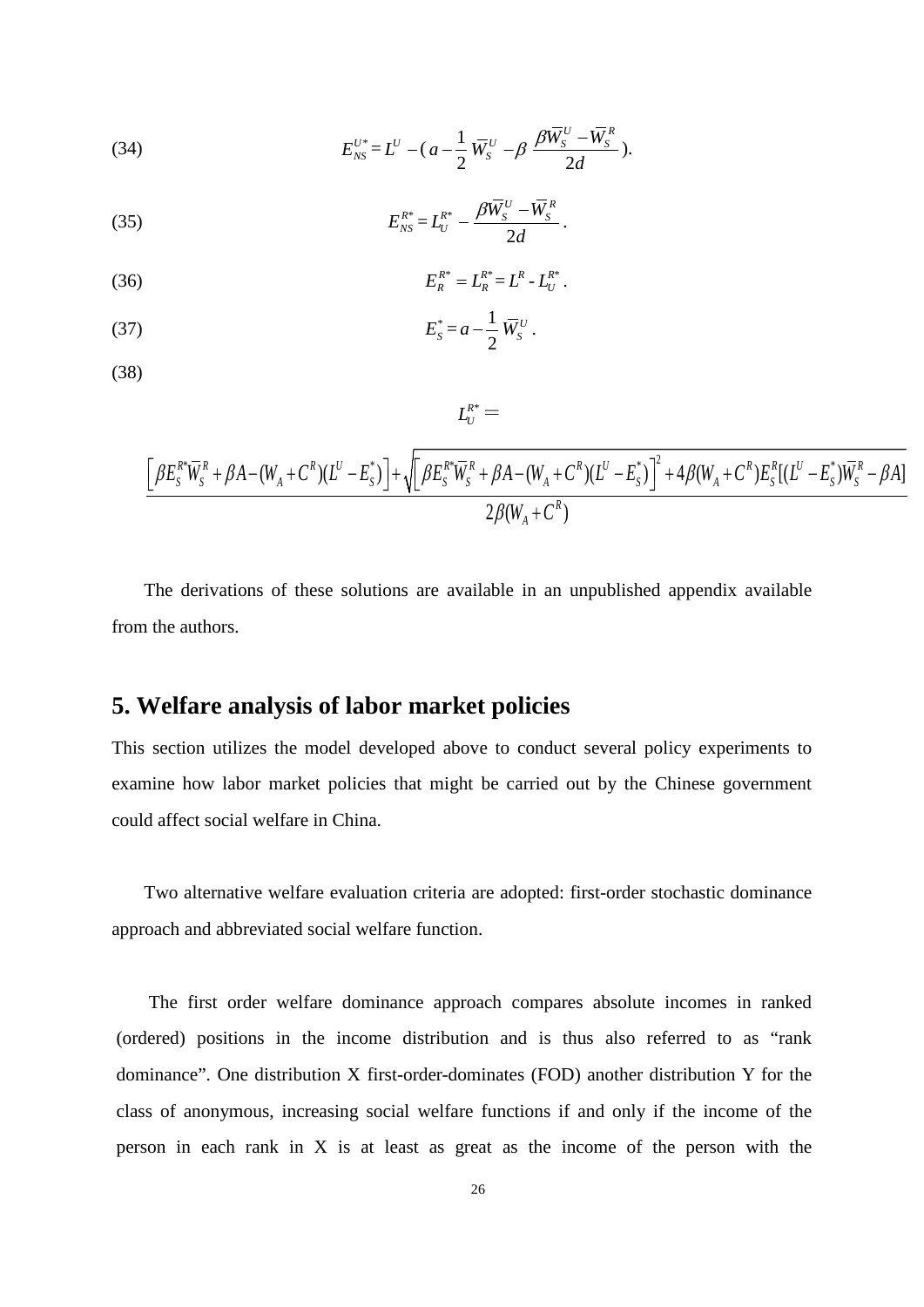corresponding rank in Y and strictly greater someplace.<sup>[4](#page-24-1)</sup> If the two distributions cross each other, then these two income distributions cannot be ordered using the first-order dominance.

A second welfare approach is the use of an abbreviated social welfare function. According to this approach, social welfare is judged to depend positively on total income and negatively on income inequality and poverty, but the specific social welfare function is otherwise left unspecified. Eventually, for each policy instrument, the overall judgment will be made based on both specified policy evaluation criteria.

All of the welfare analyses we carry out are based on workers' discretionary incomes. Because workers with rural hukou have to bear high costs of living in the city, wages are not all that determine workers' standard of living. Therefore, we use discretionary income (DI) defined as the total income minus the living cost in a given location to reflect workers' standard of living.<sup>[5](#page-28-0)</sup> Since we have normalized the cost of being in the city for urban hukou holders to zero, the discretionary income for urban hukou holders is the same as their wages in any location. In contrast, the discretionary income for workers with rural hukou working in the urban area are  $W_S^R$  -  $C^R$ , and  $W_{NS}^R$  -  $C^R$  in the SOE and private sector, respectively.

The three policies examined in this section are the following:

 $\overline{a}$ 

1. Rural development (RD). Specifically, this policy refers to a rural development program which results in an increase in the agricultural wage (increase  $W_A$ ).

<sup>4</sup> "Anonymous" means that all workers are treated identically regardless of which particular ones earn how much income. "Increasing" means that social welfare increases whenever one worker's income increase, holding other workers' incomes the same.

<span id="page-28-1"></span><span id="page-28-0"></span><sup>&</sup>lt;sup>5</sup> In principle, the total income should consist of labor income and government-provided benefits. For simplicity, we assume the benefit for urban hukou holders is normalized to zero, i.e.,  $S^U = 0$ . That is, the total income only refers to labor income here. The inclusion of benefits will not change the comparison results discussed below, but the gap of discretionary income between urban and rural hukou holders would become even larger.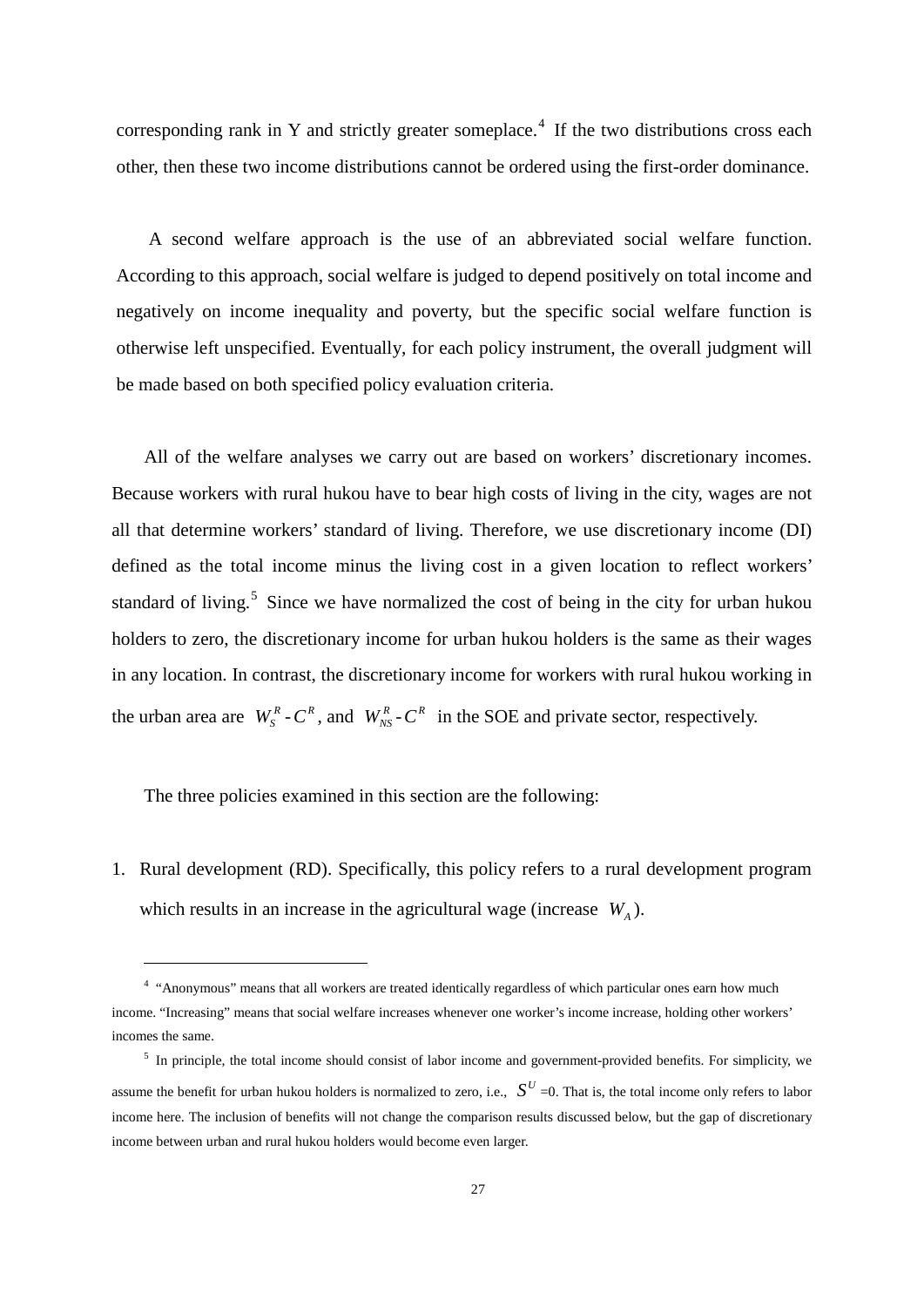- 2. Reduced Cost (RC). That is, the cost of living in cities for rural hukou holders will be reduced. (reduce  $C^R$ ), while keeping the cost of living for urban hukou holders constant.
- 3. Hukou Conversion (HC). This policy means that the government endows a proportion of rural hukou holders working in the city with urban hukou (increase  $L^U$ ).

The reason we select these three policies is that they are the most discussed and relevant in China's labor policy agenda, but previous studies have not provided satisfactory answers to the welfare consequences of these policies.<sup>[6](#page-28-1)</sup> There are two major limitations of previous policy analyses (Hertal and Zhai, 2006; Whalley and Zhang, 2007; Ito, 2008). One is that none of the studies above took into account the labor market segmentation between state-owned enterprises and private firms. Second, the policy evaluation criteria were not well defined. Most of previous studies either explicitly or implicitly use the magnitude of rural-to-urban migration as a policy evaluation criterion. They argue that policies which would promote rural-to-urban migration are desirable and welfare-improving. We claim that this criterion is not appropriate because there is no economic or moral reason to simply judge whether migration is good or not for people's economic welfare in a country.

### **5.1 Policy analysis using first-order dominance (FOD)**

 $\ddot{ }$ 

In this section, the first-order stochastic dominance method is used to make welfare comparisons between the initial equilibrium and the new equilibrium that would result from each policy change. We use the quantile function to conduct the first-order-dominance comparison. For analytical convenience, from now on, we normalize the total labor force as equal to 1. Our task is to figure out how many people earn each amount of discretionary income, and compare the two sets of numbers to see whether one set of income distribution lies above the other one. In the initial equilibrium, there are five possible values of discretionary income, which are listed in Table 1. In this table, the group is ordered by the

<span id="page-29-0"></span> $6$  The rural development policy is sometimes called "move jobs to people", while the reduced cost policy is referred to as "move people to jobs".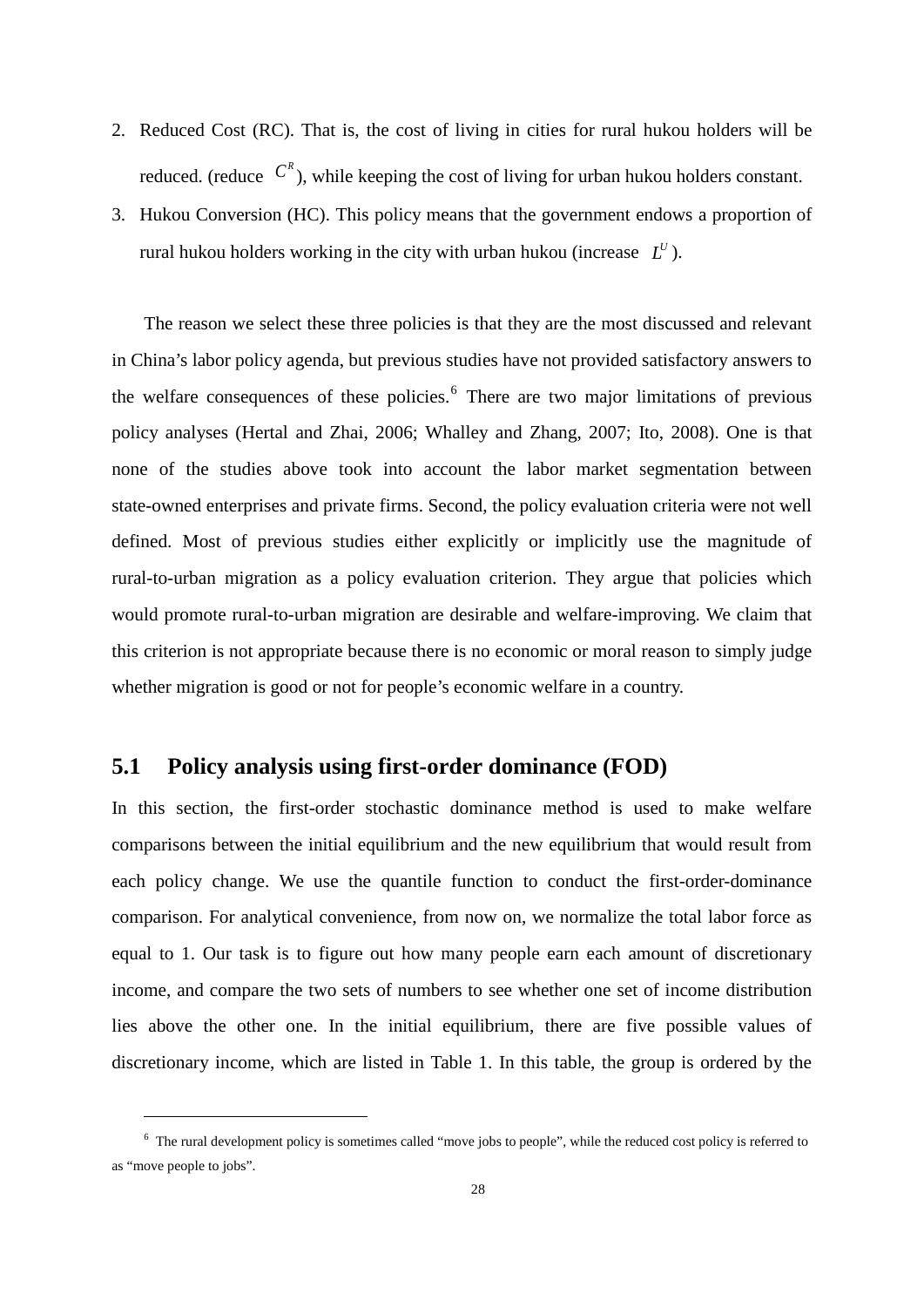amount of discretionary income from the lowest to the highest. Column 2 explains what type of workers each group refers to, and column 3 shows the five possible values of discretionary income. The last column of Table 1 stands for the number of workers earning the corresponding amount of the discretionary income in column 3.

#### *Table 1 Inserted here*

The ordering for the first three rows comes from the interior equilibrium condition for rural hukou holders. We know that the discretionary income (DI) for group 2 is a weighted average of the discretionary income for group 1 and 3, so this number must lie between the DI for group 1 and 3. Furthermore, since we know that the SOE sector pays a higher wage than the private sector, i.e.,  $W_S^R > W_{NS}^R$ , it follows that DI for group 3 is larger than for group 1. Since the urban hukou holders don't have to bear the living cost  $C<sup>R</sup>$ , their discretionary incomes are equal to the respective wages. By assumption in the model, workers with urban hukou in the SOE sector enjoy the highest DI,  $W_S^U$ .

Only one ranking of DI has not been determined as yet, group 3 versus 4 - that is, the discretionary income for rural hukou holders working in the SOE sector ( $W_s^R$ - $C^R$ ) versus the DI for urban hukou holders working in the private sector  $W_{NS}^U$ . The model so far cannot determine which of the two values is larger than another. Instead, we need to rely on empirical evidence. As Song (2013) showed based on the RUMIC (Rural-Urban Migration in China) data set, the average monthly wage in the private sector for urban hukou holders is larger than the average wage for rural hukou holders in the SOE sector. Thus, we can infer that  $W_{NS}^U$  is larger than  $W_S^R$ . As a result, the difference between  $W_S^R$  and  $C^R$  is smaller than  $W_N^U$ , given the fact that the cost of living for rural hukou holders in the city ( $C^R$ ) is also substantial. Thus, it is safe to assume that  $W_s^R$  -  $C^R$  is less than  $W_{NS}^U$ .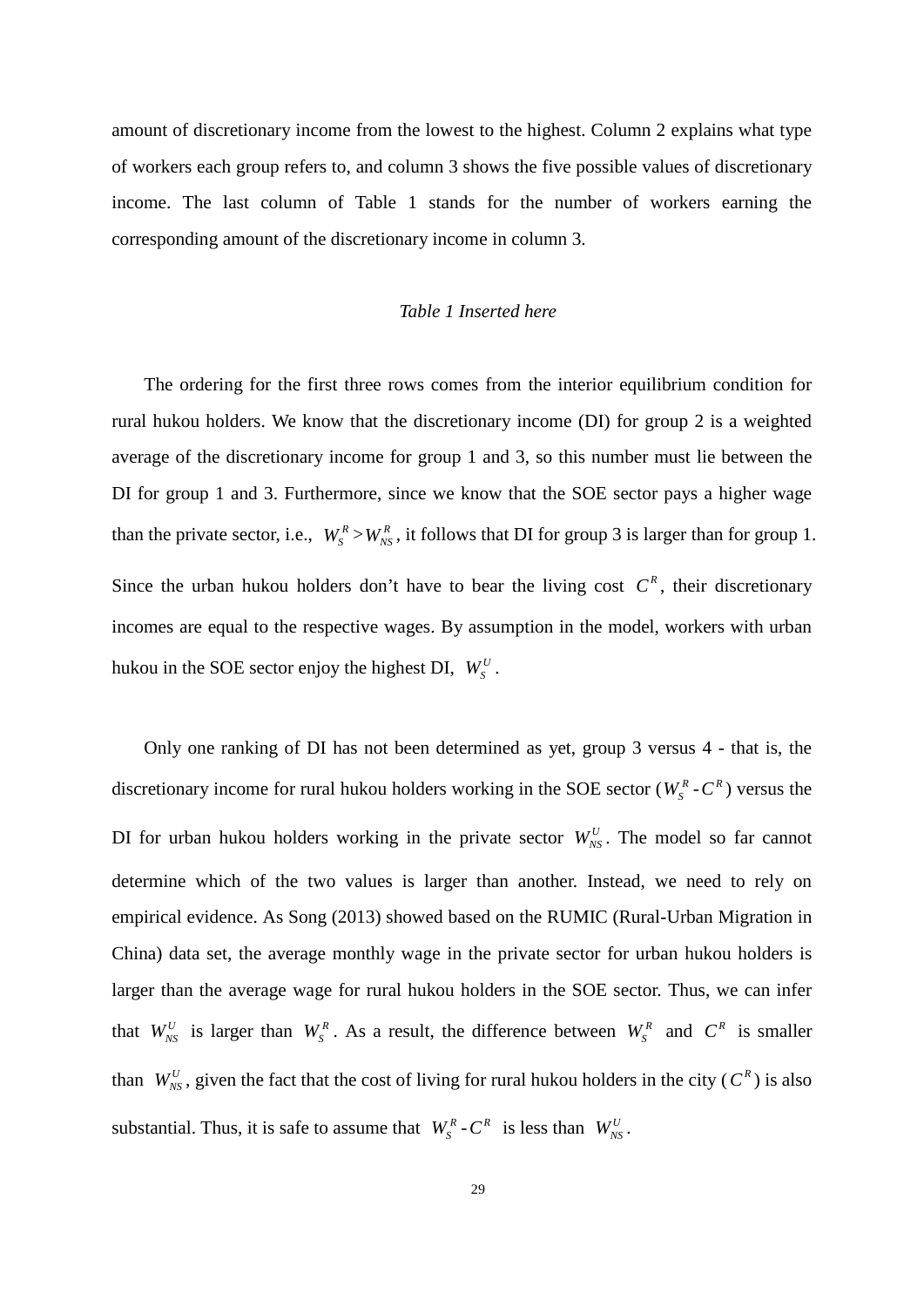The income distribution described above is visualized as the step function in Figure 1. The horizontal axis denotes quantile of labor and the vertical axis denotes the discretionary income for each quantile. The values of discretionary income and employment levels for the five groups of workers in Figure 1 are exactly the same as presented in Table 1.

#### *Figure 1 Inserted Here*

The balance of this section presents the results of the three policy interventions using the two welfare criteria described above. The proofs of the results are available in an unpublished appendix available from the authors.

#### **5.1.1 Rural development (RD): FOD comparison**

For simplicity, we consider the rural development as an increase in the agriculture wage for the policy analysis below. There might be different channels to increase the agriculture wage, such as providing financial loans to rural households, or offering workers with subsidies for better technology. However, the question about which specific channel is better than another is beyond the scope of this study. We assume that the increase in  $W_A$  is not large enough to alter the ranking of the discretionary income listed in Table 1. This assumption will also be maintained for the other policy analyses in the subsequent sections.

The effects of the rural development policy on discretionary income and employment levels are summarized in Table 2.

#### *Table 2 Inserted Here*

Let us explain the economic intuition behind the results above. As the agricultural wage increases, more rural hukou holders would choose to work in the agricultural sector, and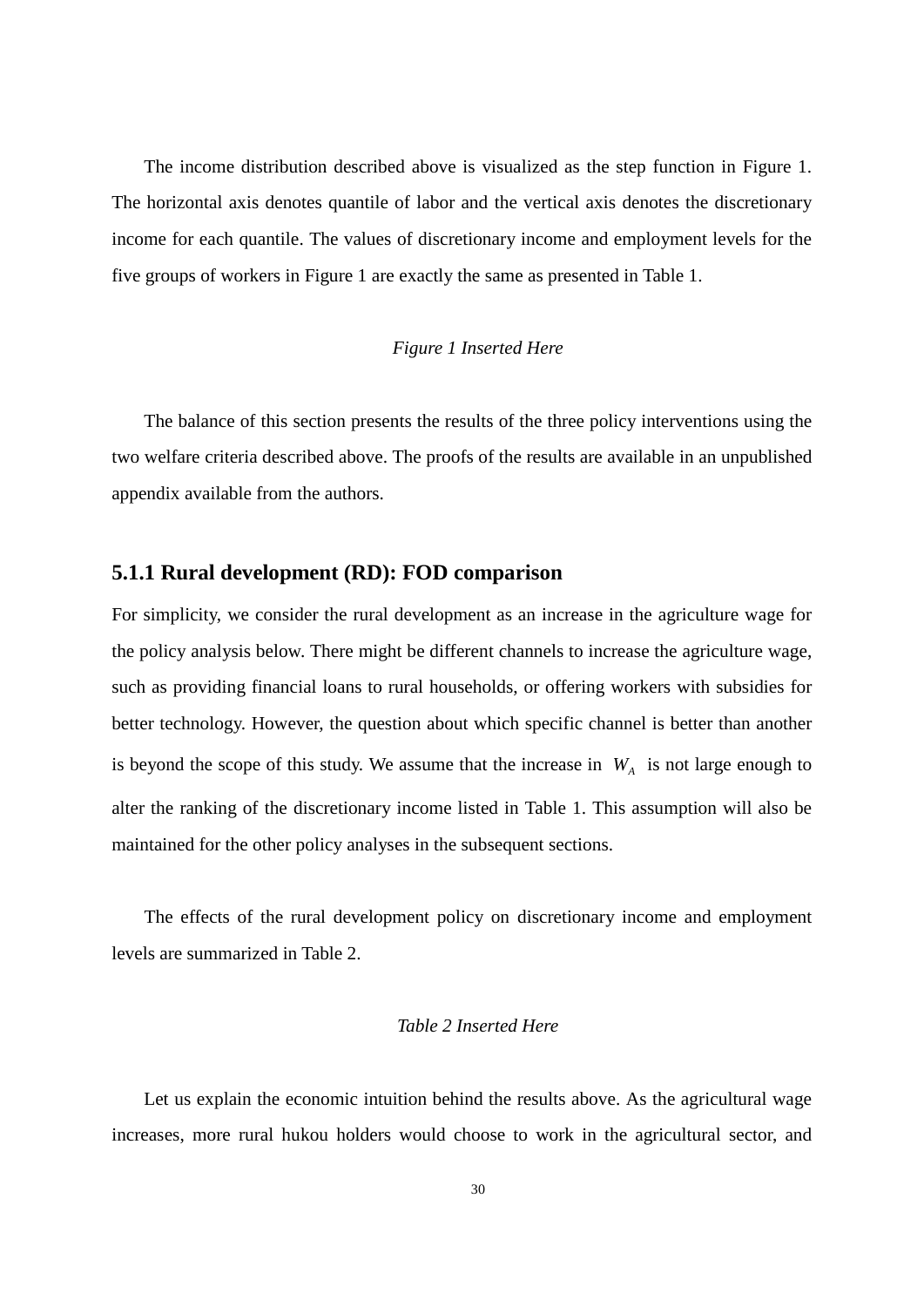therefore fewer people would migrate to the urban area. Since the employment level in the SOE sector for rural hukou holders is independent of the agricultural wage, it remains unchanged. Accordingly, we see more agricultural employment but less employment for rural hukou holders in the private sector.

In addition, the fall in rural-to-urban migration reduces the labor supply to the urban private sector, resulting in a higher market-clearing wage there. This is why the wages would increase in the private sector for both urban and rural hukou holders. Furthermore, the discretionary income moves in the same direction as wages for all groups since there is no change on the cost of living for rural hukou holders in the city. Thus, in Table 2, we observe an increase in discretionary income for three groups: rural hukou holders working in agriculture, rural hukou holders working in the urban private sector, and urban hukou holders working in the private sector.

Given the results in Table 2, we can draw the distribution of discretionary income under the rural development (RD) policy and compare it with the original distribution. Figure 2 depicts the effects of the rural development policy on employment levels and discretionary income for each of the five groups. The solid step function OABCDE stands for the original distribution of discretionary income without the policy. The new income distribution generated by the rural development policy is displayed by dashed lines OA'B'C'D'E'. Comparing the two distributions, they coincide in ranges BC and DE, and the new distribution lies above the original one in all other ranges. As a result, the new distribution under rural development first-order dominates the original one. Therefore, we conclude that rural development is welfare-improving by the first-order welfare dominance criterion.

#### *Figure 2 Inserted Here*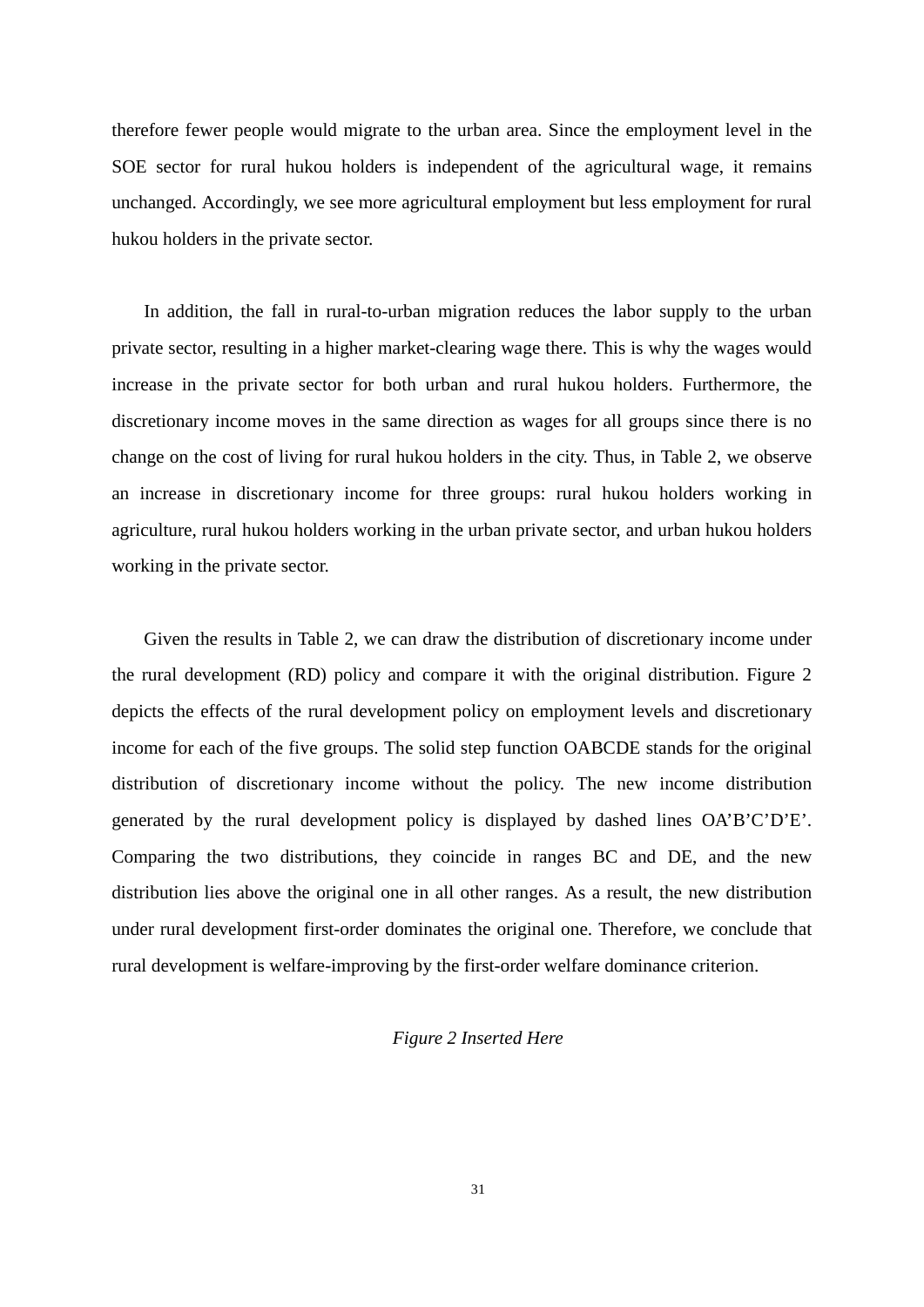#### **5.1.2 Reduced cost (RC): FOD comparison**

A policy of reducing the cost of urban living for rural hukou holders could be implemented by lowering the school fees for migrants' children education or providing housing allowance for the rural migrants working in urban areas. Table 3 presents the results of such a reduced cost policy.

#### *Table 3 Inserted Here*

As the cost-of-living for rural hukou holders in the city decreases, more rural hukou holders would migrate to the city, while fewer people would remain in the rural area and work in the agriculture sector. Since the employment level in the SOE sector for rural hukou holders remains unchanged, the increased labor force in the urban area with rural hukou would enter the private sector. Hence, we see less agricultural employment but more employment for rural hukou holders in the urban private sector.

The reduced cost policy would increase the discretionary income for rural hukou holders in urban areas, whether they are working in the SOE sector or the private sector. However, because of the increased labor supply to the urban private sector, the wages for urban hukou holders in the urban private sector would decrease, so their discretionary income would fall. These effects are summarized in Table 3.

Figure 3 shows the distributions of discretionary income before and after the reduced cost policy. Again, the solid step function corresponds to the original income distribution, and the dashed lines represent the new distribution which would result from the policy of reducing  $C^R$ . As can be seen: (1) Workers in segments OA and BC are better off under the policy, (2) Workers in segments A'B' and DE experience no change in discretionary income; and (3) Workers in segments AA' and CD become worse off after the policy experiment. In this way, we can conclude that a policy of reduced cost for urban hukou holders in urban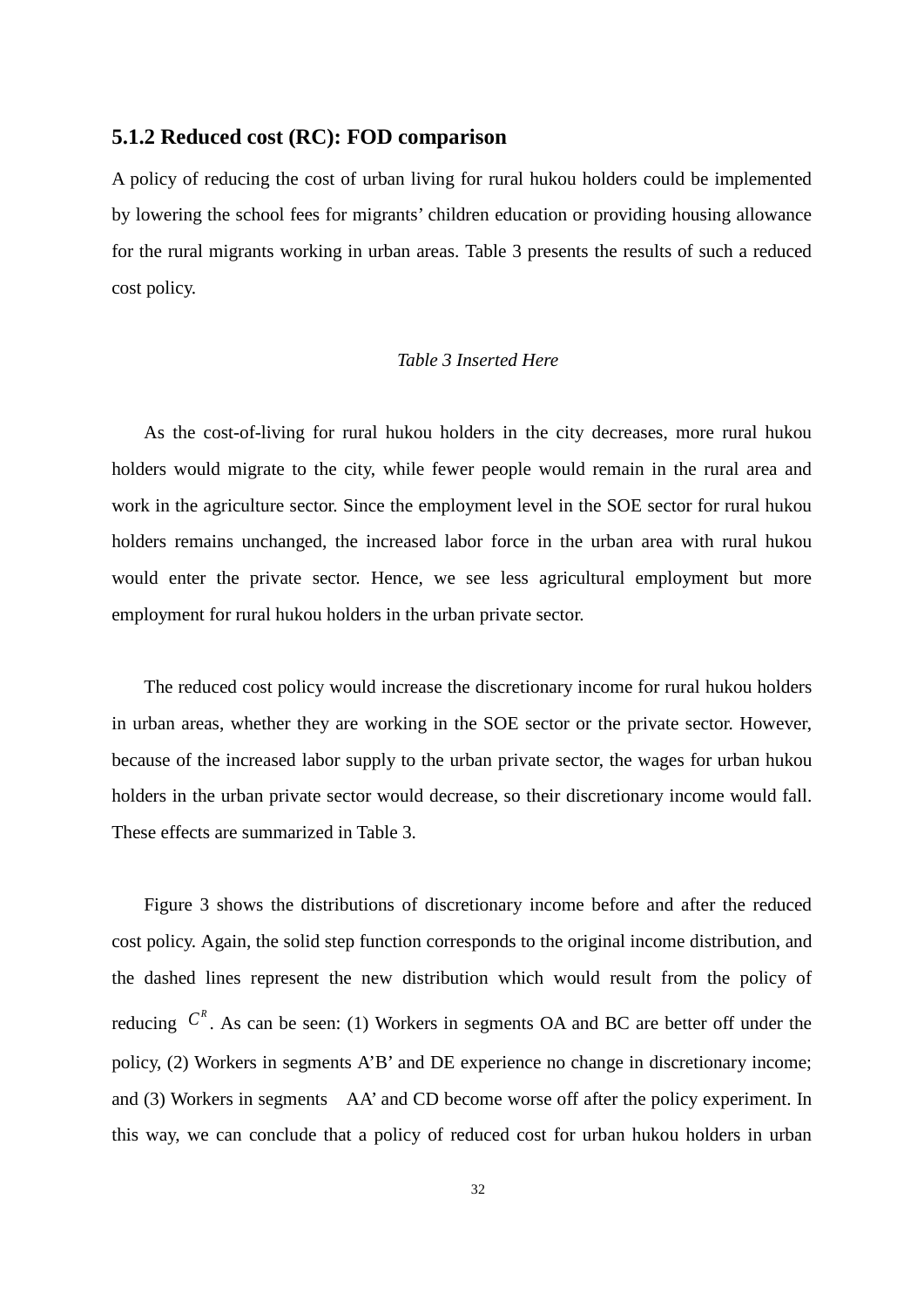areas neither welfare-dominates the original distribution nor is welfare-dominated by it. That is, we cannot make an unambiguous policy evaluation judgment solely based on the first-order dominance criterion.

#### *Figure 3 Inserted Here*

#### **5.1.3 Hukou conversion (HC): FOD comparison**

This policy experiment refers to changing a proportion of rural hukou holders' hukou status from rural to urban hukou. Specifically, the policy instrument analyzed in this section is an incremental increase in  $L^U$ . We conceive of the timing of the policy experiment as follows. At the original equilibrium, the government randomly selects a small percentage of rural hukou holders who are working in the city and immediately grants them urban hukou. After the hukou conversion, workers and firms will re-optimize and reach a new equilibrium. The effects of such a hukou conversion policy are shown in Table 4.

#### *Table 4 Inserted Here*

Due to the hukou conversion policy, people whose hukou types get converted would be better off and earn higher discretionary income. However, the hukou conversion policy would increase the supply of labor to the urban private sector, causing the wage there to fall. This results in a decrease in the discretionary income for people in the private sector with either hukou type.

Given the results above, we draw the distribution of discretionary income under the hukou conversion policy, which is shown in Figure 4.

#### *Figure 4 Inserted Here*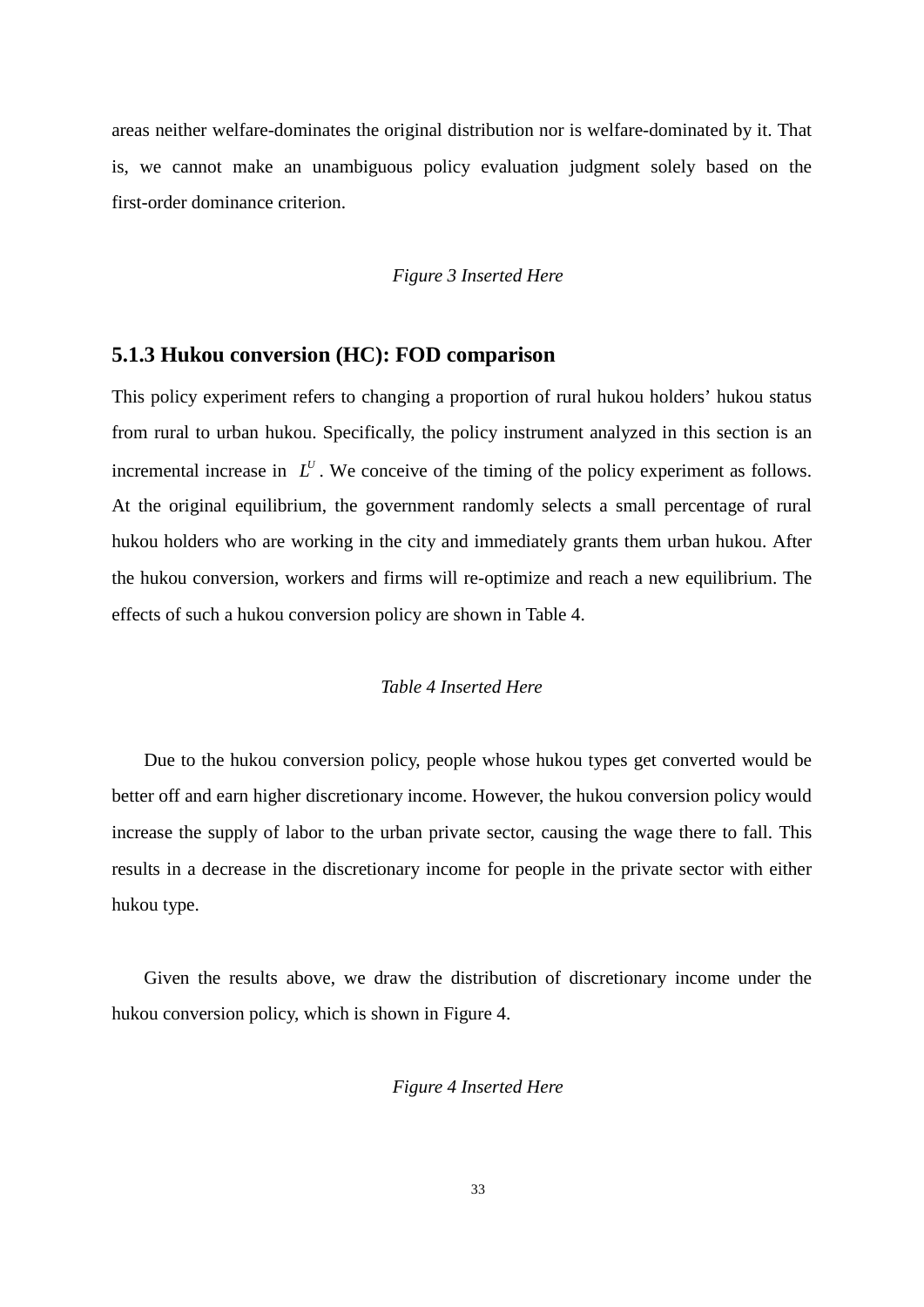Compared to the original income distribution, workers in segments AA', B'B, and C'C become better off. However, workers in segments OA' and CD become worse off. Other segments remain unchanged. As a consequence, the post-policy distribution neither first-order welfare dominates the original one nor is dominated by it.

In summary, only the rural development policy yields an unambiguously welfare-improving income distribution using the first-order welfare dominance criterion. In contrast, the reduced cost and hukou conversion policies have ambiguous effects on social welfare using the first-order dominance criterion. Finally, no proposed policy among the three alternatives is unambiguously welfare-decreasing using this welfare criterion.

# **5.2 Policy analysis using the abbreviated social welfare function approach**

The terminology of abbreviated social welfare function was due to Lambert (1993) and employed by Fields (2005) in the context of the simplified Harris-Todaro model. In the analysis below, we work with a class of abbreviated social welfare functions of the form:

(38) SW=  $f$  (Total income, poverty, income inequality),  $f_1 > 0$ ,  $f_2 < 0$ ,  $f_3 < 0$ .

Again, "income" in this context refers to the discretionary income defined as previously. In this abbreviated social welfare function, economic well-being depends positively on the total income earned by all workers, negatively on poverty, and negatively on income inequality. Since there are five values of income throughout this economy, the total income of all workers is the sum of discretionary income earned by each group. The income of each group is the product of income per worker times the number of workers in each group.

The second component in the specified welfare function is poverty. Specifically, poverty is measured here by the poverty headcount or poverty headcount ratio. Because the total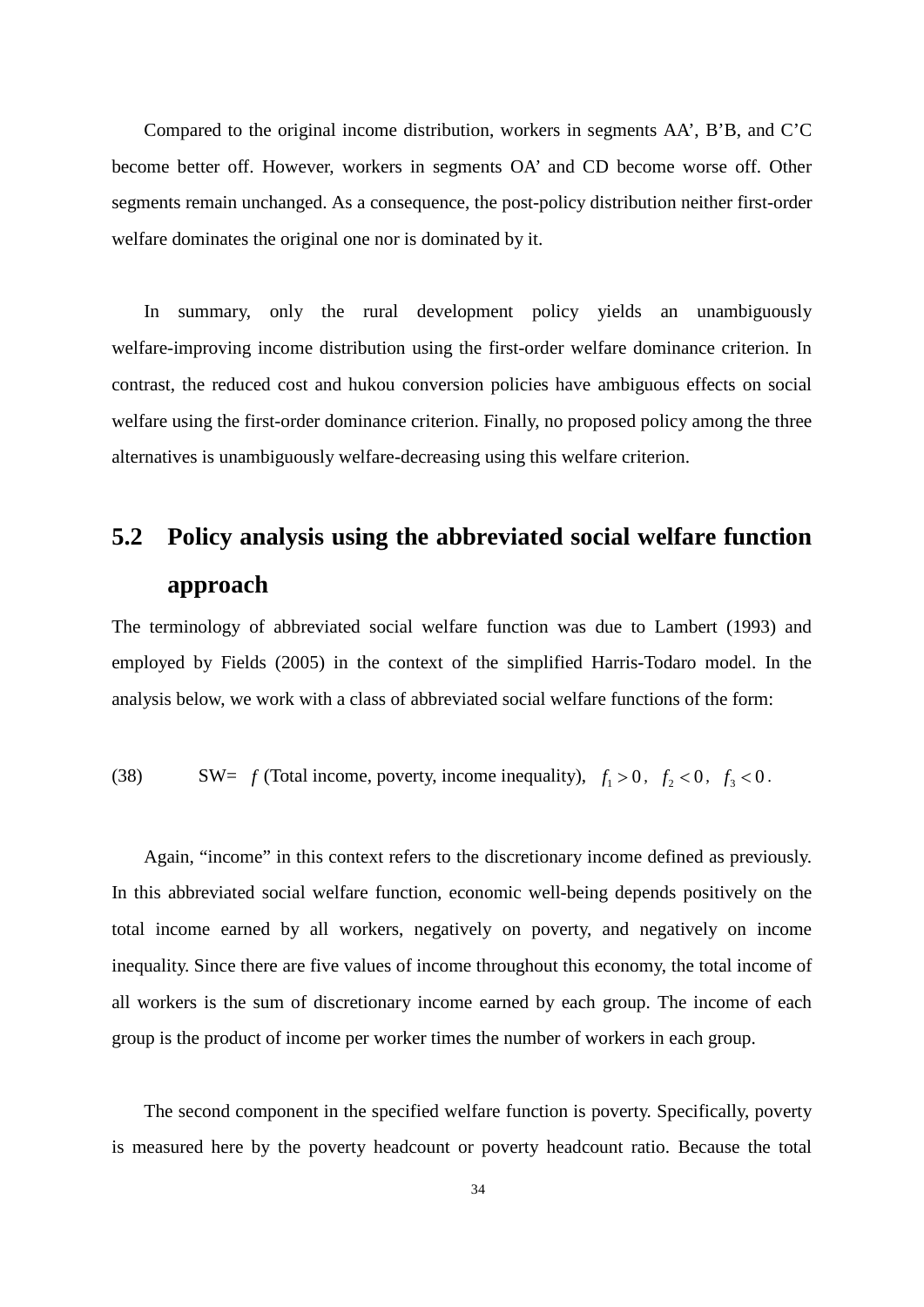population is constant, the results of the analysis based on the two measures are the same. Hence, we measure poverty by the poverty headcount defined as the number of workers whose discretionary incomes are below or equal to a given poverty line. As we know, most agriculture workers in China still earn very little and have low standard of living. Hence, a reasonable place to set the poverty line in the model is the agricultural wage in the original equilibrium, that is,  $W_A$ . We set the poverty line  $z = W_A$ .<sup>[7](#page-29-0)</sup> Accordingly, there are two groups of workers in poverty, including agricultural workers in rural China and workers with rural hukou working in the urban private sector.

In terms of measuring income inequality, we use the difference in average discretionary income between workers living in the urban and rural area as the measure of inequality. One of the biggest policy concerns on inequality in current China is urban-rural inequality, that is, the income gap between urban and rural dwellers.<sup>[8](#page-36-0)</sup> The average income for rural dwellers is equal to  $W_{A}$ , since all workers in the rural area earn this amount. The average income for people living in the urban area is a weighted average of four groups of workers in the city.

Above, we defined each of the arguments of the abbreviated social welfare function. Combining these, we obtain the results shown in Table 5. Again, the proofs of these results are available in an unpublished appendix available from the authors.

#### *Table 5 Inserted here*

As can be seen, only the rural development policy is unambiguously welfare-improving using the abbreviated social welfare function, in that it increases total income, reduces income

 $\overline{a}$ 

 $<sup>7</sup>$  If the poverty line is set at the new agriculture wage after the rural development policy, then the rural development</sup> policy would not reduce poverty using the poverty headcount measure, but would reduce the depth of poverty. This would require us to use more complicated poverty measures such as  $P<sub>2</sub>$ . For reasons of mathematical tractability and to be able to use the poverty headcount measure, we set the poverty line equal to the original agriculture wage before any policy change.

<span id="page-36-0"></span><sup>&</sup>lt;sup>8</sup> To ease the calculations, we found it easier to use the difference in discretionary income of urban workers compared to rural workers rather than the ratio.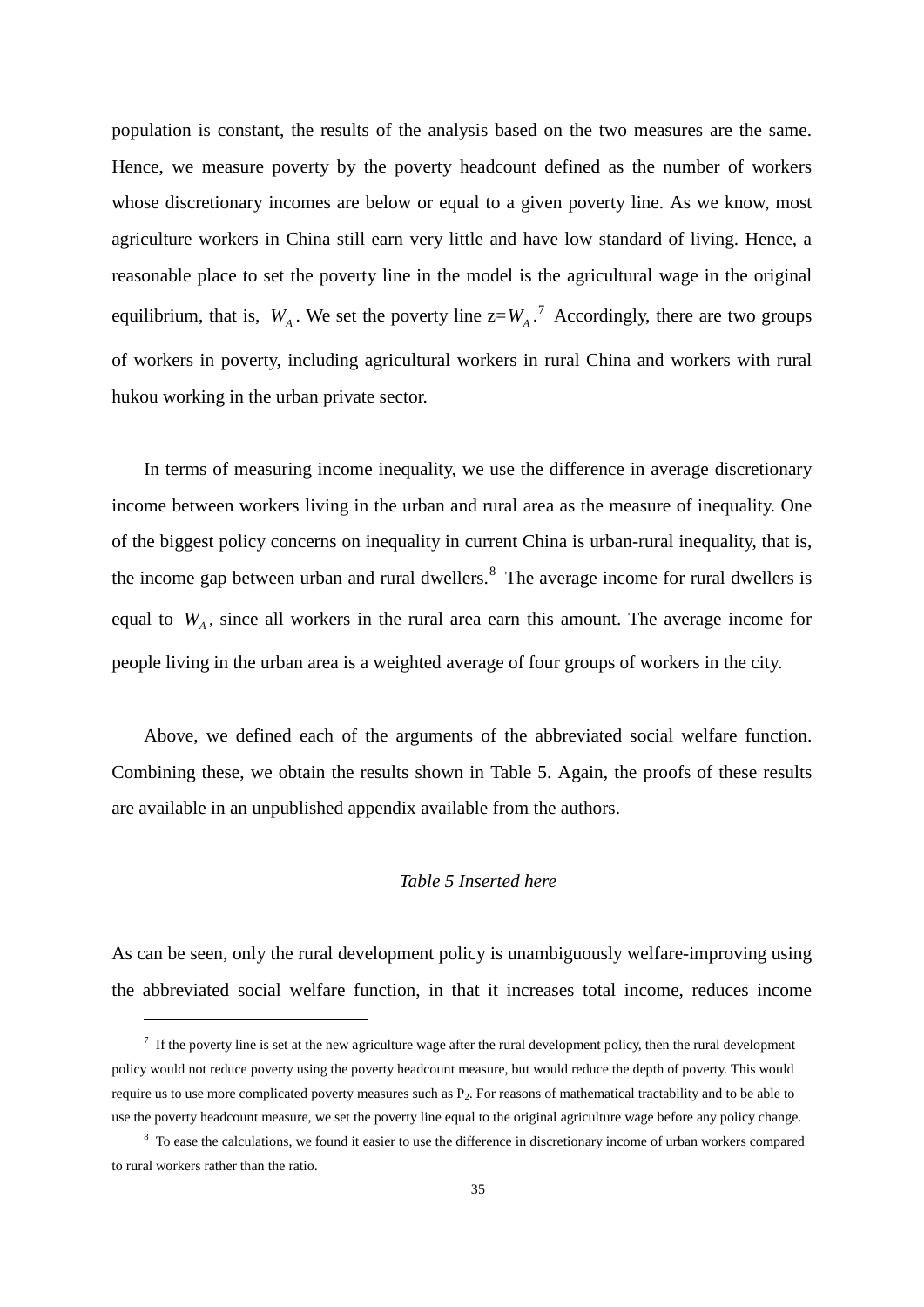inequality, and also reduces poverty. The reduced cost policy does reduce inequality, but it would also make the total income fall, rendering the consequence welfare-ambiguous. The hukou conversion policy also generates a welfare-ambiguous result in that it has ambiguous effects on total income and income inequality depending on parameter values.

The welfare economic results based on the first-order-dominance approach and the abbreviated social welfare function are summarized in columns 2 and 3, respectively, of Table 6.

#### *Table 6 Inserted Here*

According to the results presented above, the rural development policy would increase social welfare, while the reduced cost and hukou conversion policies would have ambiguous effects on social welfare no matter which of the two welfare evaluation criteria we use. In addition, none of the proposed policies is unambiguously welfare-decreasing.

### **6. Concluding remarks**

Based on the central features of the current Chinese labor market, the present paper constructed a three-sector segmented labor market model including an urban SOE (state-owned enterprises) sector, an urban private sector, and a rural agricultural sector. These sectors' labor markets differ from one another in terms of the way each one operates, the way employment and wages are determined within each, how the several labor markets connect with one another, and how conditions in the various sectors differ as between workers with urban and rural residential permits.

The system of residential permits, unique to China, has been called by its Chinese name hukou. The model presented in this paper shows that the hukou system affects the current Chinese labor market through two major channels. One is that the urban state-owned enterprises (SOEs) practice both hiring discrimination and wage discrimination against rural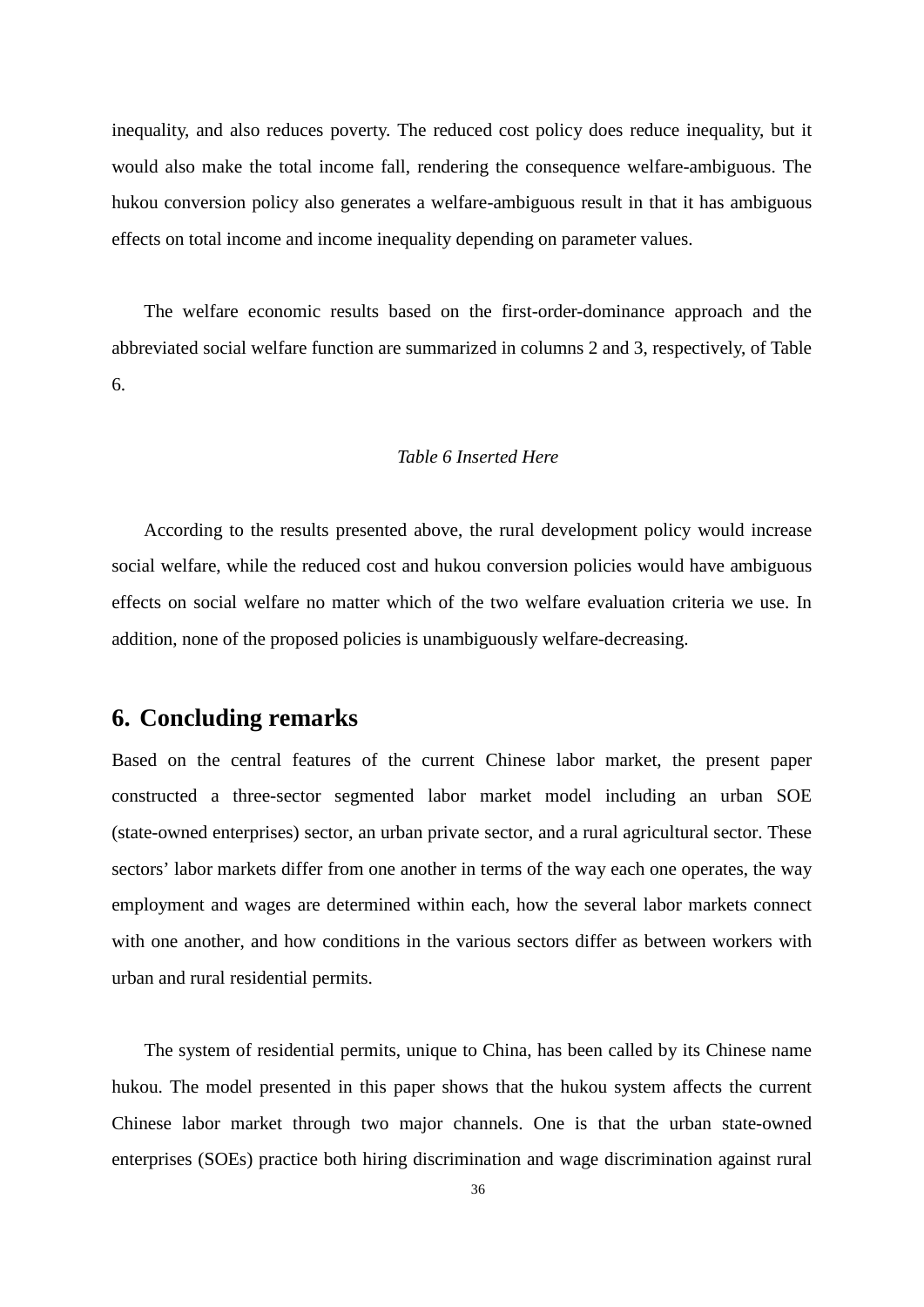hukou holders. Another feature of the hukou system is that rural hukou holders have to bear a large cost when they live in the city, but they do not have the same access to various government programs and public services as urban hukou holders. These two mechanisms together help explain a puzzle observed in current China: a considerable number of rural hukou holders still choose to stay in the poor rural area and earn very little, instead of migrating to urban areas where labor shortages are endemic and wages are many times higher.

Based on the newly-developed theoretical model, this paper then conducted a careful welfare economic analysis of three labor market policies - including promoting rural development, reducing the cost of living for rural hukou holders in the city, and converting some rural migrants' hukou status from rural to urban - which are among the most discussed and relevant policies in the current Chinese labor market policy agenda. The effects of these policies were analyzed using two alternative policy evaluation criteria: first-order stochastic dominance and the abbreviated social welfare function approach

Overall, the results showed that the rural development policy is the only policy which unambiguously increases social welfare using either of these social welfare criteria. By contrast, the reduced cost policy and the hukou conversion policy have ambiguous effects on social welfare using either welfare criterion. None of the three policies was shown to be unambiguously welfare-reducing.

Looking ahead, the model might be carried forward in a number of directions. One is to build in additional features. These might include: allowing for rural non-agricultural employment in township and village enterprises (TVEs), which exist in large numbers in rural China but are not yet in the model; extending the model to have a number of distinct urban and rural areas rather than just one of each; and introducing on-the-job search in addition to searching for high-wage jobs by migrating to (or remaining in) the high-wage locations. Another is to analyze other policies. One possibility is to provide rural hukou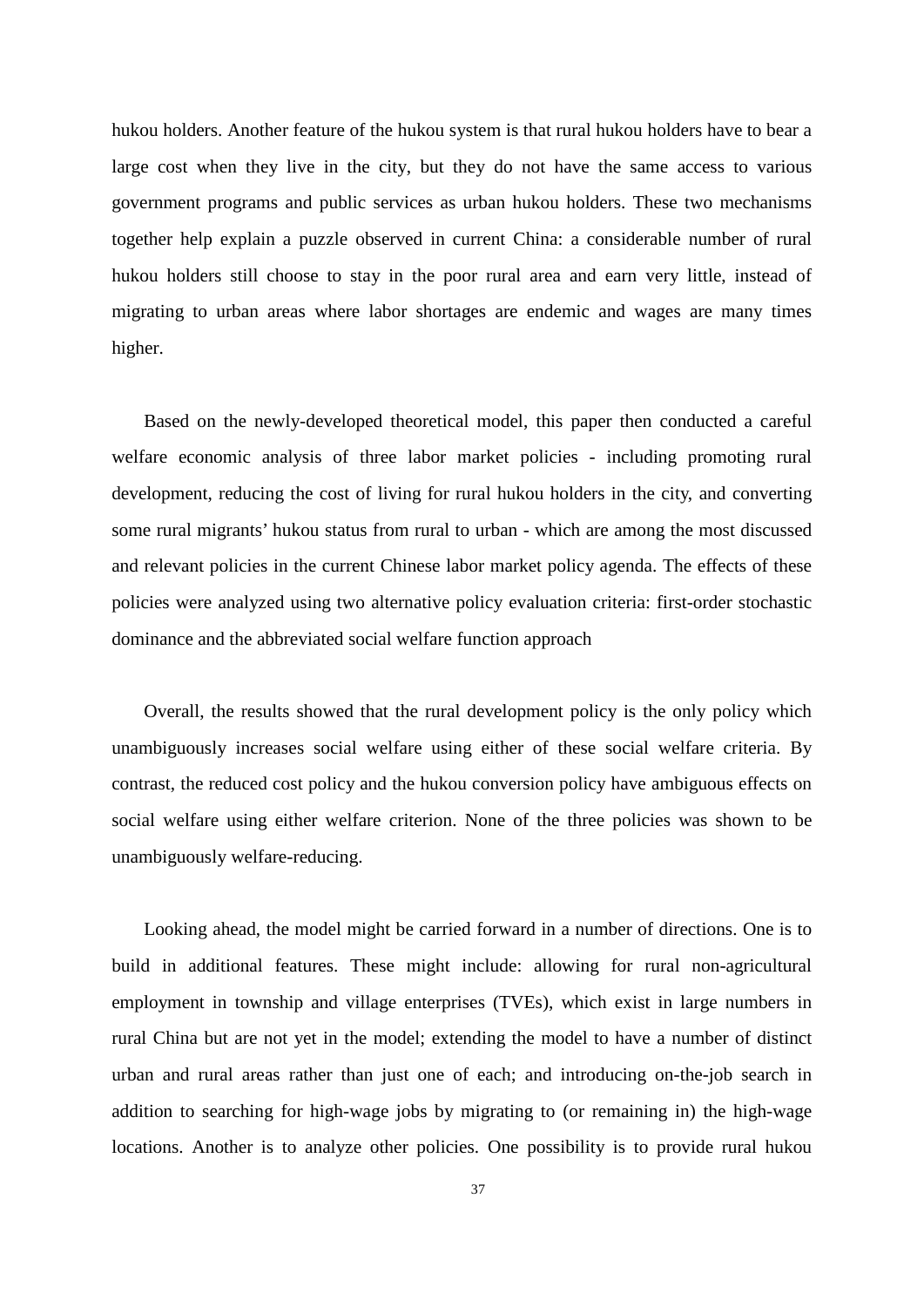holders with more education and training (increase  $\beta$ ) and to test its welfare consequences. In addition, it would also be interesting to examine the labor market outcomes and welfare consequences of removing labor market discrimination in state-owned enterprises in urban China. And a third possible future direction could be to conduct a policy analysis in which the amount of a development budget is fixed and therefore making explicit both the benefits and the costs of using limited resources in one way rather than another.

This paper will have succeeded if it has contributed to the formulation of better analytical methods and more sound policy dialogue concerning the Chinese labor market.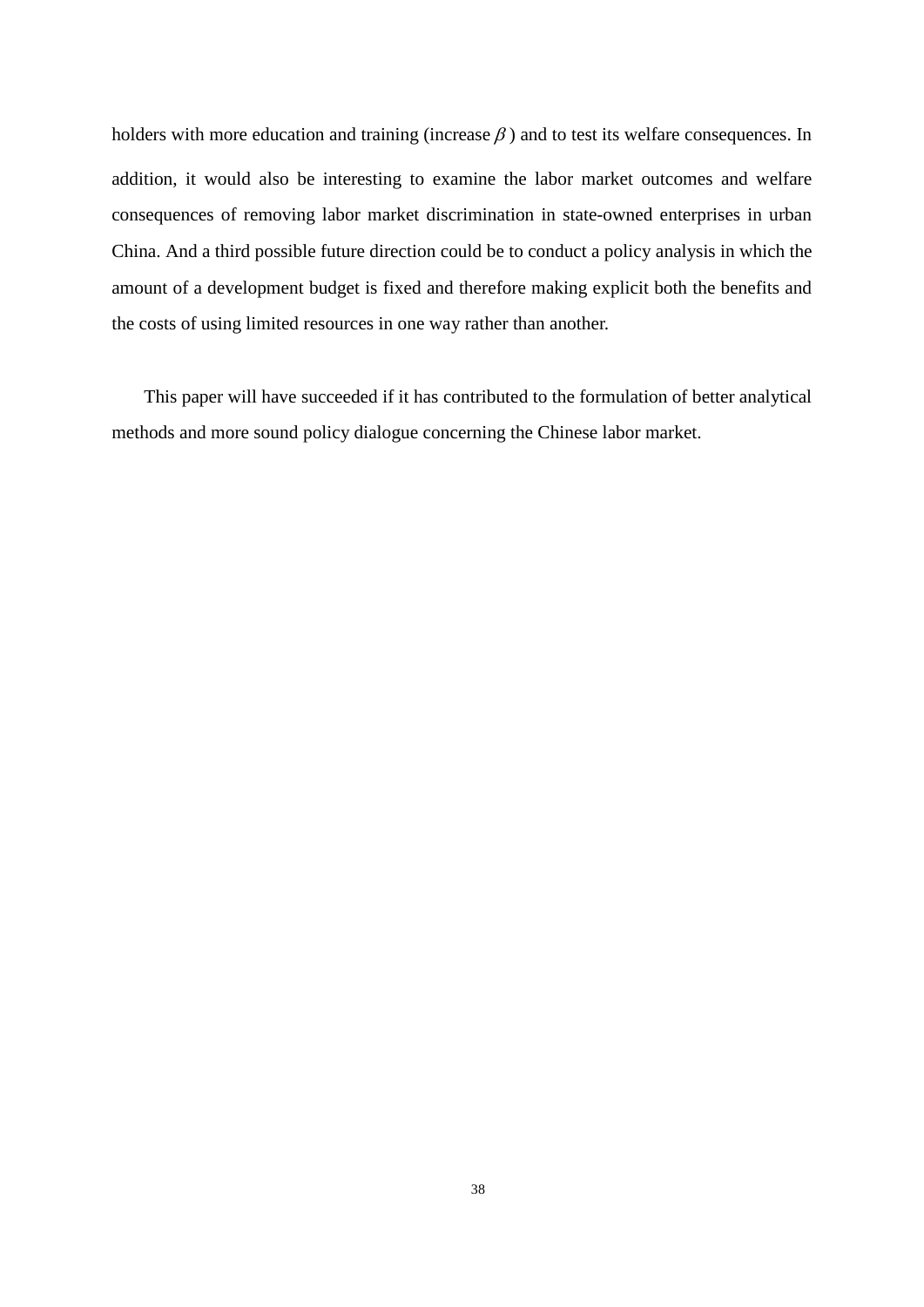## **References**

- Ash, Robert. 2010. "The Chinese Economy after 30 Years of Reform: Perspectives from the Agricultural Sector." *Journal of Asian Studies* 28 (1): 36-62.
- Becker, Gary S. 1971. *The Economics of Discrimination*, 2nd ed. Chicago: University of Chicago.
- Cai, Fang. 2010. "Demographic Transition, Demographic Dividend, and Lewis Turning Point in China."

*China Economic Journal* 3 (2): 107-119.

- Chan, Kam Wing. 2010. "The Household Registration System and Migrant Labor in China: Notes on a Debate." *Population and Development Review* 36 (2): 357-364.
- Chen, Guibao, and Jin Yang. 2010. "Access to Compulsory Education by Rural Migrants' Children in Urban China: A Case Study from Nine Cities." *Educational Research* 1 (10): 512-519.
- Chen, Yi, Sylvie Demurger, and Martin Fournier. 2005. "Earnings Differentials and Ownership Structure in Chinese Enterprises." *Economic Development and Cultural Change* 53 (4): 933-958.
- Dong, Xiao-yuan, and Lixin Colin Xu. 2009. "Labor Restructuring in China: Toward a Functioning Labor Market." *Journal of Comparative Economics* 37(2): 287-305.
- Feng, Shuyi. 2008. "Land Rental, Off-farm Employment and Technical Efficiency of Farm Households in Jiangxi Province, China." *NJAS-Wageningen Journal of Life Sciences* 55 (4): 363-378.
- Fields, Gary S. 2007. "Labor Market Policy in Developing Countries: A Selective Review of the Literature and Needs for the Future." International Policy Center Working Paper Series 32*.*
- Fields, Gary S. 2005. "A Welfare Economic Analysis of Labor Market Policies in the Harris-Todaro Model." *Journal of Development Economics* 76 (1): 127-146.
- Fields, Gary S. 1975. "Rural-Urban Migration, Urban Unemployment and Underemployment and Job Search Activity in LDC's." *Journal of Development Economics* 2 (2): 165-188.
- Gagnon, Jason J., Theodora Xenogiani, and Chunbing Xing. 2012. "Are All Migrants Really Worse Off in Urban Labour Markets: New Empirical Evidence from China." IZA Discussion Paper 6268.
- Giulietti, Corrado, Guangjie Ning, and Klaus F. Zimmermann. 2012. "Self-employment of Rural-to-urban Migrants in China." *International Journal of Manpower* 33 (1): 96 -117.
- Harris, John, and Michael Todaro. 1970. "Migration, Unemployment, and Development: A Two Sector Analysis." *American Economic Review* 60 (1): 126-142.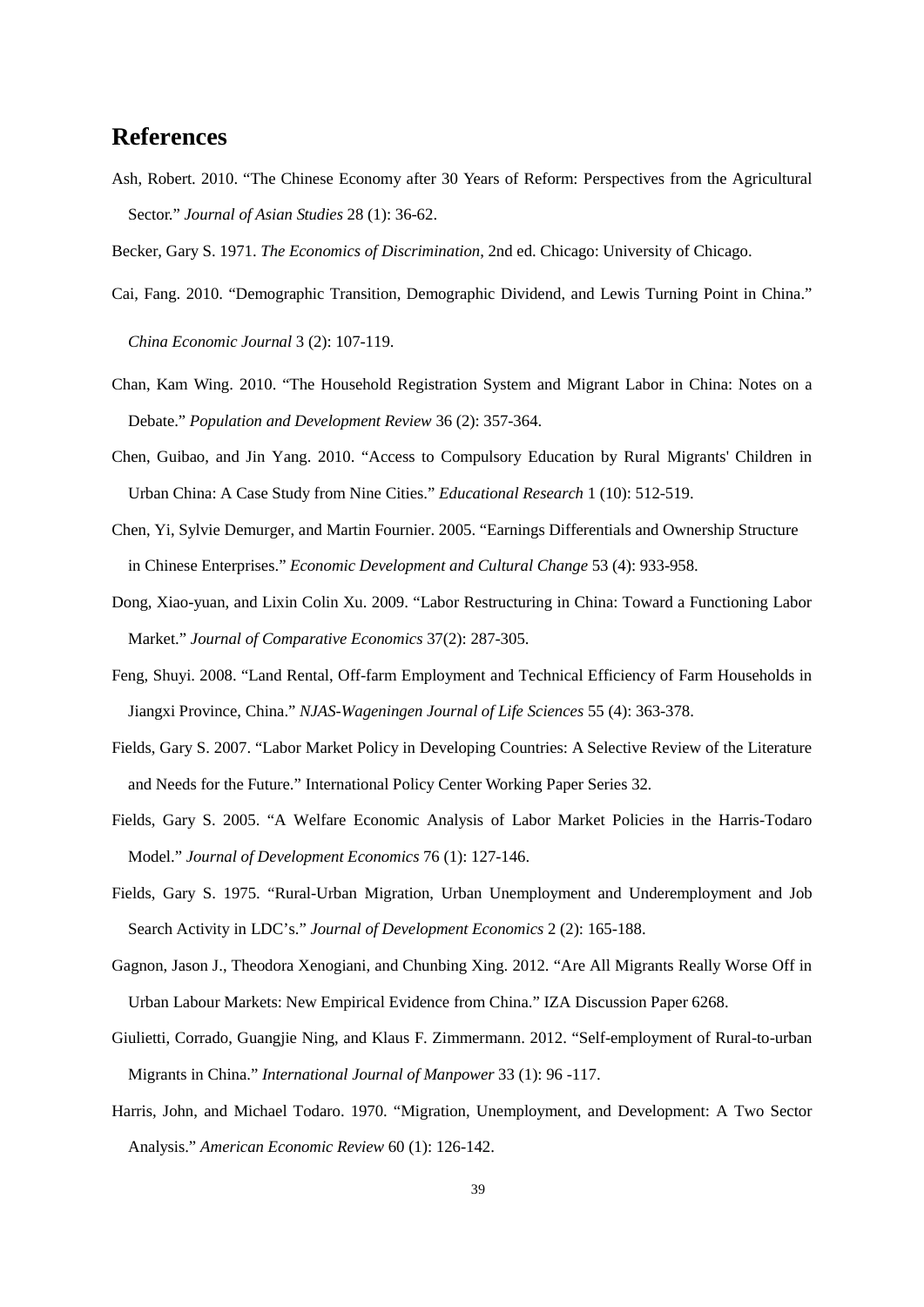- Hellerstein, Judith K., David Neumark, and Kenneth Troske. 2002. "Market Forces and Sex Discrimination." *Journal of Human Resources* 37 (2): 353-380.
- Hertel, Thomas, and Fan Zhai. 2006. "Labor Market Distortions, Rural–urban Inequality and the Opening of China's Economy." *Economic Modelling* 23 (1): 76–109.
- Ito, Junichi. 2008. "The Removal of Institutional Impediments to Migration and Its Impact on Employment, Production and Income Distribution in China." *Economic Change and Restructuring* 41 (3): 239–265.
- Knight, John, Deng Quheng, and Li Shi. 2011. "The Puzzle of Migrant Labor Shortage and Rural Labor Surplus in China." *China Economic Review* 22 (4): 585-600.
- Lambert, Peter J. 1993. *The Distribution and Redistribution of Income: A Mathematical Analysis*. Oxford: Blackwell.
- Lewis, W. Arthur. 1954. "Economic Development with Unlimited Supplies of Labour." *Manchester School* 22: 139-191.
- Lu, Ming, and Shiqing Jiang. "Labor Market Reform, Income Inequality and Economic Growth in China." *China &World Economy* 16(6): 63 – 80.
- Meng, Xin. 2000. *Labour Market Reform in China.* Cambridge: Cambridge University Press.
- Neurnark, David. 1988. "Employers' Discriminatory Behavior and the Estimation of Wage Discrimination." *Journal of Human Resources* 23 (3): 279-95.
- Prieto-Rodriguez, Juan, Juan Gabriel Rodriguez, and Rafael Salas. 2008. "A Theoretical Model of Wage Discrimination with Inspection Fines." *Economics Bulletin* 10 (3): 1-9.
- Razin, Assaf, and Efraim Sadka. 1995. "Resisting Migration: Wage Rigidity and Income Distribution." *American Economic Review* 85 (2): 312-316.
- Saint-Paul, Gilles. 1994. "Unemployment, Wage Rigidity and Returns to Education." *European Economic Review* 38 (3): 535-543.
- Song, Jin, Shi Li. 2010. "Ownership and Earnings Inequality in Urban China." *Frontiers of Economics in China* 5(4): 582–603.
- Song, Ligang, and Yongsheng Zhang. 2010. "Will Chinese Growth Slow after the Lewis Turning Point?" *China Economic Journal* 3 (2): 209-219.
- Song, Yang. 2013. "Essays on the Chinese Labor Market." PhD dissertation, Cornell University.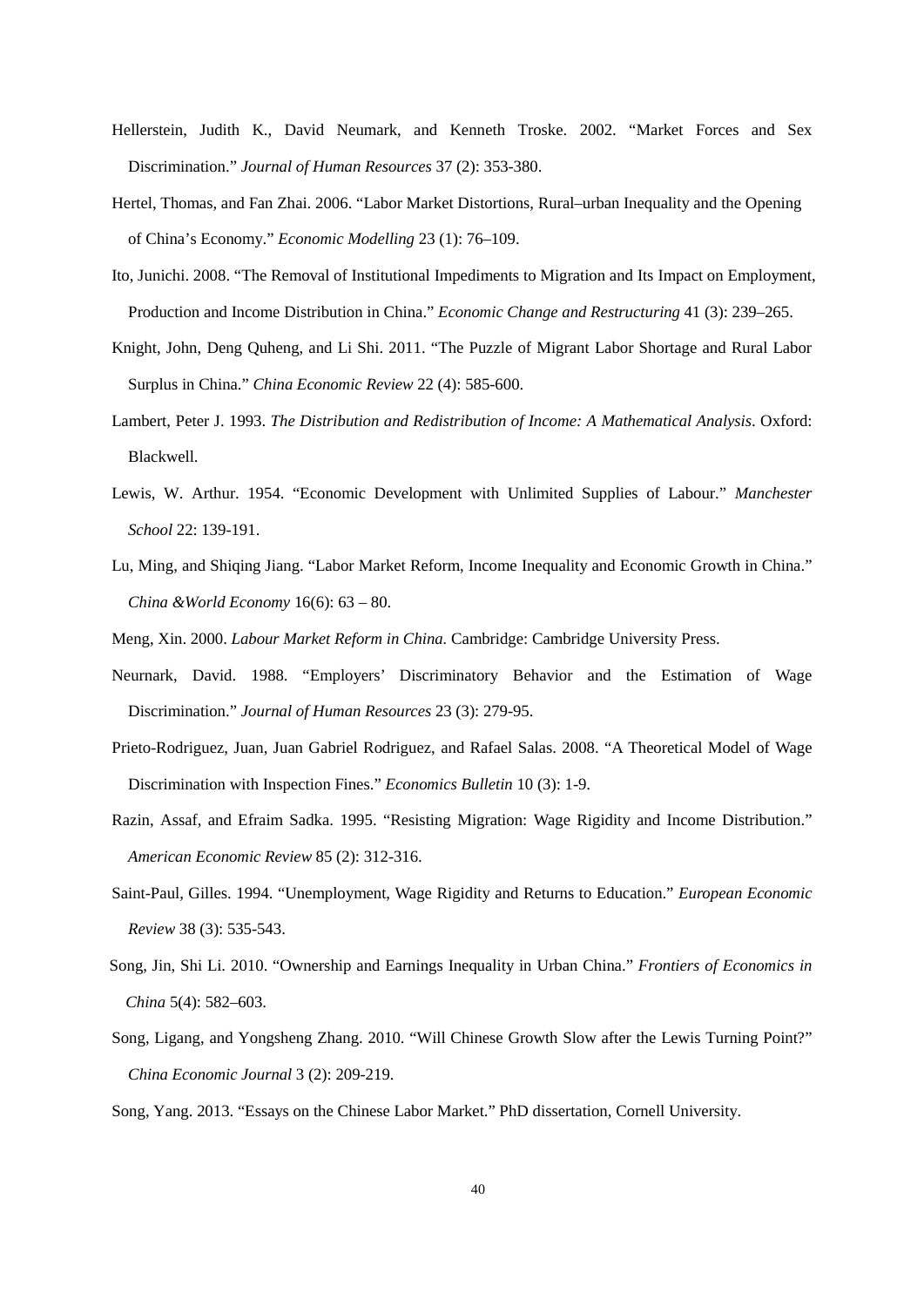- Song, Yang. 2012. "Poverty Reduction in China: The Contribution of Popularizing Primary Education." *China & World Economy* 20 (1): 105-122.
- Stiglitz, Joseph E. 1982. "The Structure of Labor Markets and Shadow Prices in L.D.C.'s." In *Migration and the Labor Market in Developing Countries*, edited by Richard H. Sabot, 13-63. Boulder: Westview Press.
- Whalley, John, and Shunming Zhang. 2007. "A Numerical Simulation Analysis of Labor Mobility Restrictions in China." *Journal of Development Economics* 83 (2): 392-410.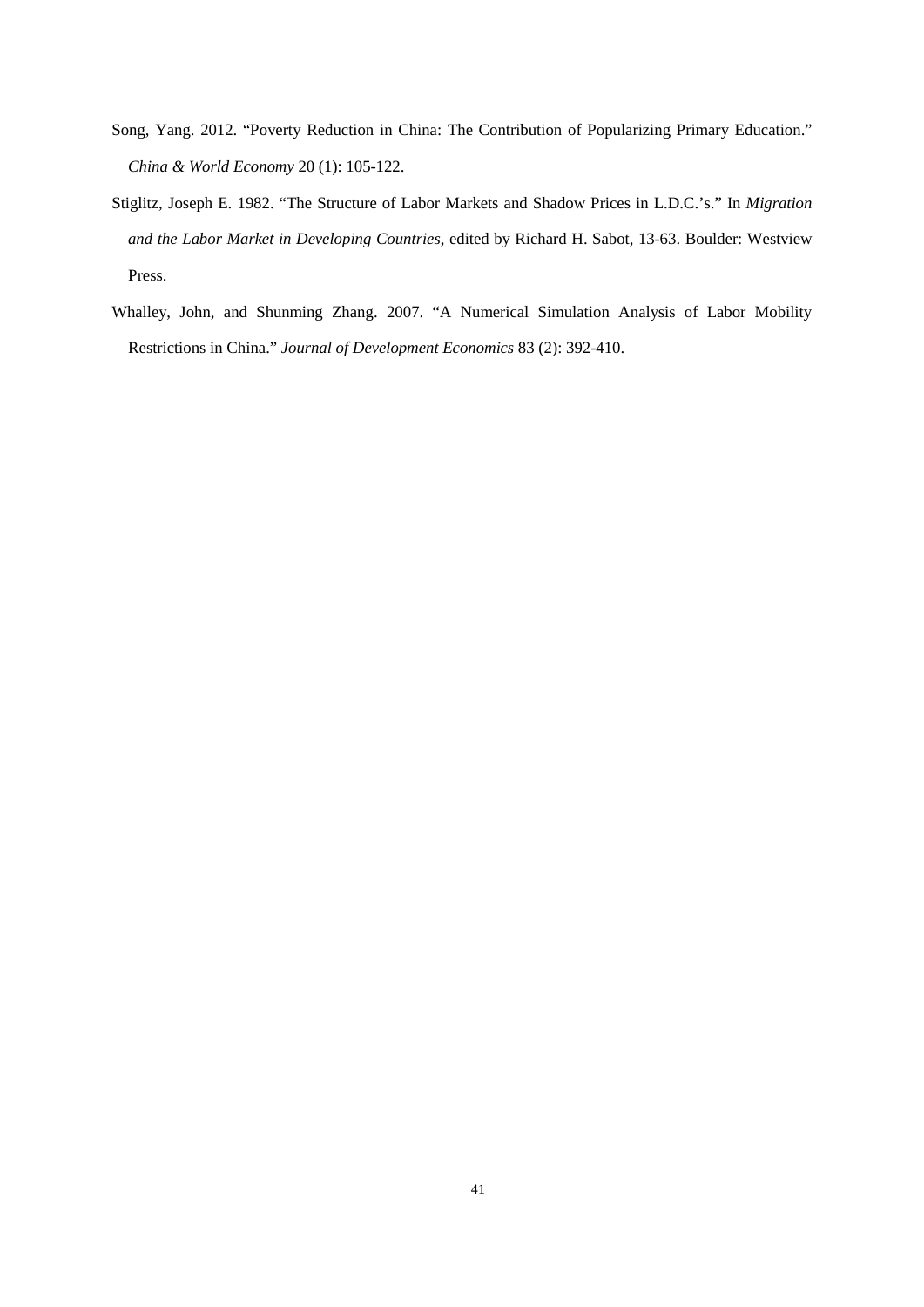## **Tables**

## **Table 1 The Initial Distribution of Discretionary Income (DI)**

| Group          | <b>Group Description</b>                             | DI (lowest to<br>highest) | <b>Number of people</b><br>earning each DI         |
|----------------|------------------------------------------------------|---------------------------|----------------------------------------------------|
| 1              | Rural hukou holders working in<br>the private sector | $W_{NS}^R$ - $C^R$        | $E^{\scriptscriptstyle R}_{\scriptscriptstyle NS}$ |
| $\overline{2}$ | Rural hukou holders working in<br>agriculture sector | $W_{\overline{A}}$        | $E_R^R$                                            |
| 3              | Rural hukou holders working in<br>the SOE sector     | $W_{S}^{R}$ - $C^{R}$     | $E_s^R$                                            |
| $\overline{4}$ | Urban hukou holders working<br>in the private sector | $W_{NS}^U$                | $E^{U}_{NS}$                                       |
| 5              | Urban hukou holders working<br>in the SOE sector     | $W^U_s$                   | $E_{S}^{U}$                                        |

Note: "NS" sector denotes the private sector (non-state-owned enterprises), while "S" sector denotes the state-owned enterprises. The superscript denotes the hukou type, and the subscript refers to the economic sector.

| Group          | <b>Group Description</b>                             | <b>Employment</b> | <b>Wages</b> | DI     |
|----------------|------------------------------------------------------|-------------------|--------------|--------|
| 1              | Rural hukou holders working<br>in the private sector |                   | $^{+}$       | $^{+}$ |
| $\overline{2}$ | Rural hukou holders working<br>in agriculture sector | $^{+}$            | $^{+}$       | $^{+}$ |
| 3              | Rural hukou holders working<br>in the SOE sector     | $\Omega$          | 0            |        |
| $\overline{4}$ | Urban hukou holders<br>working in the private sector | 0                 | $^{+}$       | $^{+}$ |
| 5              | Urban hukou holders<br>working in the SOE sector     | 0                 |              |        |

## **Table 2 The Effects of Rural Development Policy**

Note: "+" denotes an increase in a particular variable, "-" denotes a decrease, and "0" stands for no change.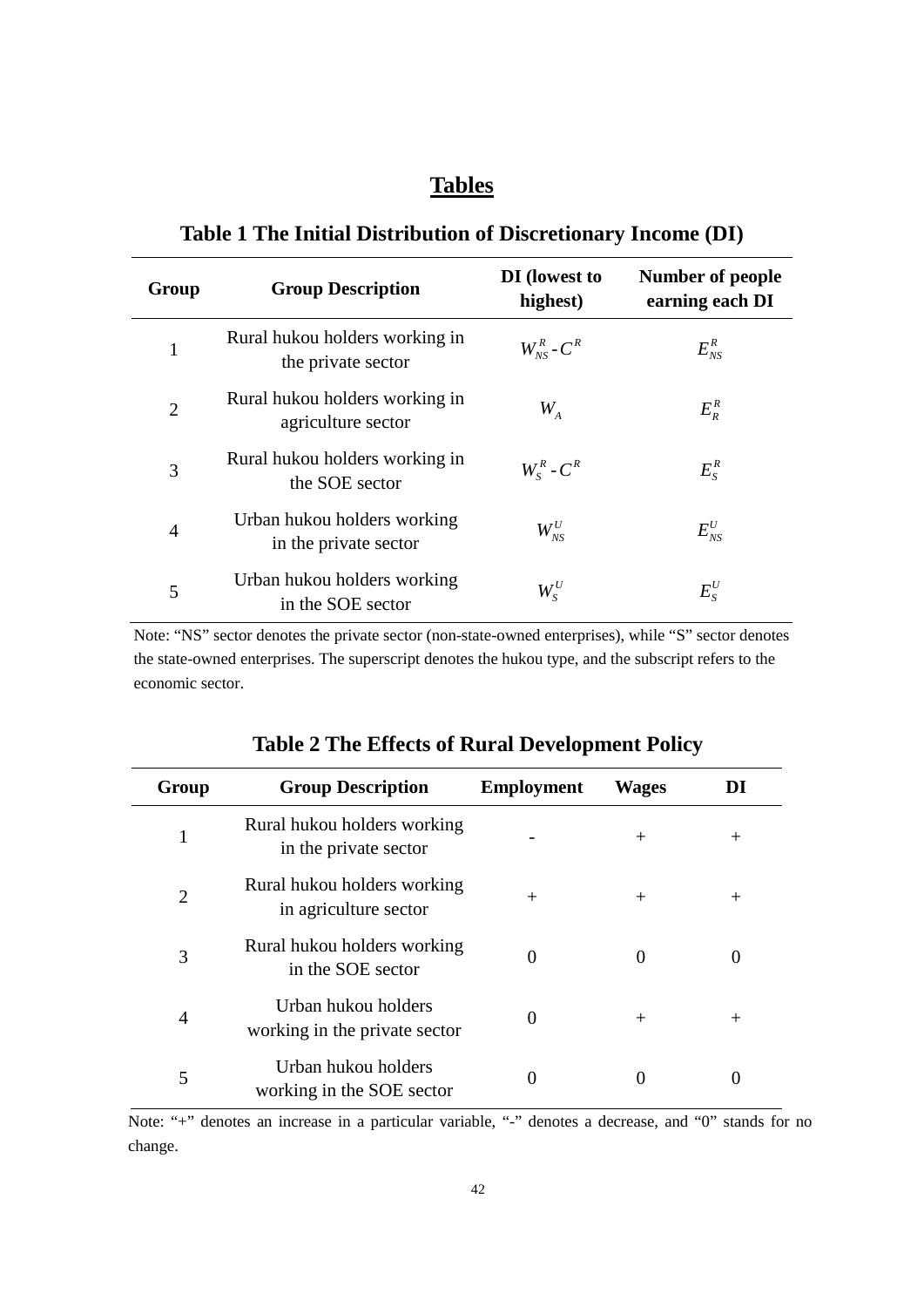| Group          | <b>Group Description</b>                             | <b>Employment</b> | <b>Wages</b> | DI     |
|----------------|------------------------------------------------------|-------------------|--------------|--------|
| 1              | Rural hukou holders working<br>in the private sector | $^{+}$            |              | $^{+}$ |
| 2              | Rural hukou holders working<br>in agriculture sector |                   | $\theta$     |        |
| 3              | Rural hukou holders working<br>in the SOE sector     | 0                 | 0            | $^{+}$ |
| $\overline{4}$ | Urban hukou holders<br>working in the private sector | 0                 |              |        |
| 5              | Urban hukou holders<br>working in the SOE sector     | 0                 |              |        |

## **Table 3 The Effects of Reduced Cost Policy**

Note: "+" denotes an increase in a particular variable, "-" denotes a decrease, and "0" stands for no change.

| Group | <b>Group Description</b>                             | <b>Employment</b> | <b>Wages</b> | DI       |
|-------|------------------------------------------------------|-------------------|--------------|----------|
|       | Rural hukou holders working<br>in the private sector |                   |              |          |
| 2     | Rural hukou holders working<br>in agriculture sector |                   | $\theta$     | $\theta$ |
| 3     | Rural hukou holders working<br>in the SOE sector     | 0                 | $\Omega$     | 0        |
| 4     | Urban hukou holders<br>working in the private sector | $^{+}$            |              |          |
| 5     | Urban hukou holders<br>working in the SOE sector     | $\theta$          | $\Omega$     | $\theta$ |

## **Table 4 The Effects of Hukou Conversion Policy**

Note: "+" denotes an increase in a particular variable, "-" denotes a decrease, and "0" stands for no change.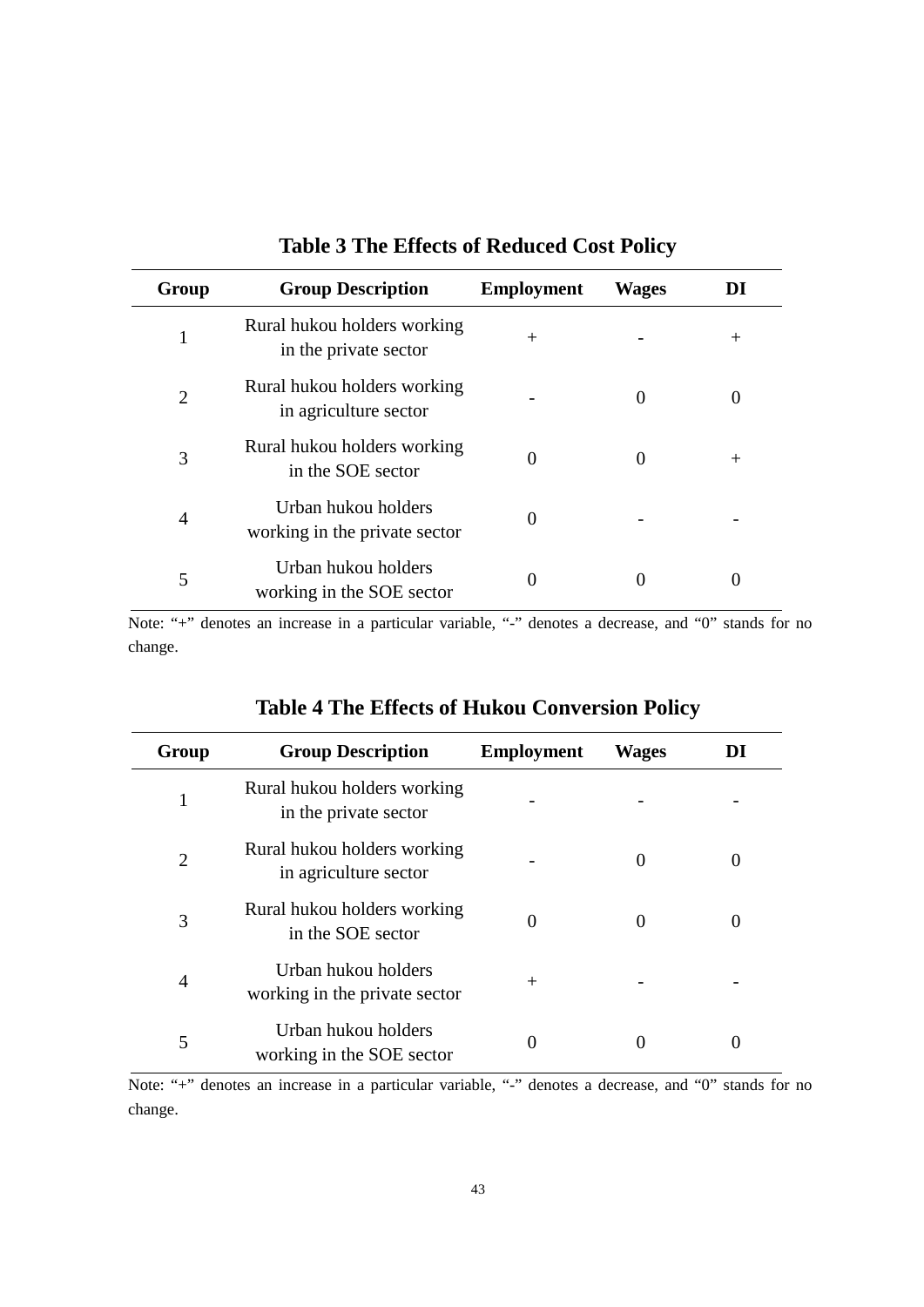| <b>Labor market</b><br>policy | <b>Change in</b><br>total income | <b>Change in</b><br>poverty<br>headcount | <b>Change</b> in<br>income<br>inequality | <b>Change in</b><br>welfare |
|-------------------------------|----------------------------------|------------------------------------------|------------------------------------------|-----------------------------|
| Rural<br>Development          | $^{+}$                           |                                          |                                          | $^{+}$                      |
| Reduced<br>Cost               |                                  | $\overline{0}$                           |                                          | ambiguous                   |
| Hukou<br>Conversion           | ambiguous                        |                                          | ambiguous                                | ambiguous                   |

## **Table 5 Welfare Analysis Using Abbreviated Social Welfare Function**

Note: "+" denotes an increase in a particular variable, "-" denotes a decrease, and "0" stands for no change.

| <b>Labor market policy</b> | Change in social welfare<br>using first-order<br>dominance | Change in social welfare<br>using abbreviated social<br>welfare function |
|----------------------------|------------------------------------------------------------|--------------------------------------------------------------------------|
| <b>Rural Development</b>   | $^{+}$                                                     | $^{+}$                                                                   |
| Reduced Cost               | Ambiguous                                                  | Ambiguous                                                                |
| <b>Hukou Conversion</b>    | Ambiguous                                                  | Ambiguous                                                                |

## **Table 6 Summary of Welfare Economic Analysis of the Three Policies**

Note: "+" denotes an increase in social welfare.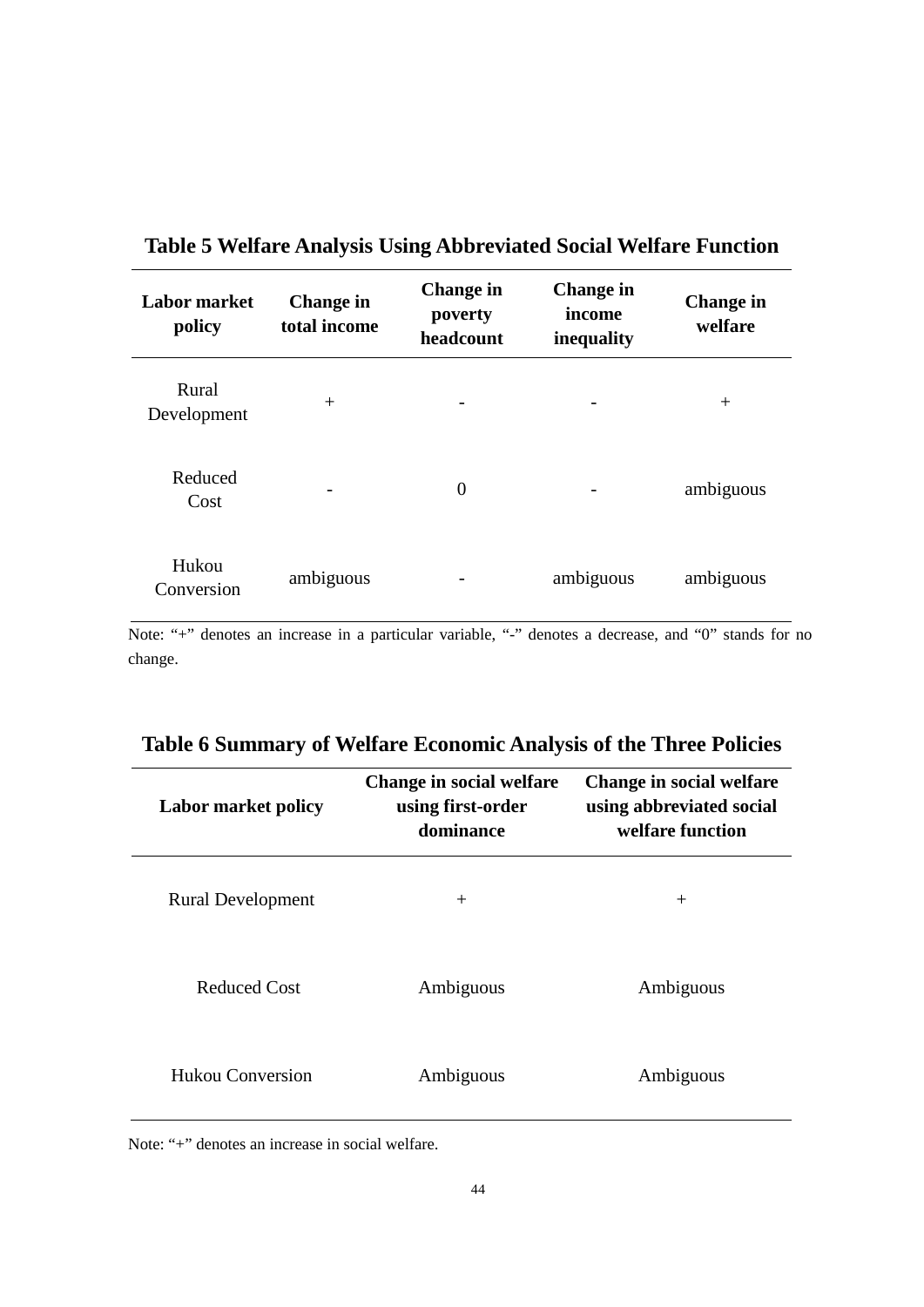## **Figures**

**Figure 1 Initial Quantile Distribution of Discretionary Income (DI)** 



**Figure 2 Quantile Distribution under Rural Development**